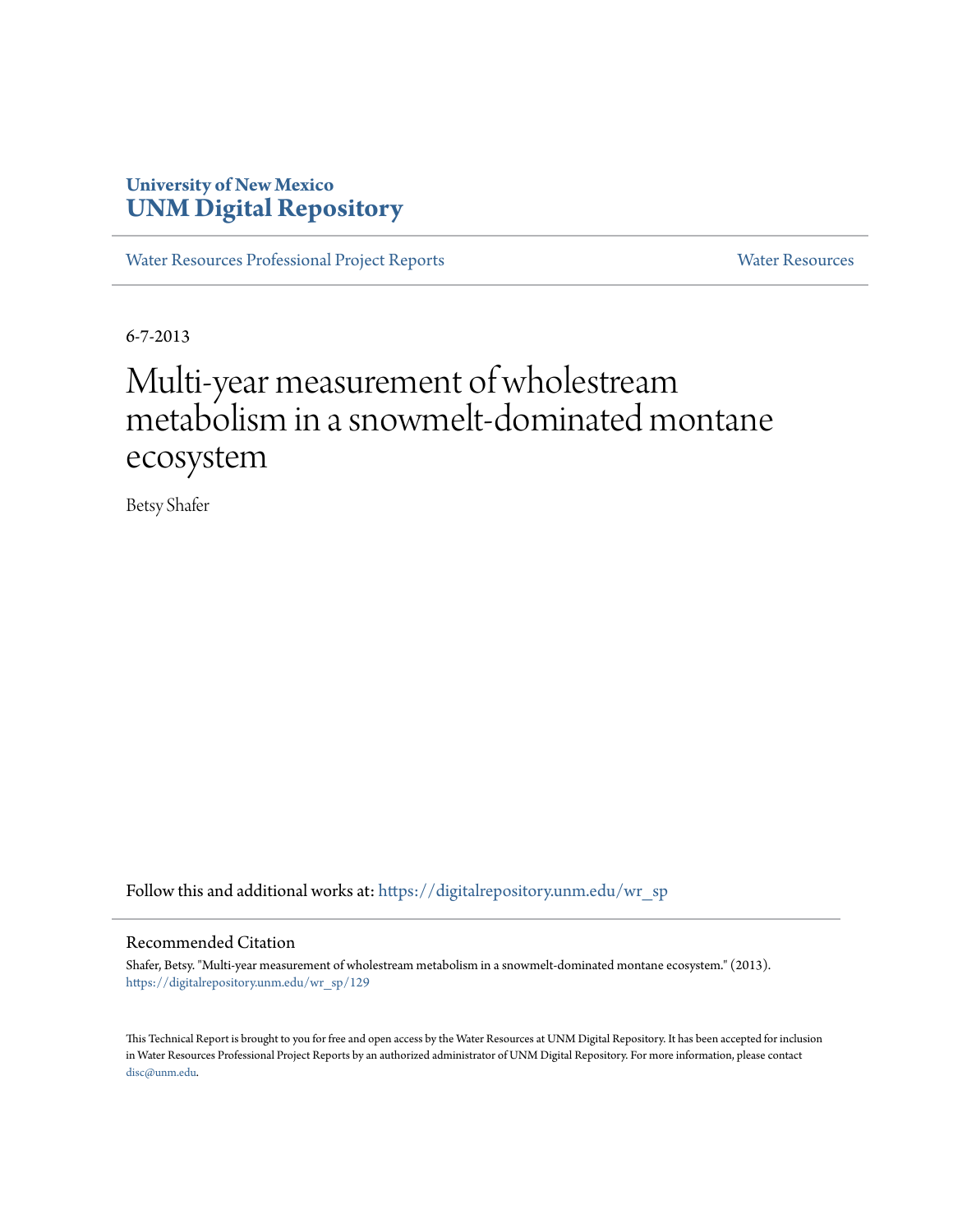Betsy Shafer

 *Candidate*

 Water Resources Program *Department*

This project is approved, and it is acceptable in quality and form for publication:

*Approved by the Project Committee:*

Cliff Dahm , Chairperson

Dave Van Horn

Rebecca Bixby

Laura Crossey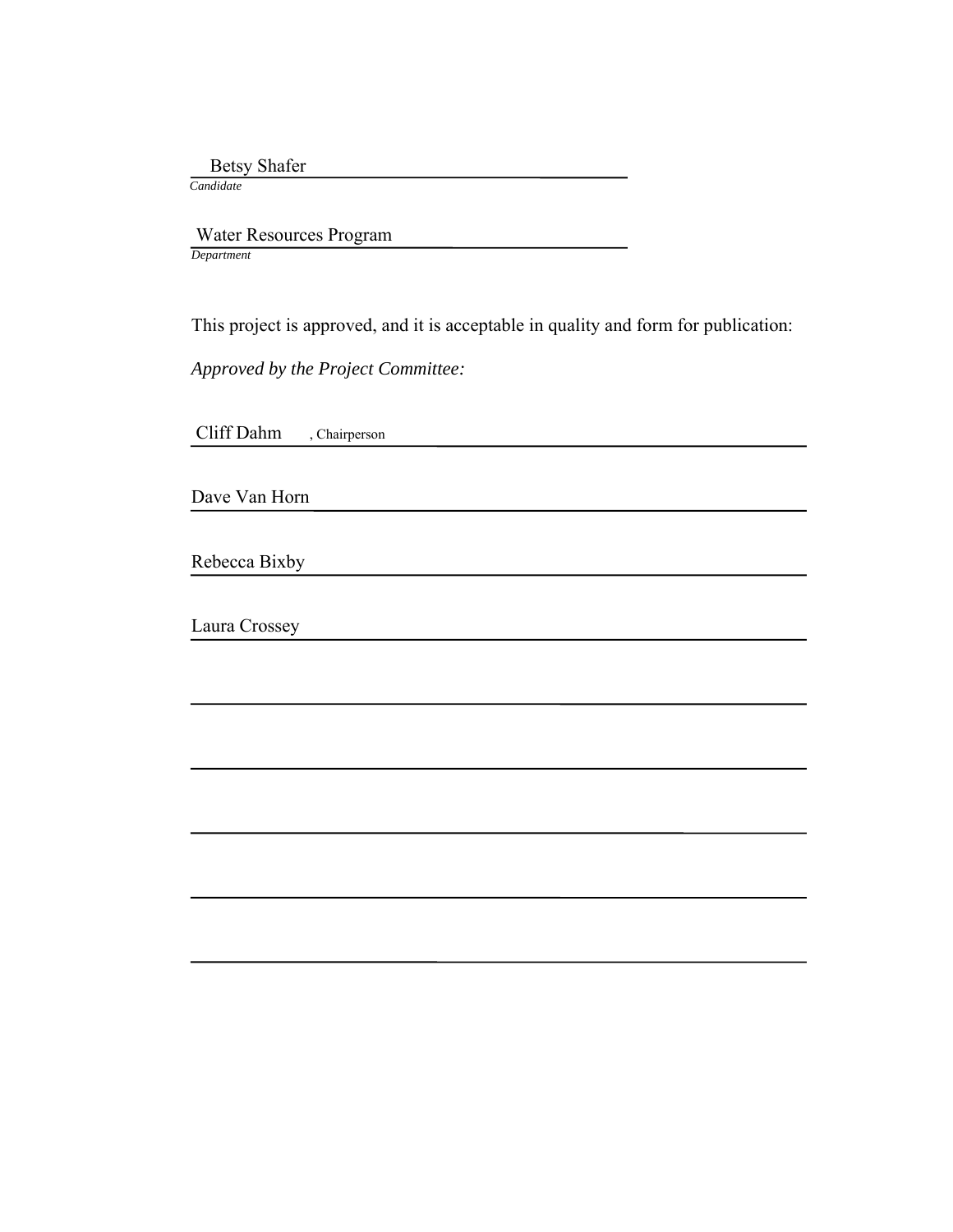## **MULTI-YEAR MEASUREMENT OF WHOLE-STREAM METABOLISM IN A SNOWMELT-DOMINATED MONTANE ECOSYSTEM**

by

## **Betsy Shafer**

B.S. Biology

Grand Valley State University

### PROFESSIONAL PROJECT

Submitted in Partial Fulfillment of the Requirements for the Degree of

> **Master of Water Resources Water Resources Program**

The University of New Mexico Albuquerque, New Mexico

**April, 2013**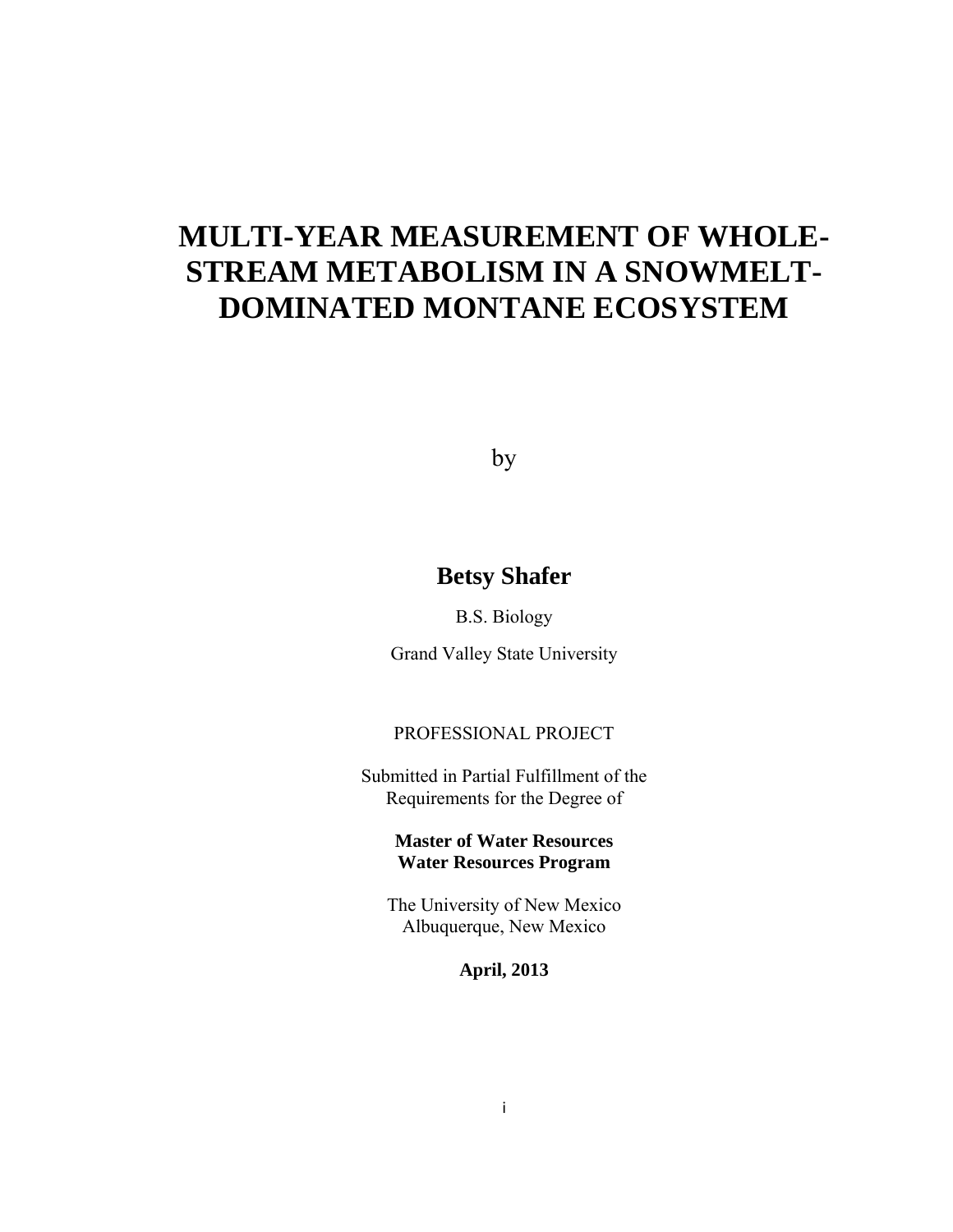## **Multi-Year Measurement of Whole-Stream Metabolism in a Snowmelt-Dominated Montane Ecosystem by**

**Betsy Shafer** 

**B.S. Biology, Grand Valley State University, 2008 Master of Water Resources, University of New Mexico, 2013** 

#### **Preface**

 Warming temperatures, reduced precipitation, and earlier snowmelt are predicted for the mountains of the southwestern U.S due to climate change. In addition, interannual variability in precipitation, partially linked to the El Niño-Southern Oscillation phenomenon (ENSO), also will impact stream-flow and ecosystem processes. Wholestream metabolism was modeled using continuous data for selected time periods ranging from 2005 to 2012. This eight-year study explores temporal trends in wholestream metabolism parameters; as well, it links the potential impact of climate variability on these temporal trends. Gross primary production (GPP) and community respiration (CR) rates are comparable to other open-canopy lotic systems and remain predominantly autotrophic with  $P/R > 1$  with a few exceptions where  $P/R < 1$ . GPP ranged from 2.35 to 18.54 (g O<sub>2</sub> m<sup>-2</sup> d<sup>-1</sup>). CR ranged from 2.63 to 16.29 (g O<sub>2</sub> m<sup>-2</sup> d<sup>-1</sup>). GPP and CR rates were significantly greater in the summer (July) compared to spring (May) and fall (September) time periods for all years analyzed. Seasonal trends were strongly apparent. Statistical differences between spring and fall rates among years studied were not significant. Similarly, overall inter-annual rates showed no clear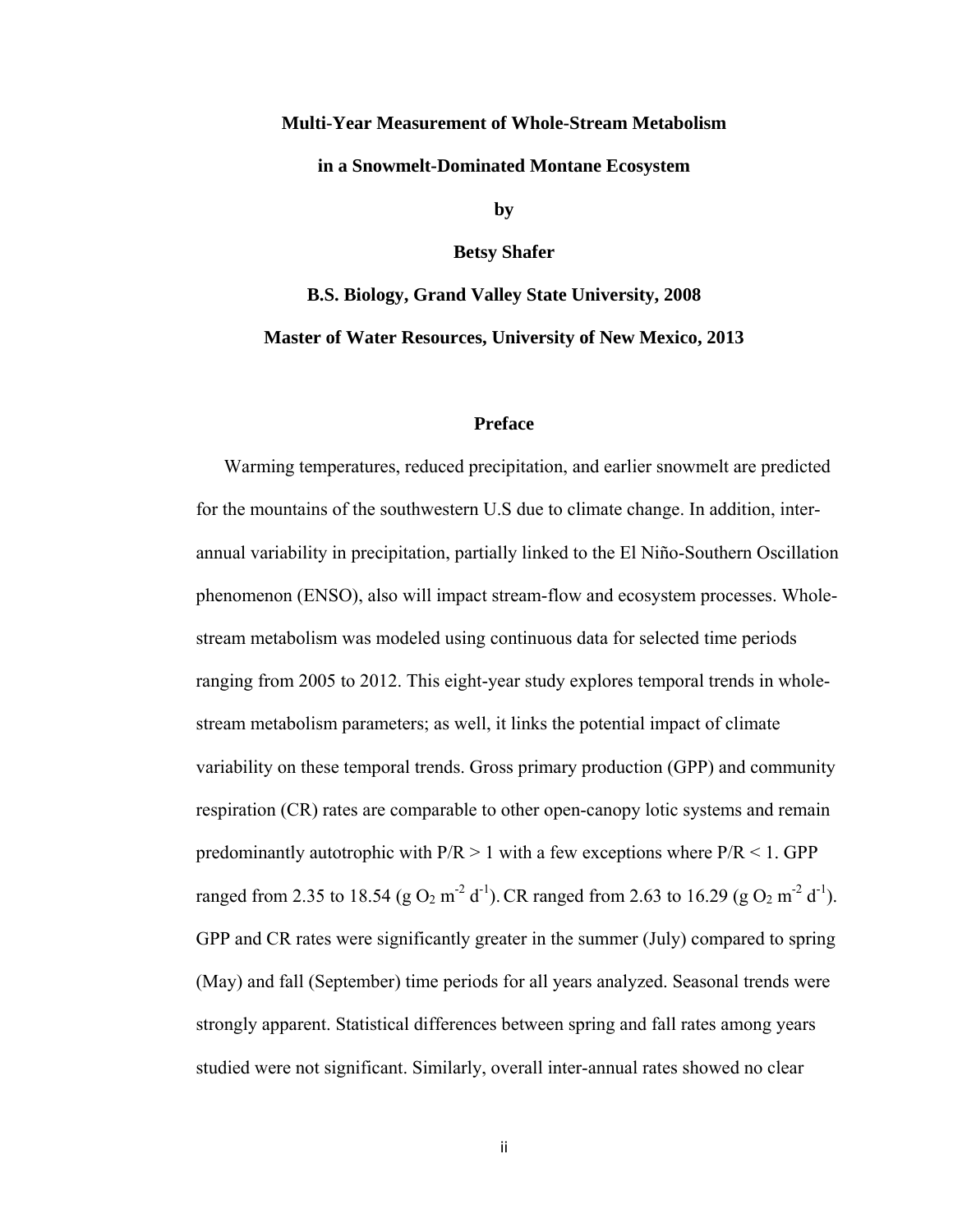trend amongst years. Total snowmelt discharge (TSQ) as a proxy for effects from the El Niño-Southern Oscillation (ENSO) phenomenon explained 74% of the variation in GPP and 68% of the variation in CR during peak production periods, defined as the maximum diurnal amplitude of dissolved oxygen for a year. The negative linear relationship was statistically significant, suggesting a link between ecosystem function and global scale climate patterns. This research builds upon known largescale environmental relationships to relate ENSO-influenced climate patterns with rates of whole-stream metabolism.

#### **Acknowledgements**

 Assistance for this research project came in many forms and at different stages during the project development. I would like to acknowledge sources of historical data including Robert Parmenter and Scott Compton (The Valles Caldera Trust) for water quality data; Marcy Litvak (University of New Mexico) and Los Alamos National Laboratory (LANL) for meteorological data. I would like to acknowledge Lauren Sherson, Justin Reale, Adam Summers, and Corey Krabbenhoft for assistance in the field and with instrumentation and John Craig (UNM Bioannex lab manager). My graduate committee (Drs. Cliff Dahm, Dave Van Horn, Becky Bixby, and Laura Crossey) provided immeasurable guidance for this project. Finally, I would like to acknowledge Dr. Lynn Beene for editing advice. Funding for this project was provided by the New Mexico Experimental Program to Stimulate Competitive Research (NM EPSCoR) and the University of New Mexico's Long-Term Ecological Research (LTER) program.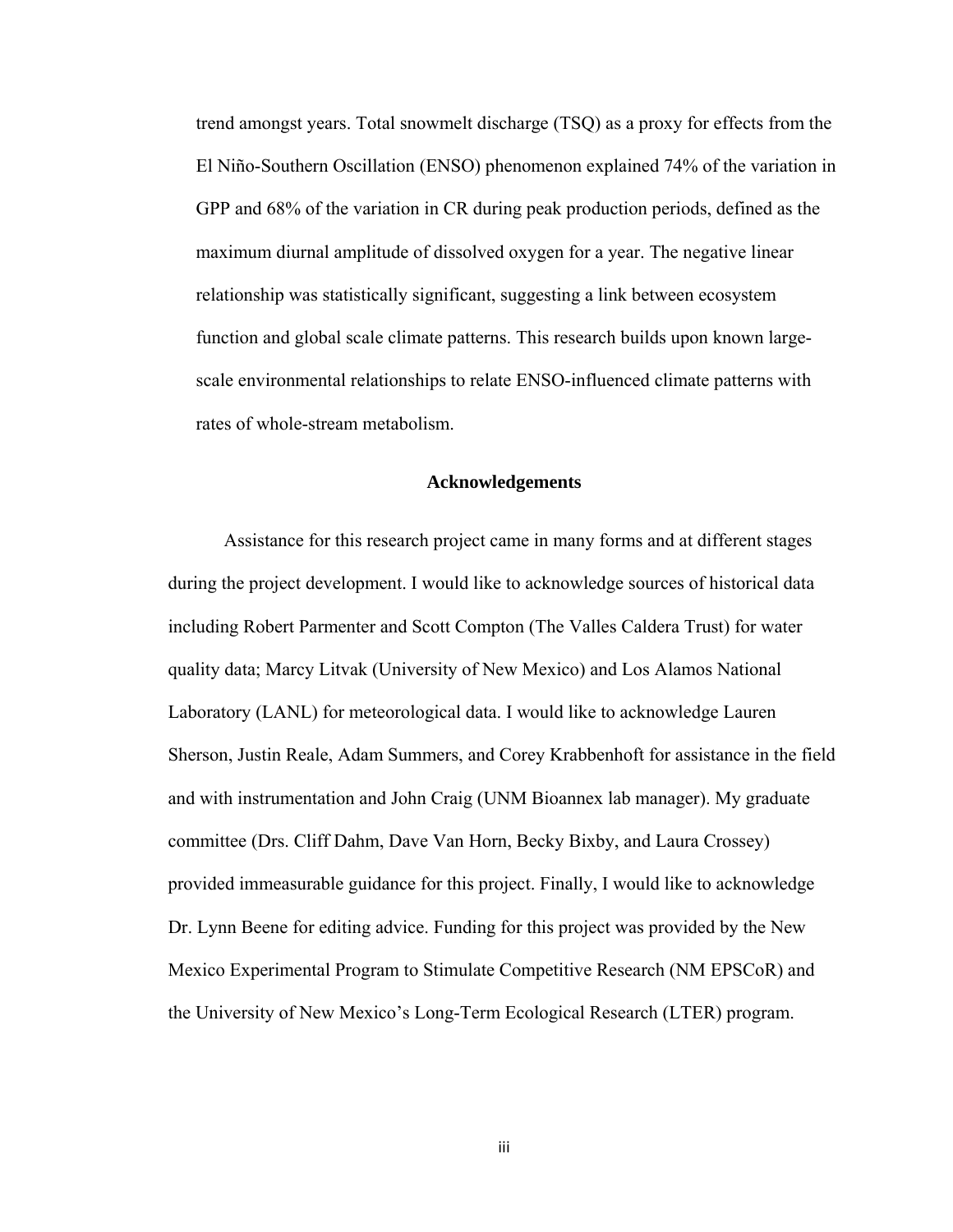### **TABLE OF CONTENTS**

## Multi-Year Measurement of Whole-Stream Metabolism in a Snowmelt-Dominated

### **Montane Ecosystem**

(Shafer, B.M., Van Horn, D.J., Bixby, R.J., Sherson, L.R., Parmenter, R.R., Compton, S.,

Grace, M.R., and Dahm, C.N.)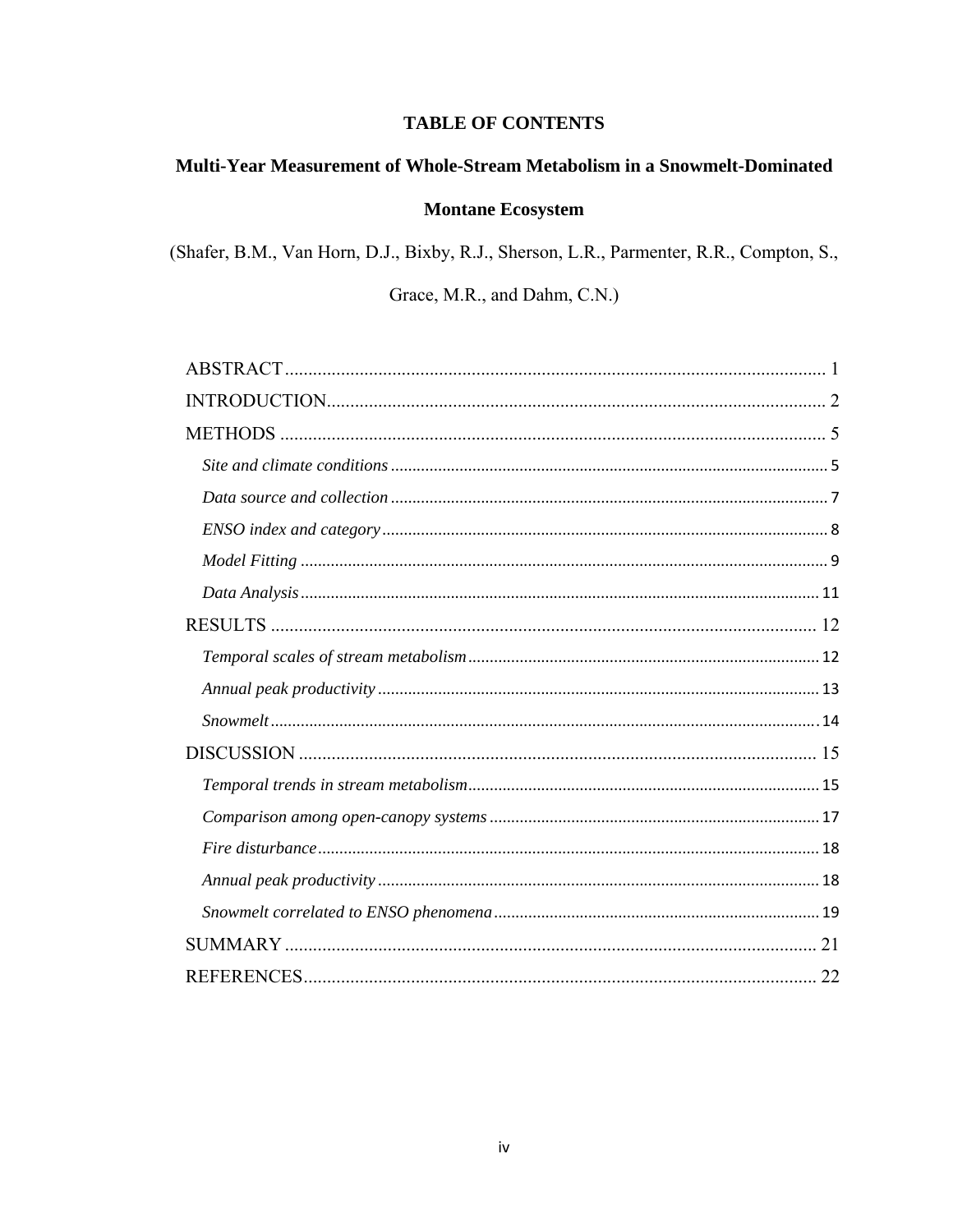## **LIST OF FIGURES**

## **LIST OF TABLES**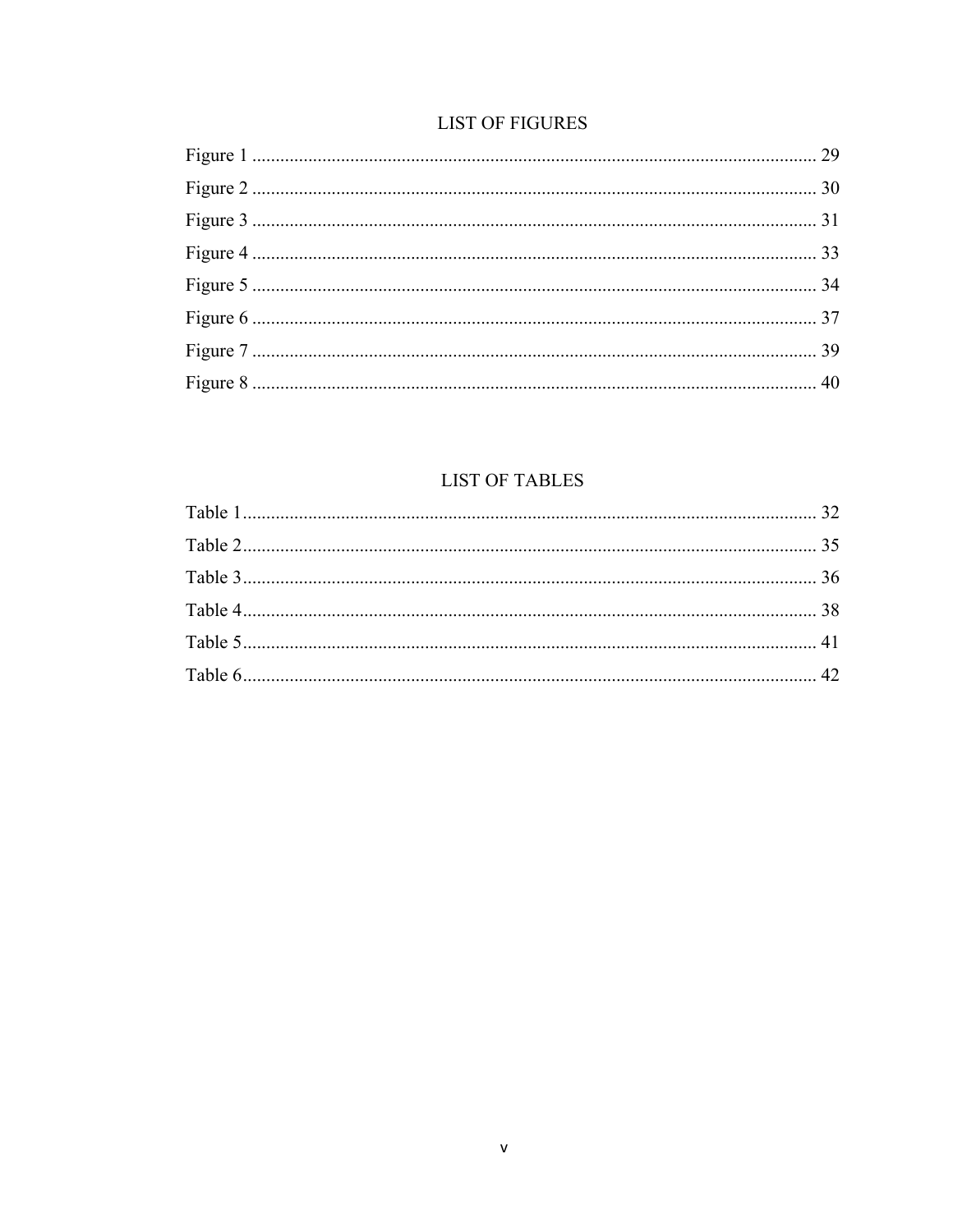## **Multi-Year Measurement of Whole-Stream Metabolism in a Snowmelt-Dominated Montane Ecosystem**

### **ABSTRACT**

 Warming temperatures, reduced precipitation, and earlier snowmelt are predicted for the mountains of the southwestern U.S due to climate change. In addition, interannual variability in precipitation, partially linked to the El Niño-Southern Oscillation phenomenon (ENSO), also will impact stream-flow and ecosystem processes. Wholestream metabolism was modeled using continuous data for selected time periods ranging from 2005 to 2012. This eight-year study explores temporal trends in whole-stream metabolism parameters; as well, it links the potential impact of climate variability on these temporal trends. Gross primary production (GPP) and community respiration (CR) rates were comparable to other open-canopy lotic systems, and remained predominantly autotrophic with  $P/R > 1$  with a few exceptions where  $P/R < 1$ . GPP ranged from 2.35 to 18.54 (g O<sub>2</sub> m<sup>-2</sup> d<sup>-1</sup>). CR ranged from 2.63 to 16.29 (g O<sub>2</sub> m<sup>-2</sup> d<sup>-1</sup>). GPP and CR rates were significantly greater in the summer (July) compared to spring (May) and fall (September) time periods for all years analyzed. Seasonal trends were strongly apparent. Statistical differences between spring and fall rates among years studied were not significant. Similarly, overall inter-annual rates showed no clear trend amongst years. Total snowmelt discharge (TSQ) as a proxy for effects from the El Niño-Southern Oscillation (ENSO) phenomenon explained 74% of the variation in GPP and 68% of the variation in CR during peak production periods, defined as the maximum diurnal amplitude of dissolved oxygen for a year. The negative linear relationship was statistically significant, suggesting a link between ecosystem function and global scale climate patterns. This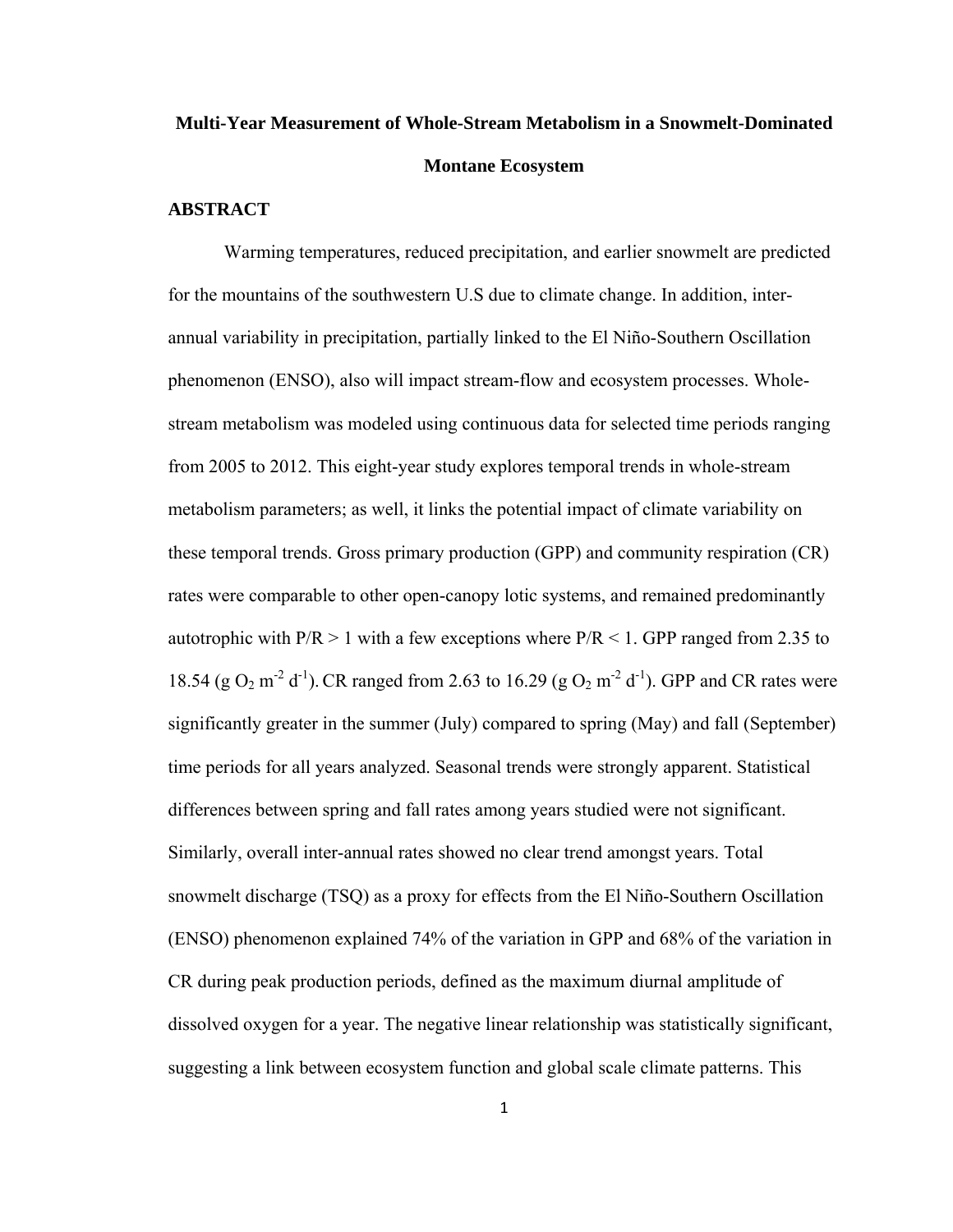research builds upon known large-scale environmental relationships to relate ENSOinfluenced climate patterns with rates of whole-stream metabolism

#### **INTRODUCTION**

Whole-stream metabolism serves as an indicator of ecosystem function for rivers (Young et al. 2008) and provides quantification of stream energy budgets (Fisher and Likens 1973), particularly carbon in the form of biomass production and consumption. Aquatic carbon sources are derived from two main sources: autochthonous (in-stream primary production) and allochthonous (terrestrial organic matter), depending on catchment characteristics such as the degree of riparian vegetation (Dodds 1997). Ecosystem processes that contribute to the production and consumption of carbon, like autotrophic and heterotrophic activity, affect *in situ* production and decomposition and the downstream transport of carbon and nutrients: ultimately, this transport has important implications for eutrophication of downstream lakes, reservoirs, and marine systems. Hence, ecosystem health is a concern for natural resource managers and can be assessed by performing measurements of ecosystem function, such as stream metabolism (Grace and Imberger 2006). As a metric of ecosystem health, estimates of stream metabolism are applicable across systems and biomes. Comparing ecosystem processes across climate regimes (Lamberti and Steinman 1997, Mulholland et al. 2001) and catchments (Hall and Tank 2003) with variable physical features provides a better understanding of primary driving factors of ecosystem metabolism.

Studies measuring whole-stream metabolism have expanded since the late 1950s with increasing numbers of these studies in the  $21<sup>st</sup>$  century (Tank et al. 2010). Measuring whole-stream metabolism through the use of diel (24-hour) change in dissolved oxygen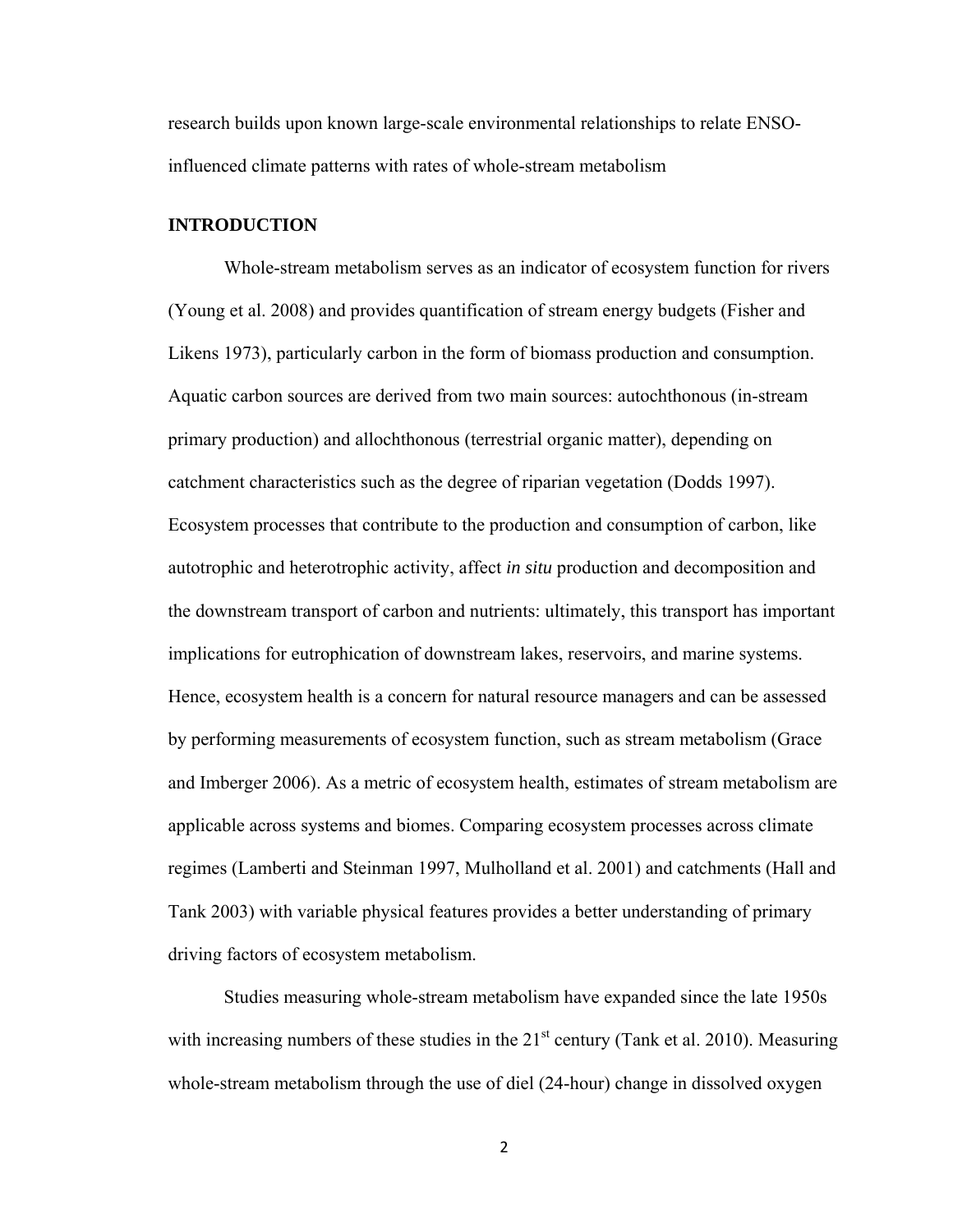in the water column (Odum 1956) has progressed from taking discrete samples to making continuous, high-resolution time series measurements with *in situ* sensors and data loggers. Such technological advances in automated sensoring allow researchers to identify the direct effects of temperature dependent parameters (Butcher and Covington 1995) and groundwater (Hall and Tank 2005) on gross primary production (GPP) and community respiration (CR) estimates. Additionally, these improvements in time series data increase the accuracy in estimating GPP and CR (Roberts et al. 2007), which has implications for evaluating ecosystem function. Yet, analysis of stream metabolism across multiple-year time scales is relatively unexplored (but see Uehlinger 2006) even though such studies would aid our understanding of long-term trends and disturbance impacts on ecosystem dynamics. Further benefits of autonomous sensors include exploring diurnal biogeochemical dynamics (Nimick et al. 2011, Sherson 2012) and the capture of significant environmental events such as snowmelt (Pellerin et al. 2011) and flow disturbance (Uehlinger 2000). As a result, ecosystem dynamics can be recorded with automated sensors under a variety of environmental conditions.

Researchers have expanded their knowledge of ecosystem dynamics in part due to advances in automated sensor equipment. For instance, researchers have been able to study the environmental variables that change in space and time and to identify with greater accuracy the controls on rates of GPP and CR. Better measuring equipment has revealed that in-stream primary productivity is notably driven by light availability or photosynthetically active radiation (PAR) in the 400 to 700 nm spectral range. Local effects of riparian coverage of the channel or surface water turbidity (Izagirre et al. 2008) often regulate light availability necessary for autotrophic activity (Young and Huryn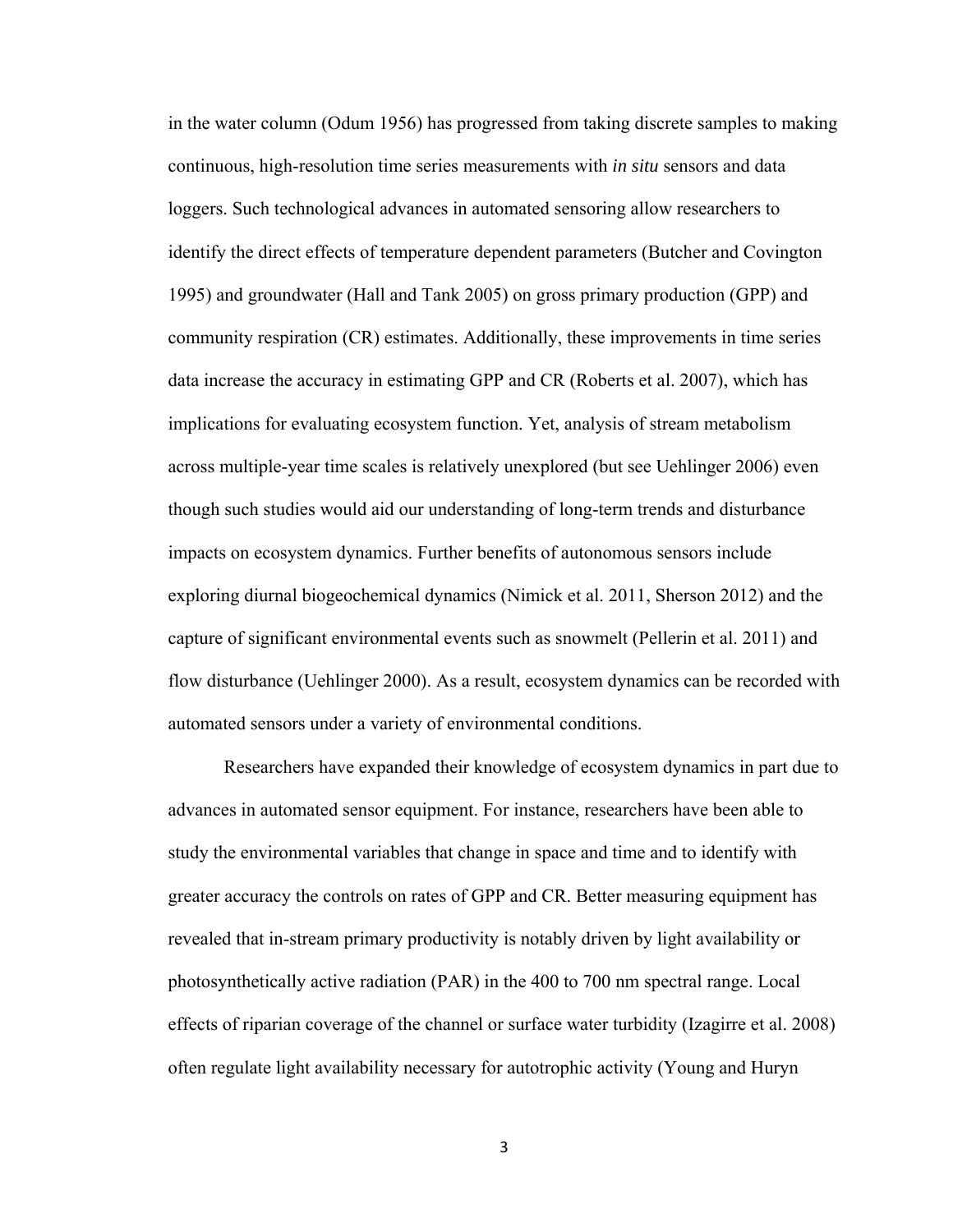1996). Roberts et al. (2007) found that changing leaf coverage in the riparian canopy influenced in-stream primary production by reducing GPP rates in the summer when canopy was dense. However, light limitation is less restrictive for open canopy systems, which are predicted to be dominated by autotrophic production. Lamberti and Steinman (1997) found that semi-arid and desert streams are typically open-canopied and contain some of the highest rates of in-stream GPP compared to other biomes partly due to light availability. Furthermore, Lamberti and Steinman (1997) identified stream discharge and watershed area as predictors of GPP because the predictor variables integrate ecosystem processes.

Research to date is more limited in linking climate variability with stream metabolism or ecosystem function. Marcarelli et al. (2010) modeled shifts in the hydrologic regime that produced substantial effects on stream metabolism in the face of climate change. Some studies have looked at global drivers (e.g., Mulholland et al. 2001) and hydrologic regimes (e.g., Lamberti and Steinman 1997) that control GPP and CR. Young and Huryn (1996) linked temporal patterns of hydrologic variability induced by oceanic climates with fluctuating rates of GPP. However, climate patterns remain relatively unexplored in relation to whole-stream metabolism. In particular, the ENSO phenomenon as manifested in the southwestern United States displays predictable changes in stream flow associated with snowmelt in spring and summer monsoonal rainfall events. Molles and Dahm (1990) have shown that total snowmelt discharge in catchments in New Mexico is linked to ENSO categories. The impact of snowmelt on stream discharge is reflected in seasonal and inter-annual variability in flows for this region. Moreover, stream discharge influences stream metabolism (Uehlinger 2000,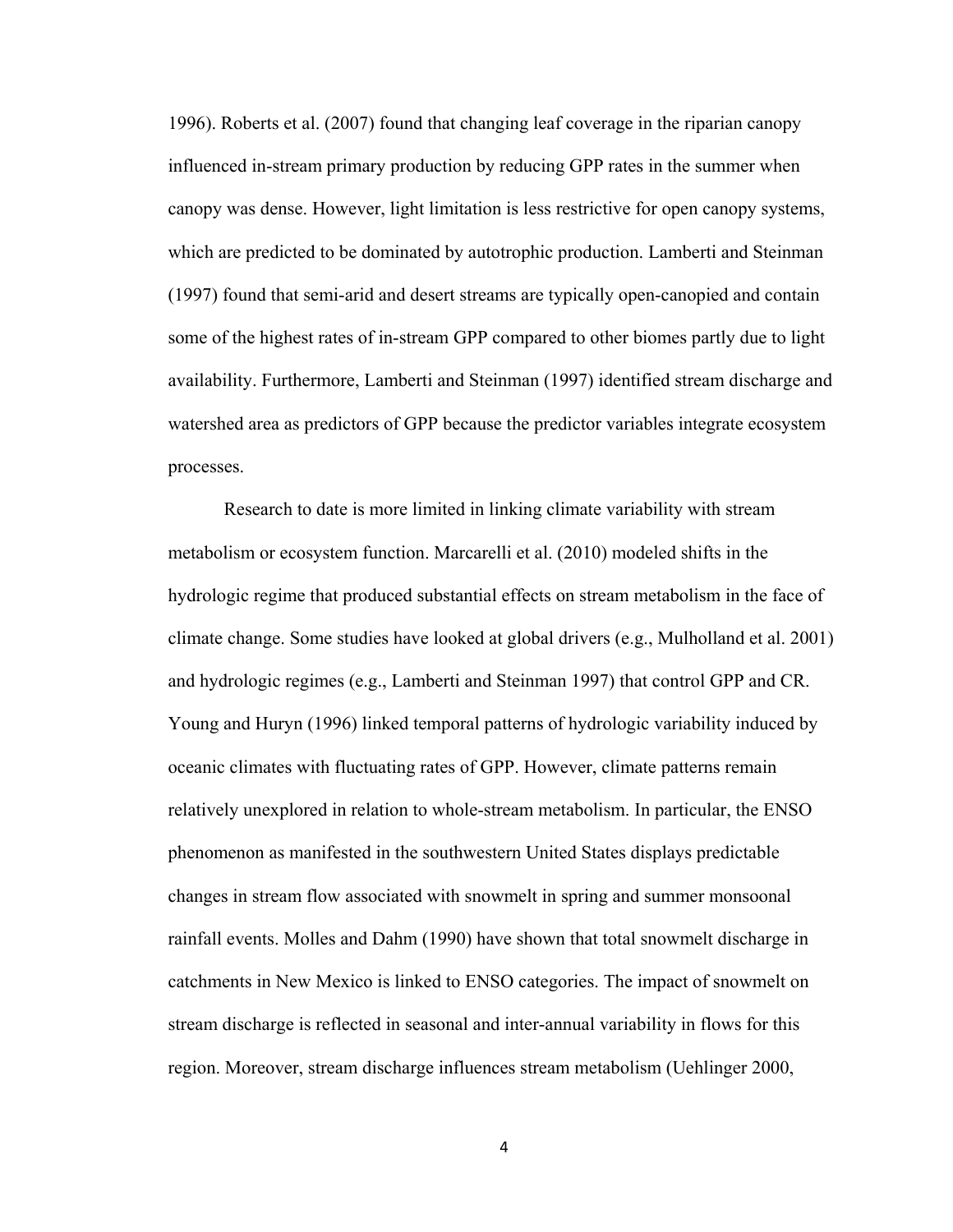Young and Huryn 1996). Given predictable patterns in the snowmelt-dominated hydrology for streams and rivers in New Mexico linked to the ENSO phenomenon in the Pacific Ocean, I hypothesized in this paper that stream metabolism parameters will respond to varying snowmelt intensity, and hence, climate patterns. El Niño (EN) years, associated with high snowpack, will reduce whole-stream metabolism because an increase in stream discharge during snowmelt will scour the stream channel and biological communities. La Niña (LN) years, associated with reduce snowpack, will not have as great of an impact on whole-stream metabolism because stream discharge during snowmelt is not as high as EN years.

 This study analyzes continuous measurements of water quality parameters during the spring, summer, and fall over an eight-year period (2005-2012) to identify temporal trends in whole-stream metabolism in a high elevation stream. In addition, this report provides seasonal and inter-annual whole-stream metabolism estimates and compares these estimates to rates that have been made for similar open-canopy systems. Finally, the study explores global climate patterns, specifically the ENSO phenomenon, as potential predictors for GPP and CR and provides a multi-year, ecosystem-scale evaluation of instream carbon fluxes (primary production and respiration) for this snowmelt-dominated, montane grassland stream.

#### **METHODS**

#### *Site and climate conditions*

The East Fork Jemez River (EFJR) is a low-gradient, third-order stream that displays high sinuosity throughout the Valles Caldera National Preserve (VCNP) in New Mexico, USA (Figure 1). EFJR's characteristics include an average stream gradient of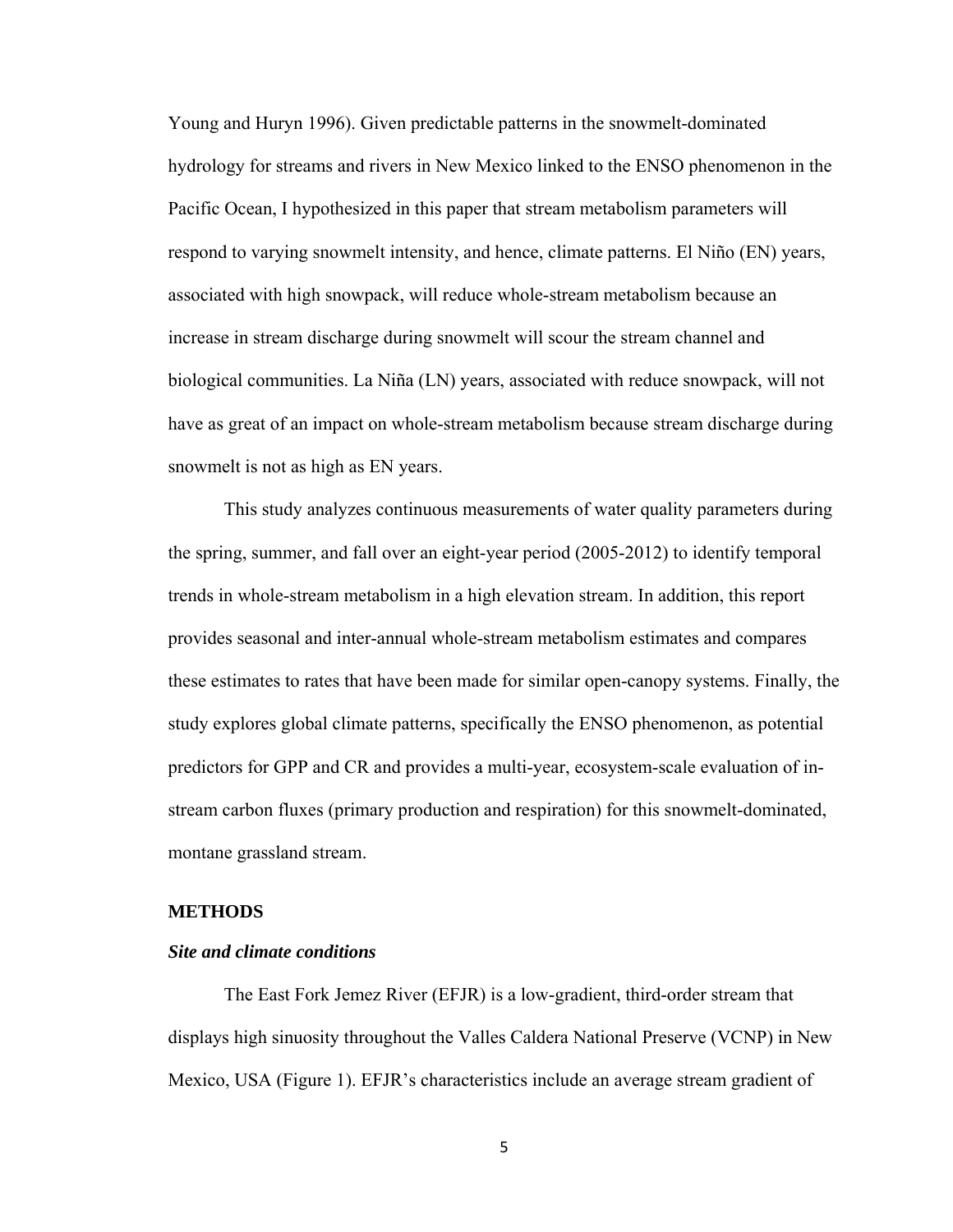0.05% with substrate of organic matter in pools and gravel in riffle zones (Simino 2002). Vegetation within the catchment is composed primarily of montane grassland. Dominant sources of carbon for the EFJR are derived from in-stream primary producers (i.e., benthic algae and aquatic macrophytes) that exhibit seasonal shifts in community biomass and composition. Benthic algal species are dominant immediately following snowmelt and three main macrophytes (*Elodea canadensis, Ranunculus aquatilis, and Potamogeton richardsonii*) are prevalent at the onset of summer (June) through early fall (September) when light and temperature are favorable (Thompson, unpublished data). Nitrogen is the limiting nutrient for in-stream primary production for this stream ecosystem based on previous solute injection experiments (Van Horn et al. 2012).

Bimodal precipitation patterns result from winter snowfall and summer monsoonal rainfall, characteristic of montane environments in New Mexico. Baseflow conditions in the EFJR are typically two to three cfs  $(57 \text{ to } 90 \text{ 1 s}^{-1})$ . The 2005-2012 annual hydrograph is derived from a stream gauge on the Jemez River that is downstream from the confluence of the EFJR and Rio San Antonio (Figure 2A). The multi-year hydrographs show that snowmelt influences peak stream discharge in years with a substantial snowpack. Summer monsoonal precipitation affects discharge with short, discrete flow peaks occurring in July and August. The timing and magnitude of snowmelt for the Jemez Mountains is influenced by ENSO climate patterns. EN years typically produce higher peak and total discharge from snowmelt while LN years generally show reduced snowmelt peaks and discharge (Figure 2B and 2C).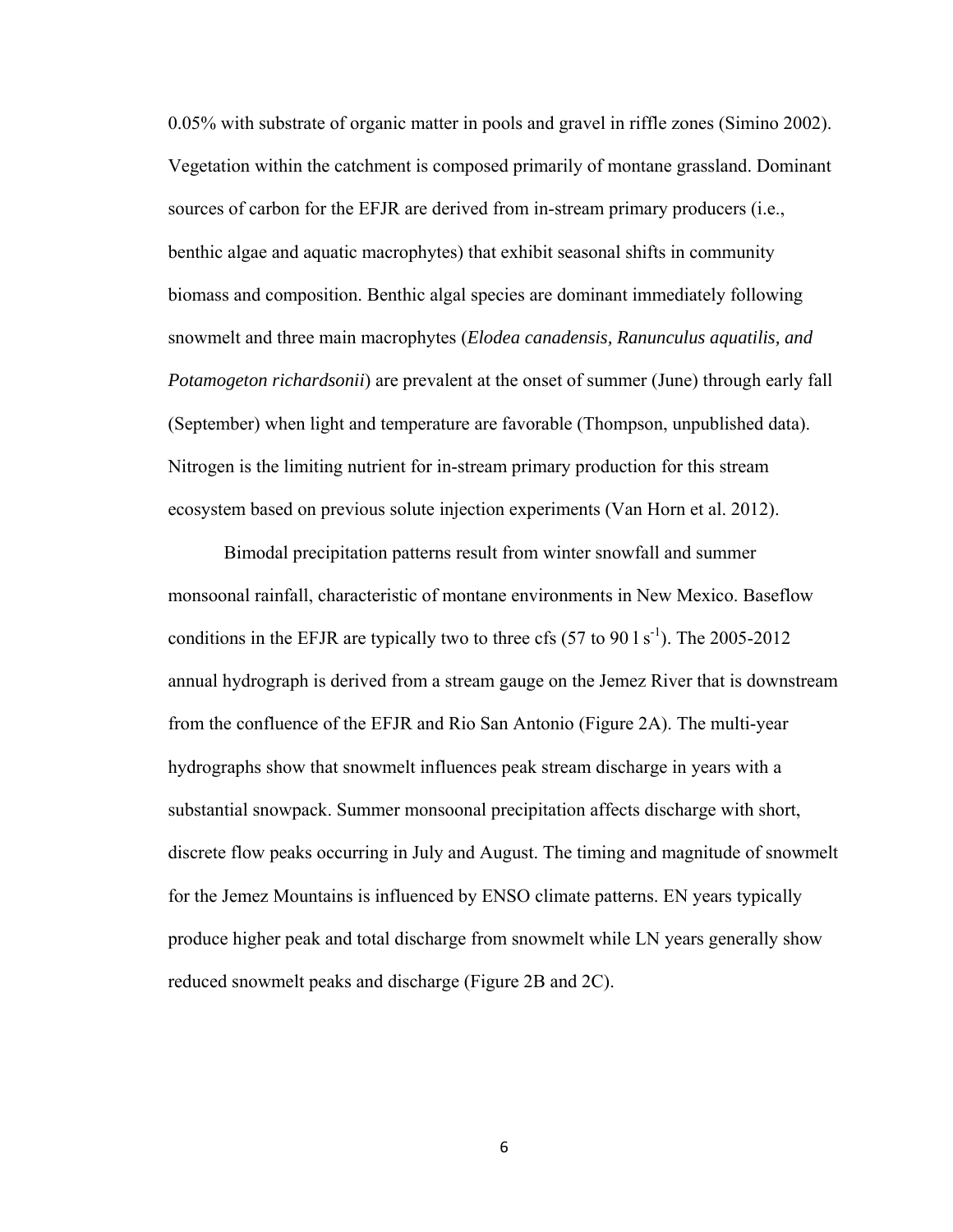#### *Data source and collection*

 A water quality sonde from Yellow Spring Instruments (YSI) was installed on the EFJR in 2005 at an elevation of 2583 m with site coordinates of N 35.83667, W – 106.501. The sonde was maintained yearly from April to November by the Valles Caldera Trust (2005-2010) and the NM Experimental Program to Stimulate Competitive Research (EPSCoR, 2011-2012). A suite of field parameters were measured every 15 minutes including: dissolved oxygen (DO – mg  $l^{-1}$ ), water temperature (°C), pH, turbidity  $(NTU)$  and specific conductance  $(mS \, cm^{-1})$ . The sensors were maintained and calibrated regularly (monthly) to prevent probe biofouling and ensure data quality. The DO probe was switched from a membrane-based probe to an optical probe in 2011. Raw data received quality assurance and quality control assessment using Aquarius software (Aquatic Informatics™) to apply drift corrections from biofouling and to delete suspicious data.

Nearby Eddy Co-variance flux towers for quantifying water vapor and carbon dioxide fluxes provided estimates of photosynthetically active radiation (PAR  $\mu$ mol m<sup>-2</sup> s<sup>-</sup> <sup>1</sup>), barometric pressure (kPA), and air temperature ( $\rm{^{\circ}C}$ ) taken at half hour time intervals during years 2007-2012. An additional flux tower located in the Valle Grande provided additional flux data to extend the historical time record for analysis of stream metabolism to 2005 and 2006. A third source of meteorological data was accessed from the Los Alamos National Laboratory (LANL) weather station. Flux data from all sources were interpolated by applying a cubic spline function to match fifteen-minute time interval sampling performed by the YSI sonde. In addition, barometric pressure was corrected for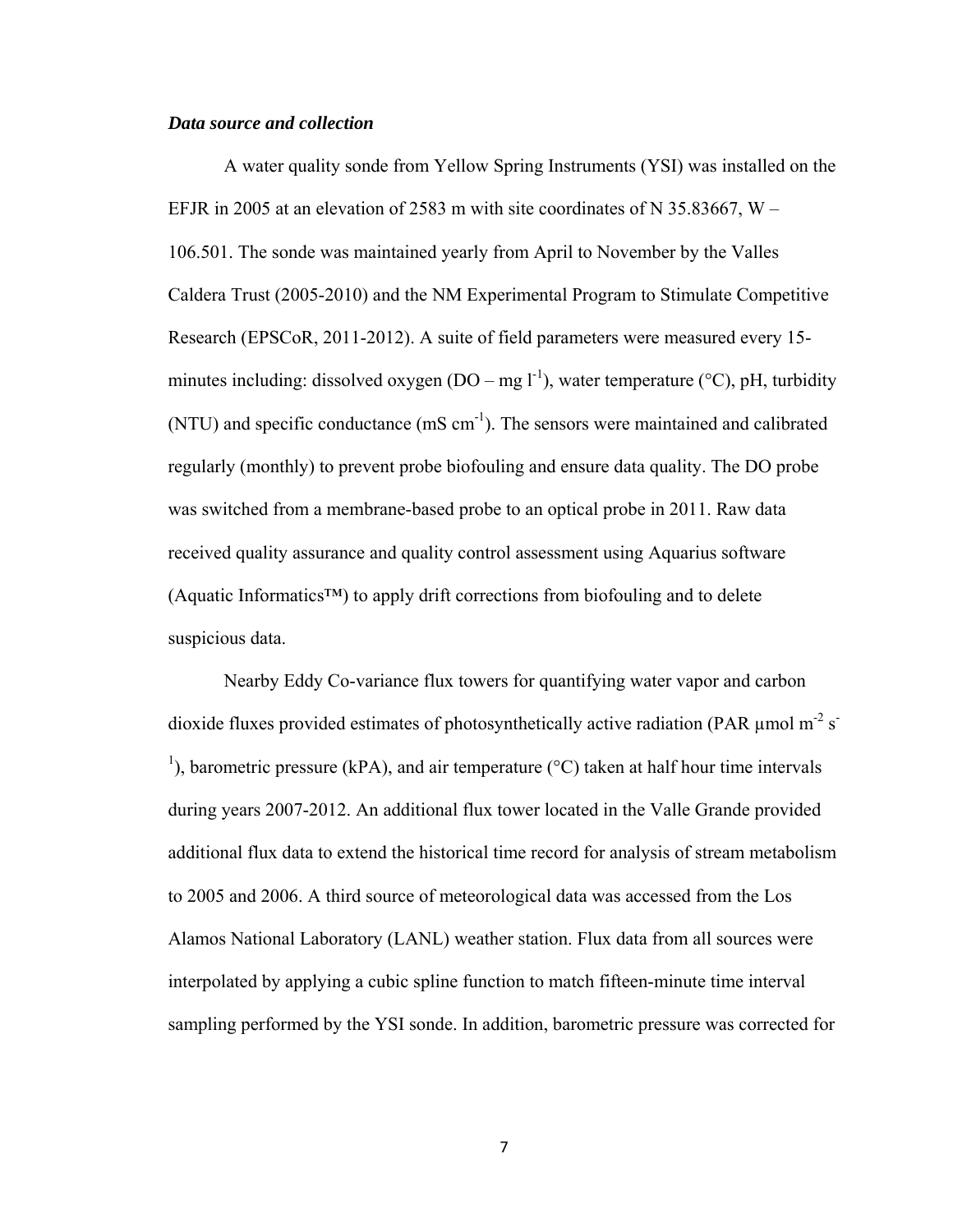elevation differences between the flux towers and stream site using the hydrostatic equation (Barry and Chorley 2003).

 The long-term record of stream discharge from the Jemez River was gathered from the US Geological Survey (USGS) stream gauge number 08324000 located on the Jemez River near Jemez, Sandoval County, New Mexico (35.6620, -106.7434). This gauge is located at an elevation of 1714 m and has a drainage area of 1217  $\text{km}^2$ . Historical data exists back to 1924 and the gauge is currently active. Daily average stream discharge was used to 1) identify inter-annual trends in stream discharge, 2) identify the length of seasonal snowmelt for years 2005-2011 from the hydrograph, and 3) calculate total annual snowmelt as the total volume of water passing through the system from February  $10^{th}$  through June  $10^{th}$  (Figure 3). Baseflow conditions were accounted for by averaging discharge two weeks prior to the beginning of snowmelt and by subtracting that amount from total snowmelt discharge (TSQ).

#### *ENSO index and category*

 Stream discharge was used as a proxy for the ENSO-related precipitation inputs to explore potential relationships with estimates of stream metabolism. Total snowmelt discharge, in units of million cubic meters (MCM), was correlated with maximum dissolved oxygen amplitude and corresponding GPP and CR to describe inter-annual trends in whole-stream metabolism. Stream discharge data were collected from the USGS Jemez River site and the ENSO category was determined from the National Oceanographic and Atmospheric Administration (NOAA) (http://elnino.noaa.gov/observ.html). Sea surface temperature (SST) fluctuations along the Eastern and Central equatorial region in the Pacific Ocean were used as a diagnostic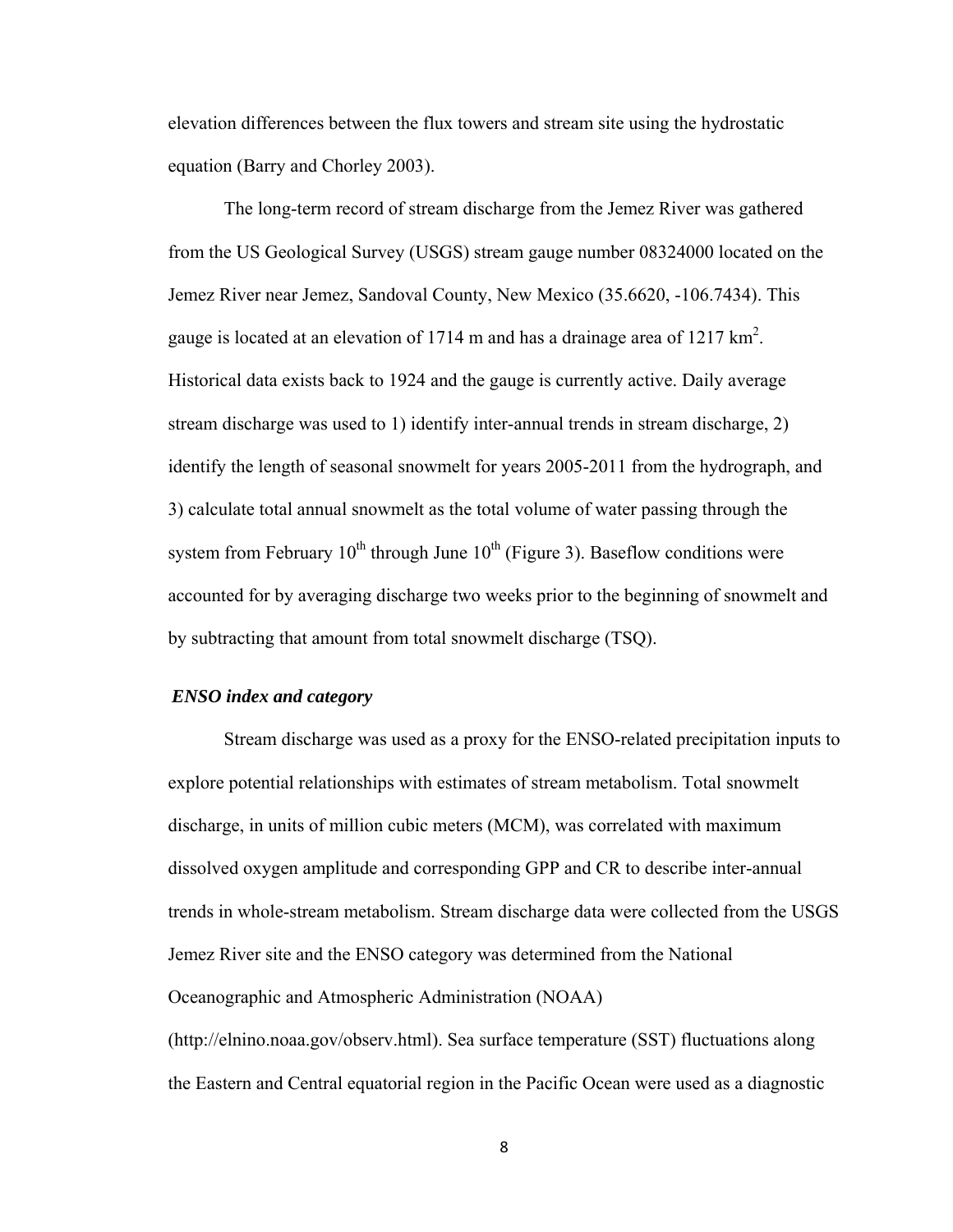tool to classify the ENSO category. Definitions for EN and LN were taken from the Ocean Niño Index (ONI) on the NOAA web site (http://elnino.noaa.gov/observ.html). In southwest New Mexico, EN winter conditions are associated with larger than normal snowpack while LN winter conditions are associated with lower than normal snowpack at high elevations (Molles and Dahm 1990). Three EN (2005, 2007, 2010), four LN (2006, 2008, 2011, 2012), and one medial or neutral (M; 2009) winter seasons occurred during the eight years recorded in New Mexico (Table 1). Year 2008 was not used for analysis of peak primary production due to a substantial data gap from July to August. Similarly, 2012 results was not used in the seasonal data set when comparing EN and LN years for reasons explained later in this paper.

### *Model Fitting*

 Diurnal DO profiles and ancillary environmental variables (water temperature and PAR) were transferred into Model Maker 4.0 (AP Benson, Wallingford, UK) to derive instantaneous gross primary production (GPP) and community respiration (CR) along with reaeration (E) following the procedures described by Grace (2011). For additional details on the modeling procedures see Atkinson et al. (2008). Briefly, Equation 1 explains how the change in DO concentration over time is controlled by three parameters [GPP, CR, and E], which are calculated from the model outputs. Net ecosystem production (NEP) is the difference between daily GPP and CR.

 $\Delta DO = GPP - CR \pm E$  Equation 1

 Reaeration accounts for the exchange of oxygen between the atmosphere and the water column and is the product of the reaeration constant and the oxygen deficit. The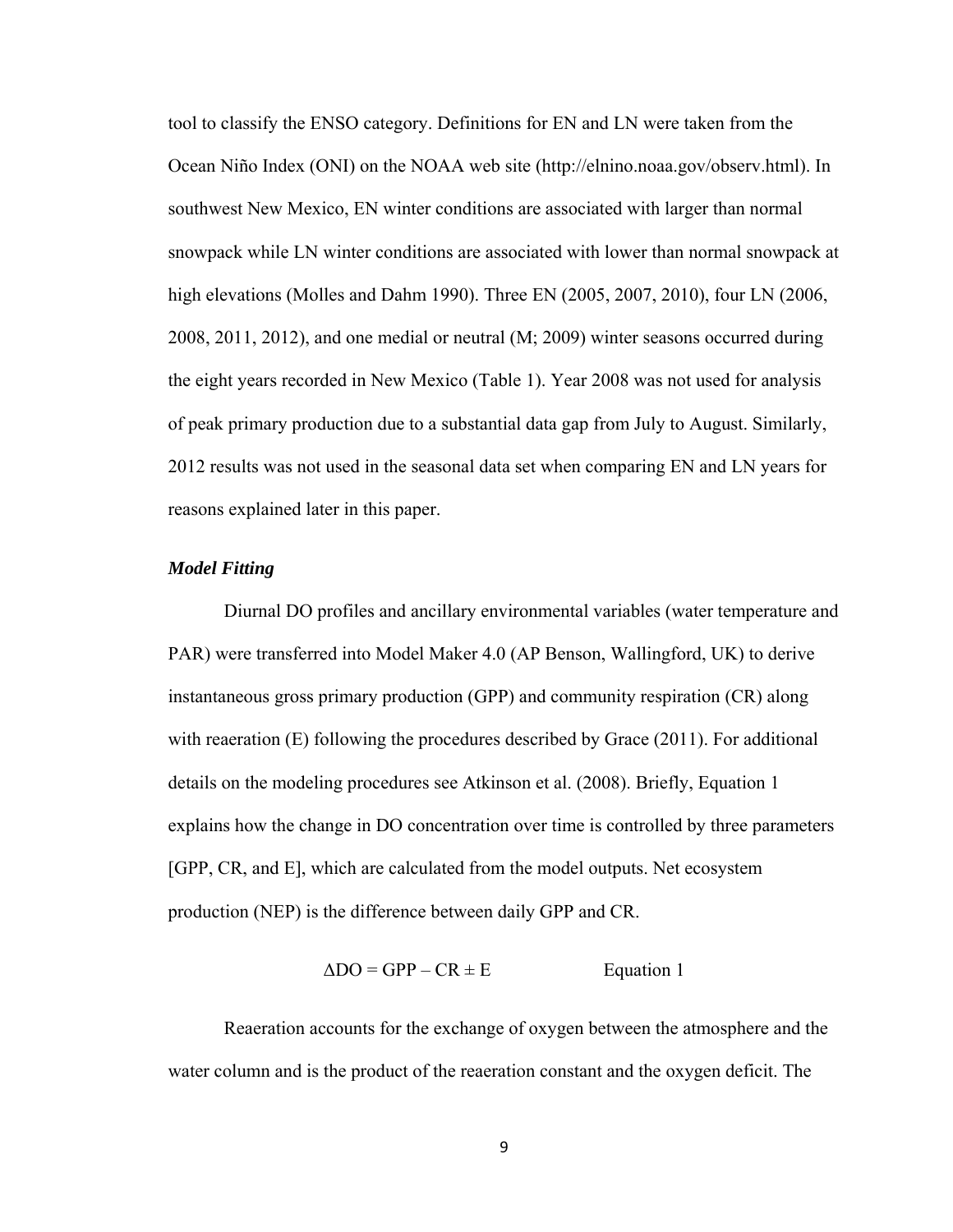model requires input parameters of water temperature ( $\rm ^{o}C$ ), PAR (Einsteins m<sup>-2</sup> s<sup>-1</sup>) and percent dissolved oxygen saturation corrected for water temperature and barometric pressure (Grace and Imberger 2006) recorded in 15-minute time intervals. This suggested time interval improves the accuracy of modeled estimates. The model accounts for the temperature dependency of the respiration and reaeration constants by using mean daily temperature during the model fitting.

 The modeled runs require a series of optimization steps where model parameters are selected to represent high and low values to improve calculated estimates. These optimized parameters include: A (a constant), K (reaeration coefficient), R (community respiration), and p (degree of light saturation). Light saturation was tested at high and low values to determine what influence this saturation has on the overall model. I concluded that light saturation was common at the EFJR site due to the high elevation (2,590 meters) and open-canopy. Optimization statistics were used to determine convergent parameters that provide a goodness of fit, accepted under conditions when  $r^2 > 0.90$ . Two cases showed  $r^2$  was less than 0.90 (May 2005 and 2009;  $r^2 = 0.89$ ). GPP was then calculated from the optimized model parameters mentioned above and I (or PAR) shown in Equation 2 by following the daytime regression method (Kosinski 1984).

#### $GPP = AI<sup>p</sup>$ Equation 2

 Due to the dependency of respiration and reaeration on temperature (Butcher and Covington 1995; Kilpatrick et al. 1989), both instantaneous R and K values were corrected with corresponding water temperature values (Grace and Imberger 2006). Daily estimates of whole-stream metabolism represented by GPP and CR were converted from volume (mg  $O_2 l^{-1} d^{-1}$ ) to area (g  $O_2 m^{-2} d^{-1}$ ) using a rating curve from a derived relationship between Jemez River and EFJR discharge and stage parameters. A linear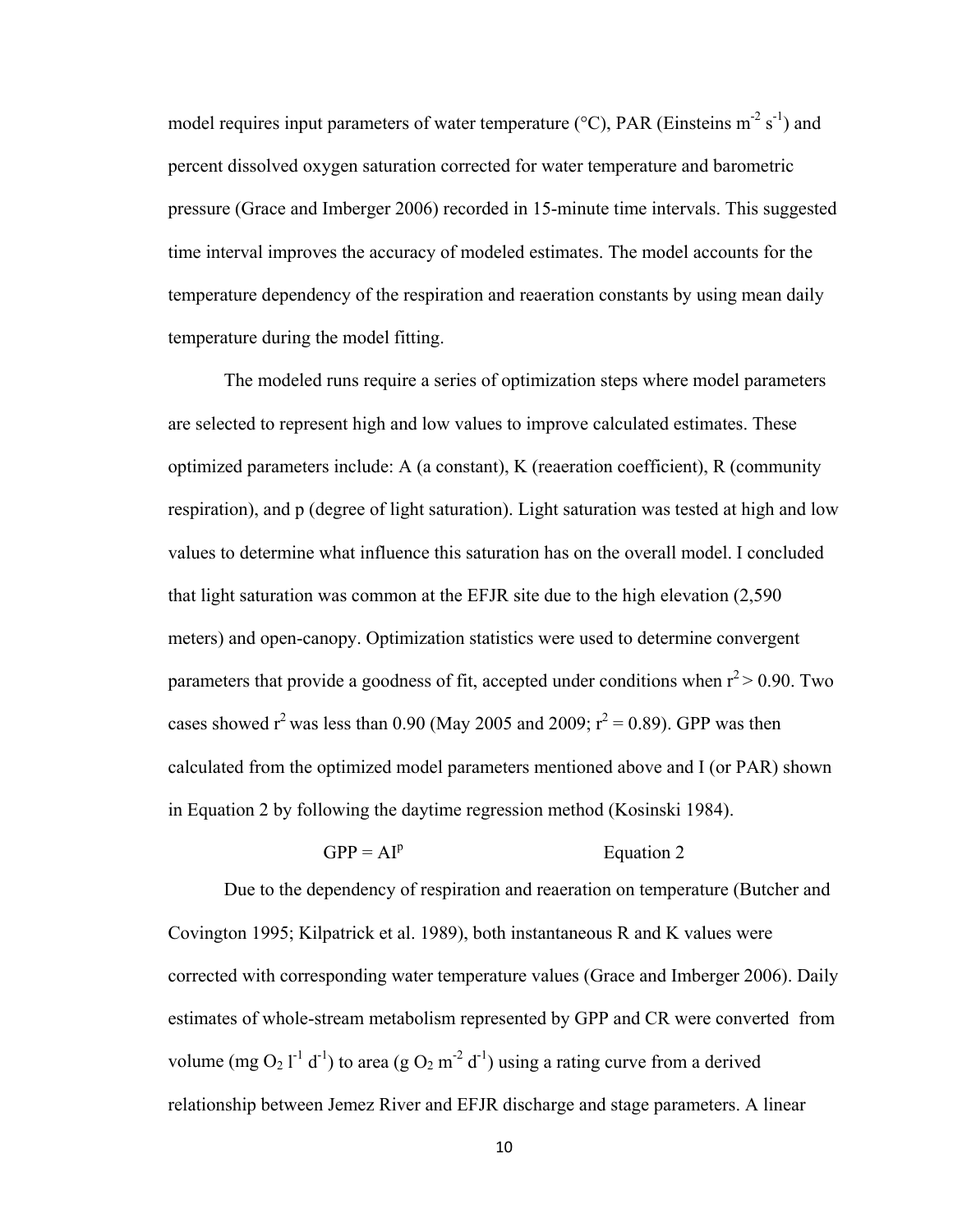regression model was used to derive EFJR discharge from the independent variable, Jemez discharge. EFJR stage data were derived from a nonlinear function, with EFJR discharge as an independent variable. EFJR stage calculations were compared to discrete measurements of mean depth from Van Horn et al. (2012), and the comparison confirmed that stage calculations were appropriate estimates of mean depth.

#### *Data Analysis*

 Continuous time-series data were analyzed within years and among years to identify potential seasonal and inter-annual trends in whole-stream metabolism. Temporal GPP and CR data were tested for comparison of means by using repeated measures analysis of variance (ANOVA) and Tukey's post-hoc tests to analyze variance among 1) seasons within a year and 2) multiple years within the same season. Statistical computations were done in RStudio (v0.97.318). The maximum DO amplitude period was explored for potential relationships with hydrologic characteristics, specifically total snowmelt discharge. Maximum DO amplitude was calculated as the difference between daily maximum DO concentration and minimum DO concentration and was representative of the period of peak productivity within each year. Peak productivity was calculated as an average of a consecutive three-day run and analyzed across years (2005- 2012) to compare inter-annual rates. The goal was to explore relationships between whole-stream metabolism parameters at peak productivity and the ENSO category (EN, M, LN) using total spring snowmelt discharge as a proxy. Analyses of total snowmelt for 1954 through 2011 were performed to test assumptions of equal variance and normality across ENSO categories using the Bartlett test of homogeneity of variances and the Shapiro-Wilks normality test, respectively. Furthermore, a one-way ANOVA and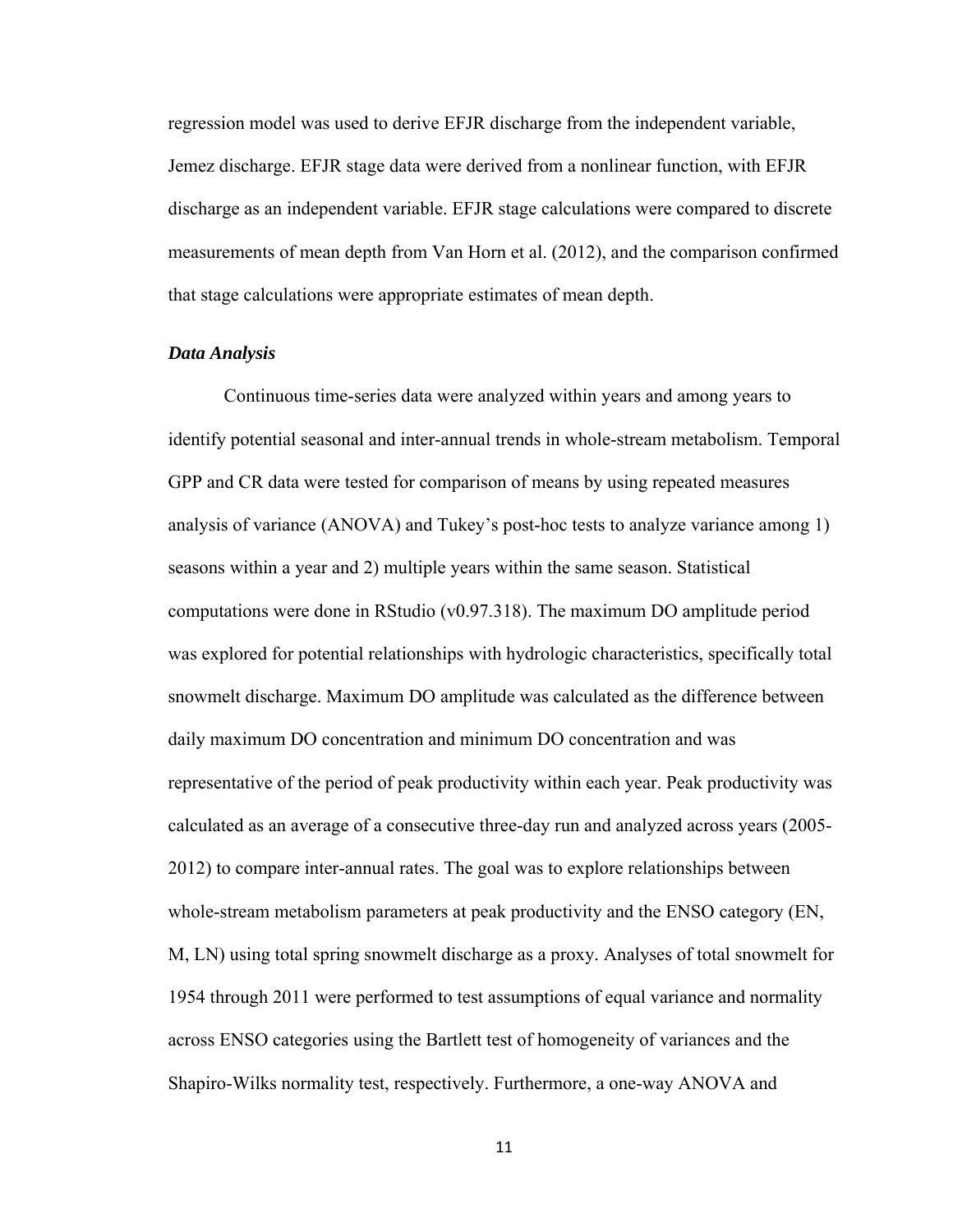multiple comparisons Bonferroni allowed for testing the null hypothesis of equal means of log transformed snowmelt data across ENSO categories. A fire disturbance in the EFJR catchment occurred late-June through July 2011 and was taken into consideration when analyzing trends in these data. Peak period estimates of stream metabolism for year 2012 were analyzed with an awareness of potential effects due to forest fire in the EFJR catchment.

#### **RESULTS**

### *Temporal scales of stream metabolism*

 For all years maximum values for percent saturation of dissolved oxygen (DO) occurred in July. Daytime maximum values ranged from 161% in 2005 to 215% in 2009 and occurred during 11:00 AM and 15:00 PM. Supersaturation during sunny days happened consistently on daily and seasonal time scales. Furthermore, nighttime minimum values for percent saturation of DO also occurred in July for all years and ranged from a low of 23% in 2005 to a minimum high of 54% in 2010. Overall seasonal rates for estimates of stream metabolism ranged from a minimum of 2.4 g  $O_2$  m<sup>-2</sup> d<sup>-1</sup> in September 2008 to a maximum of 18.5  $g O_2 m^2 d^{-1}$  in July 2009 for GPP. Seasonal minimum and maximum estimates of CR were 2.6 g  $O_2$  m<sup>-2</sup> d<sup>-1</sup> in September 2008 and 16.3 g  $O_2$  m<sup>-2</sup> d<sup>-1</sup> in July 2009, respectively. Seasonal trends across years resulted in statistically greater rates of GPP and CR in July compared to May and September (Figure 4). July also had larger spread in the distribution of GPP and CR values and a higher sample mean compared to other months (Table 2). Additionally, GPP showed greater seasonal and diurnal variability compared to CR. Overall, net ecosystem production (NEP) was predominantly positive across seasons.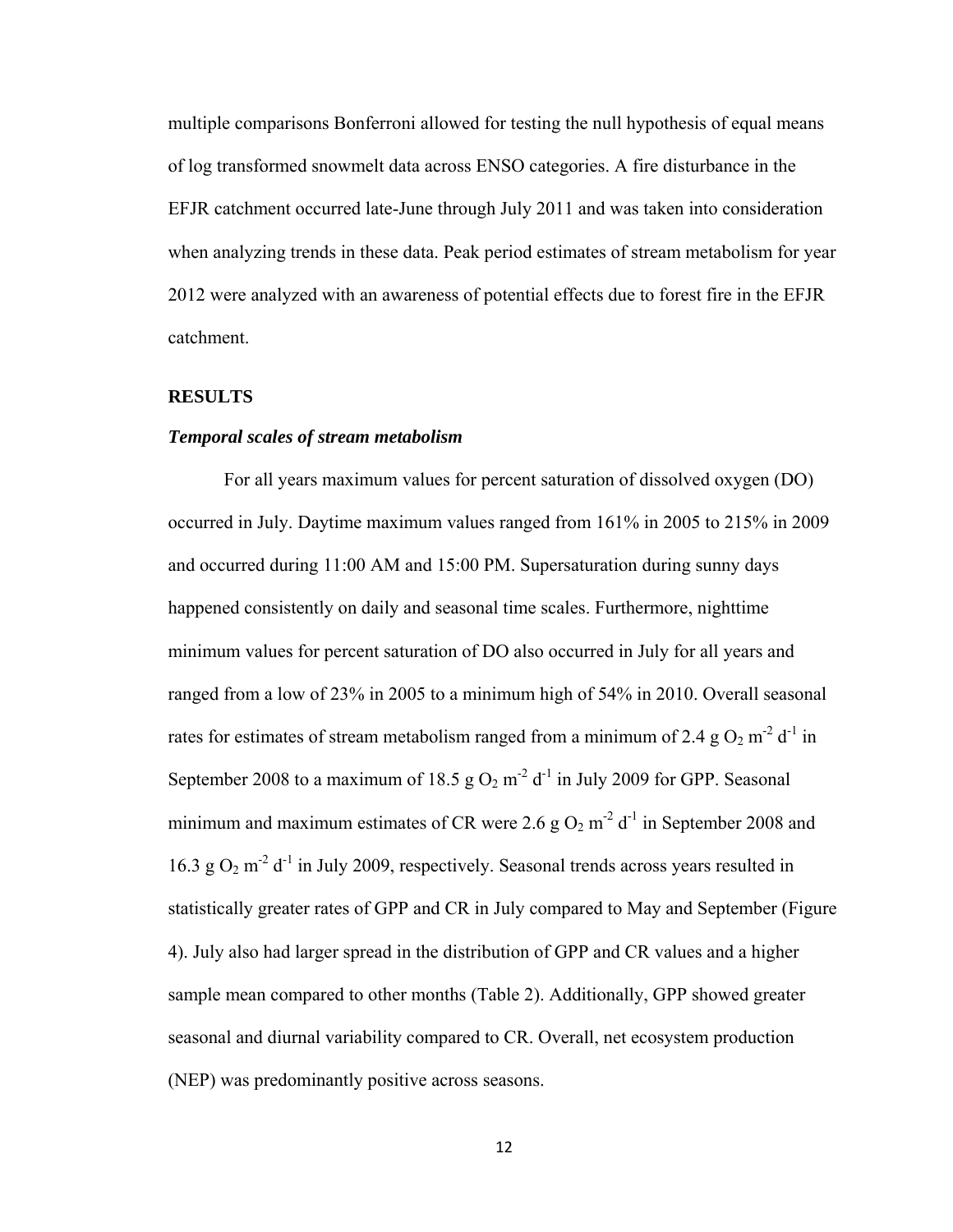Comparison of inter-annual estimates of both GPP and CR exhibited variability in the spread of seasonal rates across years; however, when comparing GPP to CR across years the trend is similar regarding the variance of observations (Figure 5). Mean and standard deviation values of seasons grouped by year were variable for both GPP and CR but NEP remained predominantly positive across years (Table 3). Furthermore, ANOVA and Tukey post-hoc tests for inter-annual trends in both GPP and CR mean rates showed some statistical significance ( $P < 0.05$ ). Total snowmelt discharge explained some of the variation in inter-annual rates of GPP ( $r^2 = 0.374$ ) but was not significant (P = 0.19). There was no correlation between total snowmelt discharge and CR ( $r^2$  = 0.050).

#### *Annual peak productivity*

Maximum DO amplitude varied in magnitude and time of occurrence among years (2005-2012) during peak productivity (Figure 6). Baseflow conditions were present during periods of maximum DO amplitude that occurred during June or July in all years. Maximum DO amplitude was highest in 2012 (17.0 mg  $1^{-1}$ ) and lowest in 2005 (7.0 mg I <sup>1</sup>). Stream metabolism estimates at peak productivity expressed as GPP was greatest in 2006 (15.5 g  $O_2$  m<sup>-2</sup> d<sup>-1</sup>) during a LN year and lowest in 2005 (7.1 g  $O_2$  m<sup>-2</sup> d<sup>-1</sup>) during an EN year. Similarly, peak metabolism expressed as CR were greatest in 2006 (13.5 g  $O_2$ )  $\text{m}^2$  d<sup>-1</sup>) and lowest in 2012 (7.8 g O<sub>2</sub> m<sup>-2</sup> d<sup>-1</sup>); 2006 and 2012 were associated with LN conditions. Results from a two-sample t-test showed GPP did not differ significantly between EN and LN years ( $p > 0.05$ , df = 4). Similar results were found with CR when comparing the ENSO categories ( $p > 0.05$ , df = 4). Inter-annual variation in peak GPP and CR rates occurred (Table 4), but NEP was predominantly positive showing that autotrophic production exceeded decomposition during these periods of time in all years.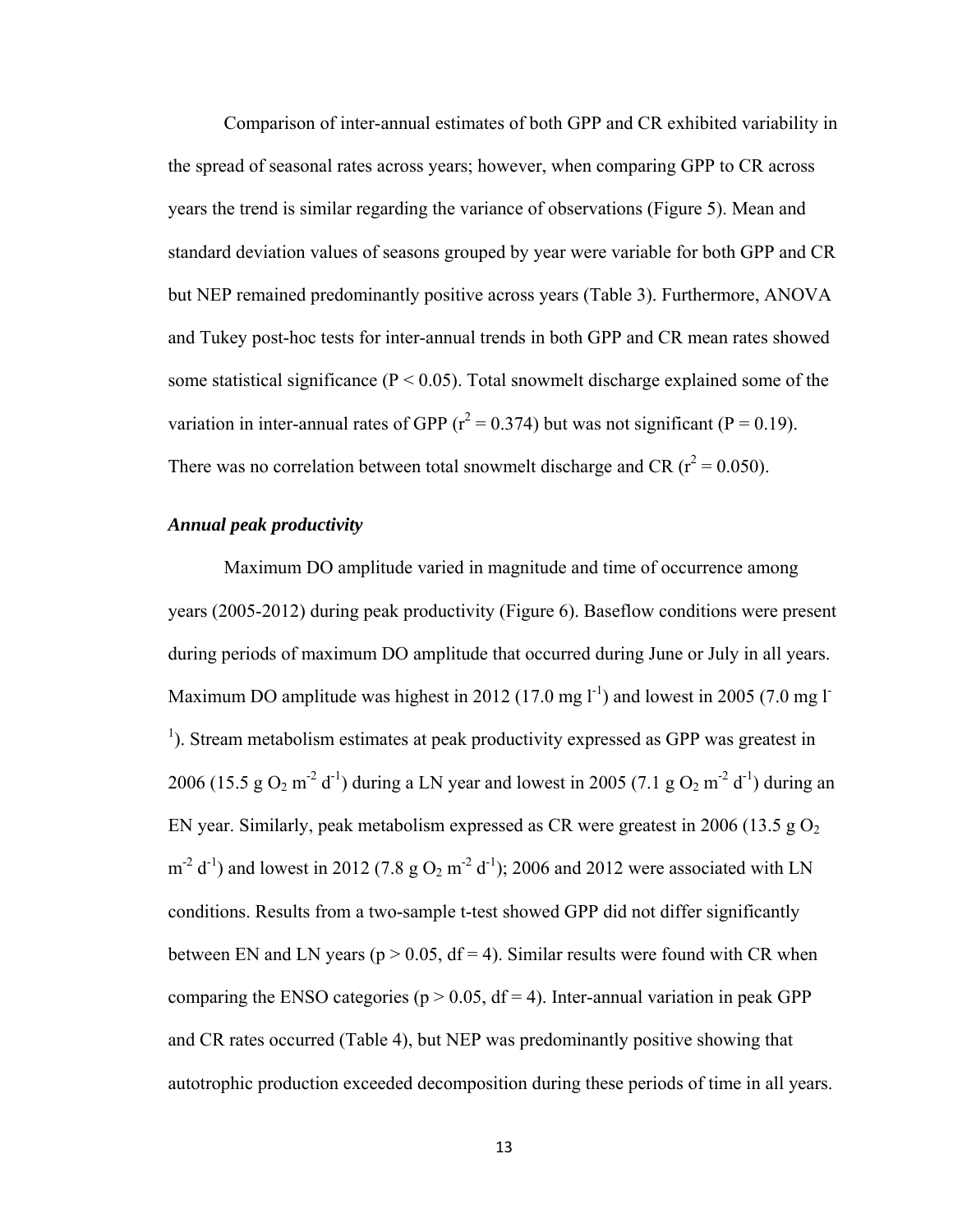#### *Snowmelt*

 Total snowmelt discharge (TSQ) for the Jemez River differed significantly between EN, LN, and M categories from 1954 through 2011 (one-way ANOVA,  $P =$ 0.0411, F= 3.386). Furthermore, EN and LN years were statistically different (Bonferroni multiple comparisons, adjusted  $P = 0.039$ ), but M years did not differ from EN or LN years with  $P = 1.00$  and 0.276, respectively (Figure 7). During the study period (2005-2012), TSQ was significantly greater for EN years compared to LN years (two-sample ttest,  $P = 0.0258$ , df = 4).

 Maximum amplitudes of dissolved oxygen from daytime maxima to nighttime minima ( $\Delta$ DO) showed seasonal and annual variation across years. Maximum daily  $\Delta$ DO had a negative linear correlation with TSQ explaining 76% of the variance in maximum ΔDO (Figure 8). The negative linear correlation between TSQ and stream metabolism parameters (GPP and CR) resulted in significant relationships (Figure 8). Total snowmelt discharge explained the greatest amount of variance for GPP  $(r^2 = 0.74)$  and was statistically significant ( $P = 0.027$ ). TSQ explained 68% of the variance for CR and was statistically significant ( $P = 0.043$ ). High snowmelt years resulted in reduced GPP and CR, and vice versa with low snowmelt years resulting in high GPP and CR rates.

 Because 2012 followed a major fire disturbance, the linear regression analyses were done including and excluding 2012 to test the impact of removing this outlier from the statistical analysis (Table 5). With 2012 included in the correlation plots, the relationship between TSQ and stream metabolism parameters (GPP, CR, and DO amplitude) were not significant and had poor correlation coefficients. The correlations between TSQ and stream metabolism parameters were much improved by removing 2012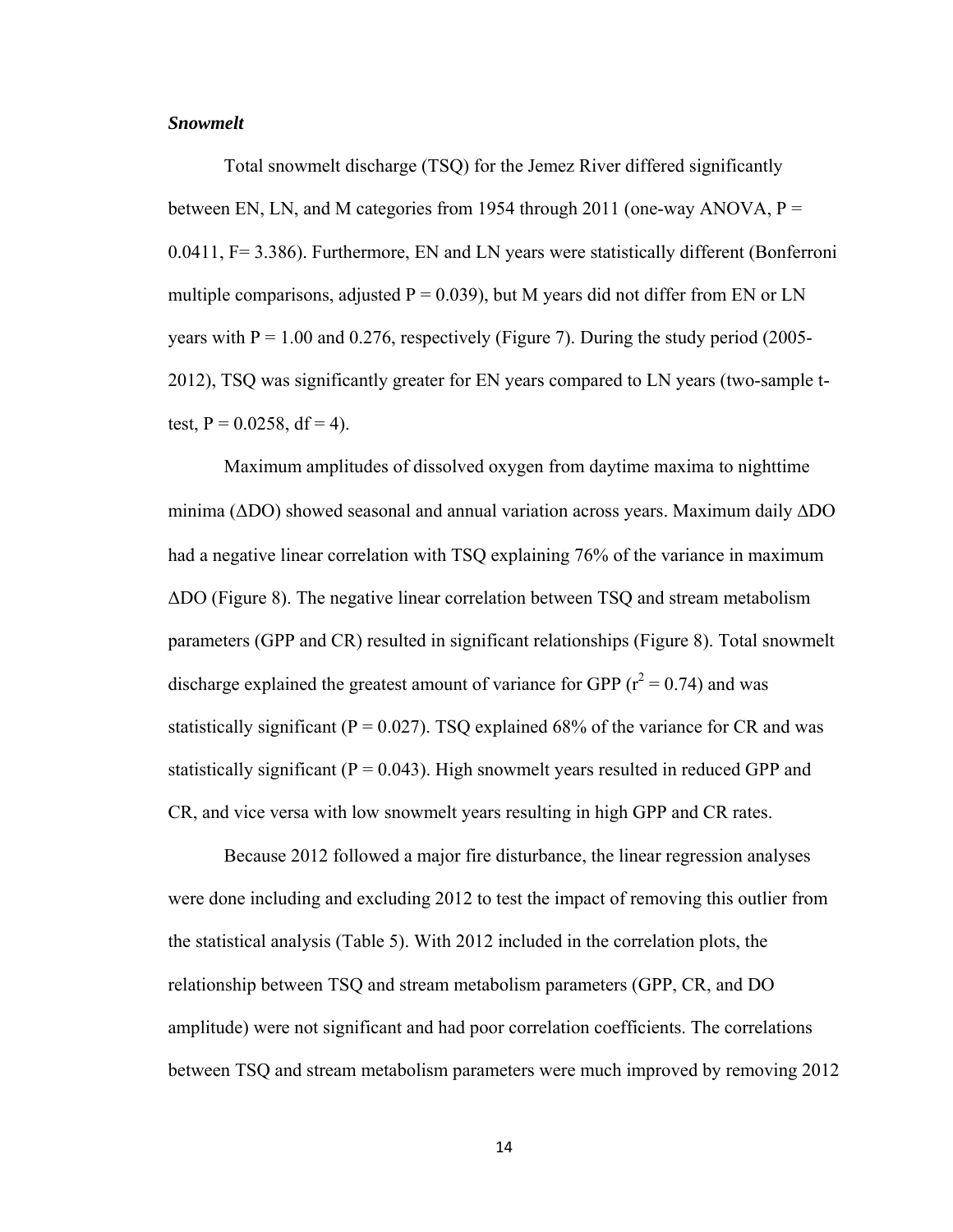(Table 5). The assumption that 2012 is an outlier year was validated given 2012 falls statistically outside the 95% confidence interval in the correlation plots (Figure 8).

#### **DISCUSSION**

This study follows the progression of whole-stream metabolism by analyzing seasonal stages from continuous water quality data. This study also shows that the magnitude of gross primary production (GPP) and community respiration (CR) rates peak at predictable times of the year. In addition, total snowmelt discharge (TSQ) was found to be a good predictor variable of GPP and CR. Overall, it appears that inter-annual rates of GPP and CR were reduced during El Niño (EN) years compared to La Niña (LN) years.

Diurnal dissolved oxygen profiles showed variability on inter-annual, seasonal, and diurnal time scales. The strong diurnal patterns in EFJR result from high rates of primary production during the daytime and high sustained respiration rates. Strong oscillations in dissolved oxygen minima and maxima improved the ability of ModelMaker 4.0 to model whole-stream metabolism. Both primary production and community respiration are drivers of dissolved oxygen profiles with a pronounced effect in the summer when environmental conditions are highly favorable for both primary production and community respiration.

#### *Temporal trends in stream metabolism*

 Seasonal shifts in GPP and CR values had clear patterns of reduced spring and fall rates compared to summer maxima. Spring GPP was low immediately following spring snowmelt. Snowmelt discharge and anchor ice may have scoured the channel bottom, physically dislodging autotrophic organisms under high flow conditions or autotrophs were not present because the stream was under ice. Alternatively, snowmelt flushed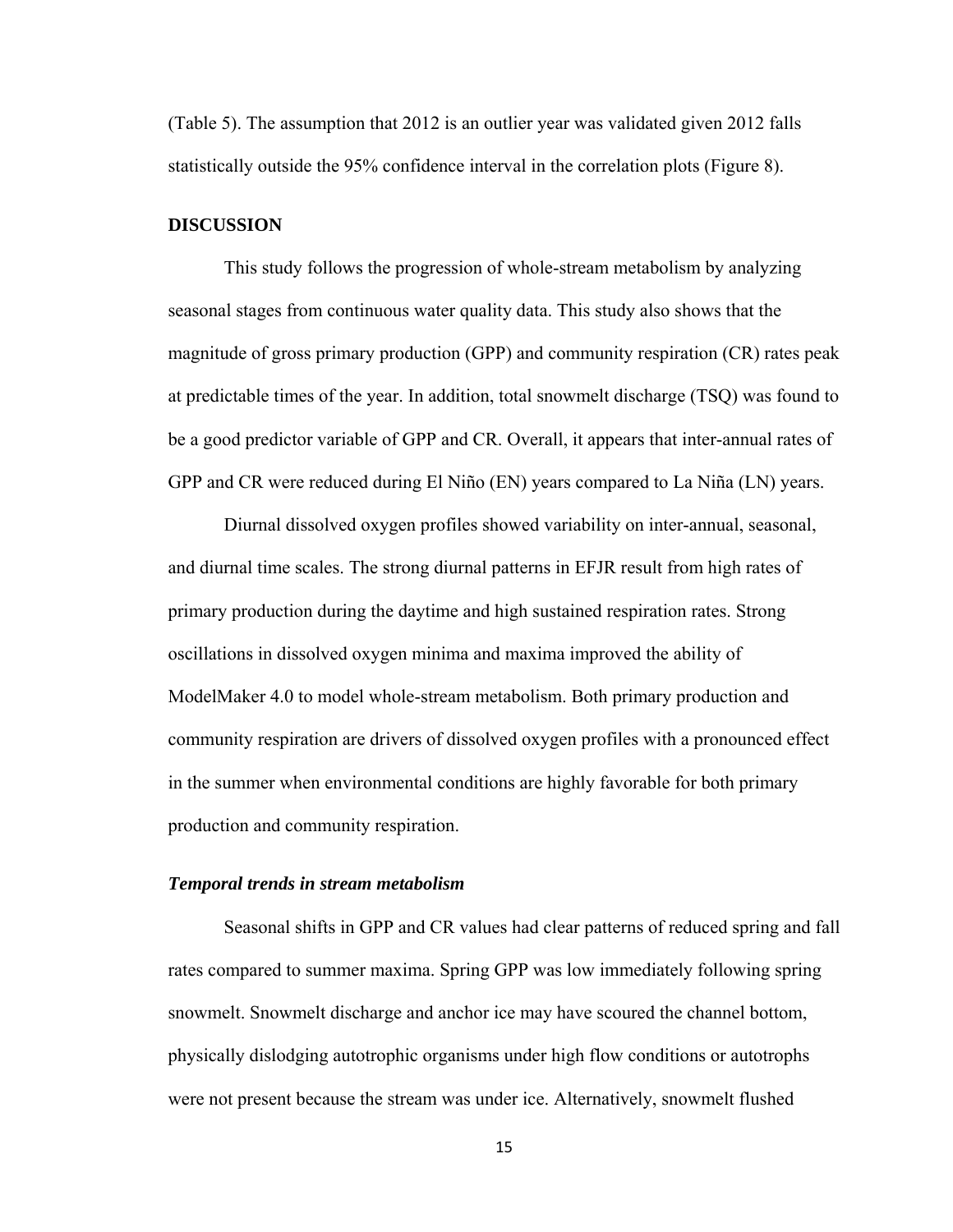terrestrial sources of nutrients into the stream that may have enhanced metabolic processes following snowmelt. The varying rates of GPP and CR in the spring were not correlated to total snowmelt discharge. However, rates of GPP and CR in the summer and fall months showed some correlation to total snowmelt discharge but these relationships were not significant. These result suggests other exogenous factors contribute to seasonal fluctuations of whole-stream metabolism, such as water temperature (Acuña et al. 2008) and light (Uehlinger et al. 2000), which were less favorable in the spring and fall compared to summer at the East Fork Jemez site.

 Once baseflow conditions were established following snowmelt, the dissolved oxygen amplitude becomes larger. Maximum and minimum percent saturation of dissolved oxygen (DO) was seen on a daily basis in summer when compared to spring and fall seasons. The strong oscillation in DO indicates primary production was high during daylight hours while community respiration is high throughout the night in the summer. Further, this saturation suggests that carbon cycling rates (primary production and decomposition) were elevated during the summer. As expected, GPP is reduced in the fall when aquatic organisms begin to senesce due to cooling environmental conditions. Temporal patterns of CR were similar to GPP in that maxima rates occurred in summer months. In an open-canopy, grassland system like the East Fork Jemez River (EFJR), GPP is not seasonally suppressed by overhanging riparian vegetation and can attain higher autotrophic rates due to the lack of light limitation. The EFJR is a highly productive stream; specifically, high rates of in-stream primary production support high rates of secondary consumption. As a result, net ecosystem production (NEP) is predominately positive regardless of season: spring, summer, and fall.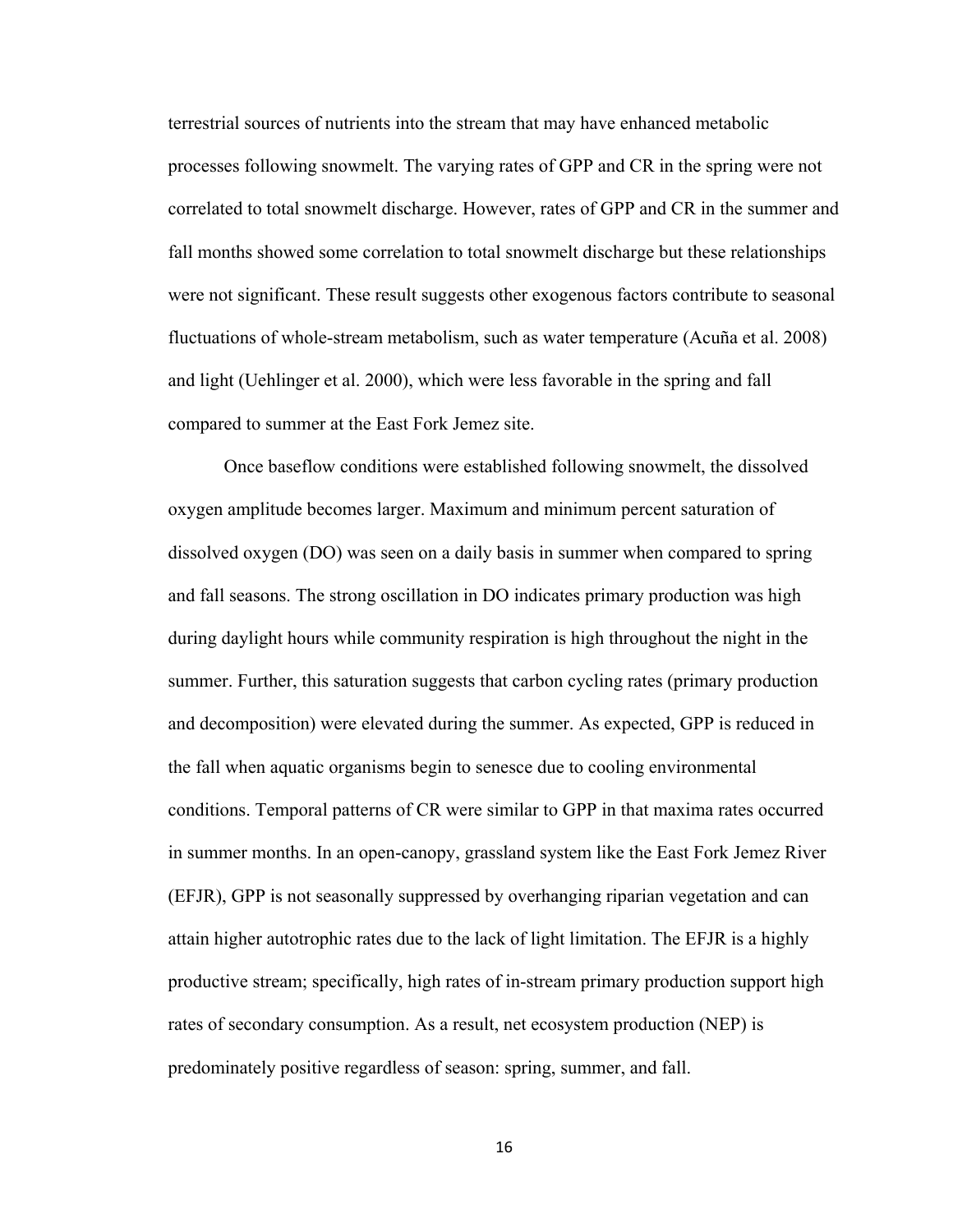Our research assesses seasonal and inter-annual time scales of ecosystem metabolism that clearly display variability in rates as site conditions, such as water temperature and sunlight intensity, change. Seasonal rates of whole-stream metabolism did show some correlation with snowmelt, a predictable disturbance in this montane ecosystem. Fisher et al. (1982) used GPP and CR to characterize temporal dynamics of carbon following a flood disturbance. Yet, most studies concerning stream metabolism are limited by the availability of data to explore temporal relationships in greater depth (but see Uehlinger 2006). Thus, the seven-year period of continuous stream monitoring reported in this study is highly unusual when compared to other steam metabolism studies. This research advances temporal analyses of ecosystem metabolism and provides better temporal understanding of carbon dynamics in stream ecosystems.

#### *Comparison among open-canopy systems*

 Whole-stream metabolism estimates reported in the literature vary among opencanopy stream and river ecosystems (Table 6). The EFJR stream metabolism estimates during peak production reach high rates supported by observations of high biomass for aquatic macrophytes and benthic algae (Thompson and Bixby, unpublished data). The EFJ estimates of metabolism are comparable to the highest rates reported by Johnson and Tank (2009) and Acuña et al. (2011). Furthermore, similar estimates of GPP and CR have been made in open-canopy systems in the Grand Tetons, Wyoming (Hall and Tank 2003; Johnson and Tank 2009), the Pampean streams of Argentina (Acuña et al. 2011), and in the Taieri River, New Zealand (Young and Huryn 1996). These open-canopy lotic ecosystems also represent a range of stream discharge rates (10l s<sup>-1</sup>-347 l s<sup>-1</sup>) by three orders of magnitudes (Table 6). Other similarities specifically between the EFJR and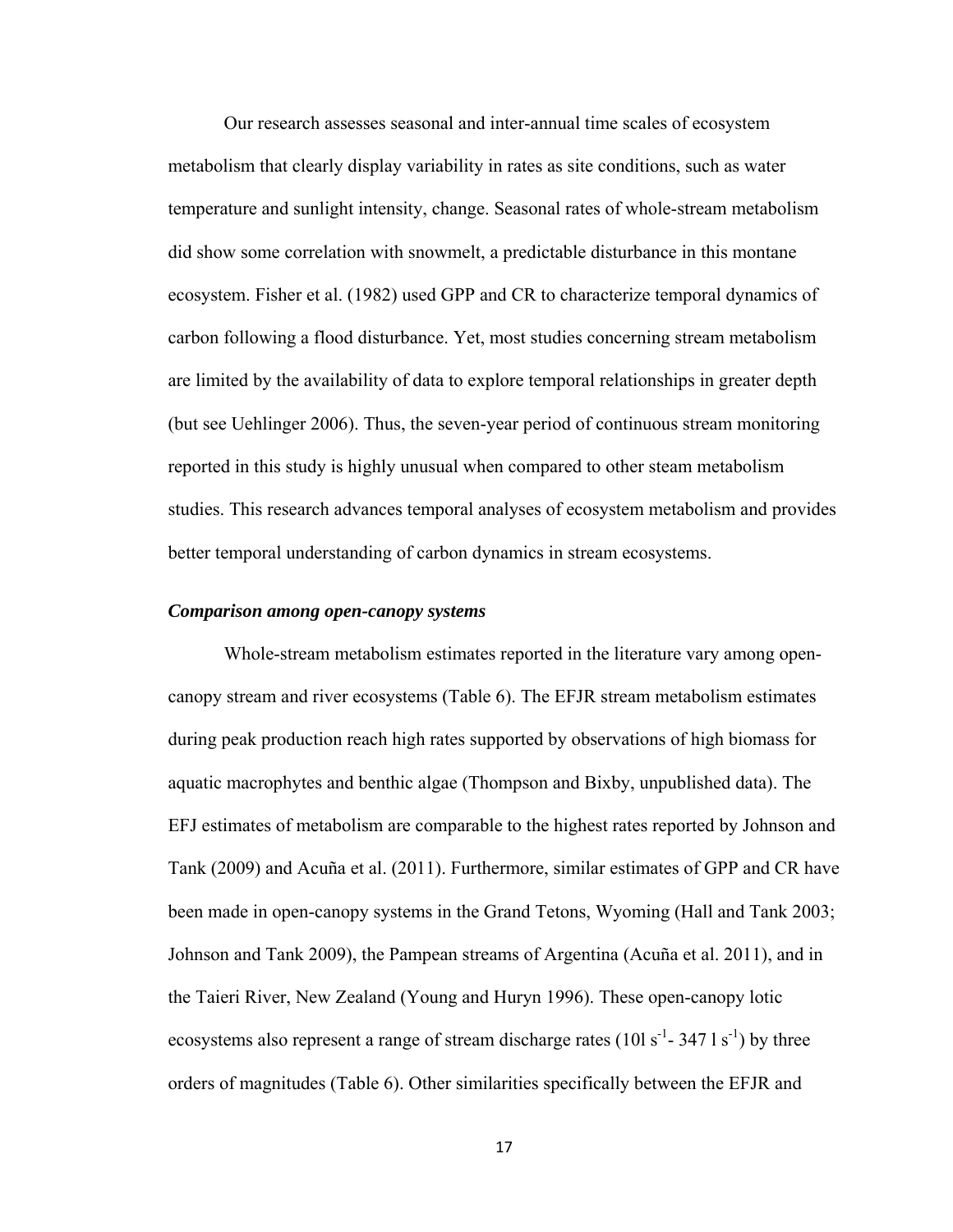streams in the Grand Tetons include semi-arid and snowmelt-driven climates with relatively low baseflow discharge ranging from 79 - 118-1  $s<sup>-1</sup>$ . Open-canopy sites, where riparian vegetation cover is reduced, are characterized as being dominated by autrotrophic activity and exhibiting P/R ratios greater than one (Vannote et al. 1980). P/R ratios were largely net autotrophic for the EFJR, even though this ratio was largely net heterotrophic for other open-canopy streams (Table 6).

#### *Fire disturbance*

 Inter-annual patterns of stream metabolism estimates were complicated due to the 2011 Las Conchas fire occurring in the headwaters of the EFJR. I observed smoke plumes shielding sunlight during the day and, therefore, expect this decrease in sunlight to have negatively impacted summer productivity similar to the effect of riparian shading in a forested stream. As a result, whole-stream metabolism in 2012 may be reduced due to light inhibition from the smoke plumes (Table 4). Studies of post-fire impacts on aquatic ecosystems have observed changes in lake metabolism and carbon dynamics (Marchand et al. 2009), as well as shifts in lotic autotrophic and heterotrophic community structure due to changing stream substrate (Earl and Blinn 2003). However, no studies have captured the effects of fire disturbance on stream metabolism. Further analysis of the fire disturbance needs to be quantified in order to determine the impact of this fire on ecosystem metabolism in the EFJR.

#### *Annual peak productivity*

This study is the first to link estimates of stream metabolism with meteorological variables. High and low rates of GPP during the peak period corresponded to a LN year and EN year, respectively. Similarly, high and low rates of CR during the peak period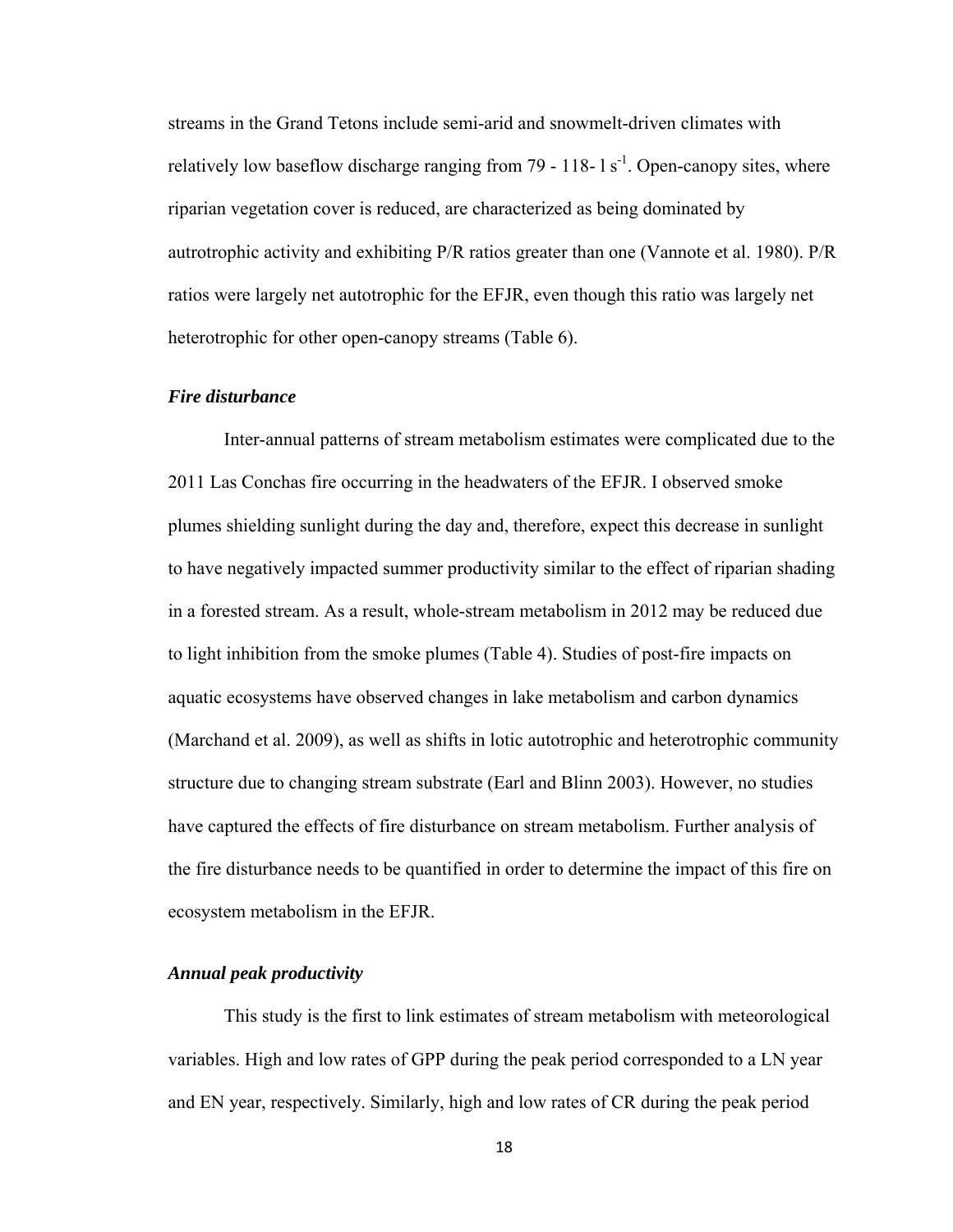corresponded to LN and EN years, respectively. Overall, two out of the three EN years had lower rates of GPP and CR compared to LN years. The timing of peak production occurred later in the summer season during EN years while peak production occurred earlier in the summer during LN. This relationship between climate patterns and stream metabolism may be complicated by additional meteorological driving forces not analyzed in this study. For example, summer monsoon activity reduces DO concentrations through flow disturbance from rainfall or blocking of sunlight from cloud coverage. This complication is seen in the DO profile when the buildup of monsoons typically forms as increased cloud coverage in the late afternoon and reduces available light needed for photosynthetic activity. A study by Gutzler (2000) showed summer monsoons in New Mexico to be negatively related to winter snowpack or the El Nino-Southern Oscillation (ENSO) phenomena. High winter snowpack (EN) was correlated with reduced summer monsoon season; and the opposite is true also (Gutzler 2000). The monsoon patterns in the summer may impact the timing and/or magnitude of the period of peak stream metabolism; although this relationship should be explored further. A benefit of quantifying peak stream metabolism is such that it provides a measure of carbon cycling at full capacity at an ecosystem scale.

#### *Snowmelt correlated to ENSO phenomena*

 EN and LN cycles were indirectly related to GPP and CR peak annual rates through the predictor variable of total snowmelt discharge. Rates of GPP and CR are significantly correlated to total snowmelt discharge during peak periods of ecosystem metabolism. Total snowmelt explained 74% and 68% of the variance for GPP and CR, respectively. Both of these correlations were negative linear relationships indicating that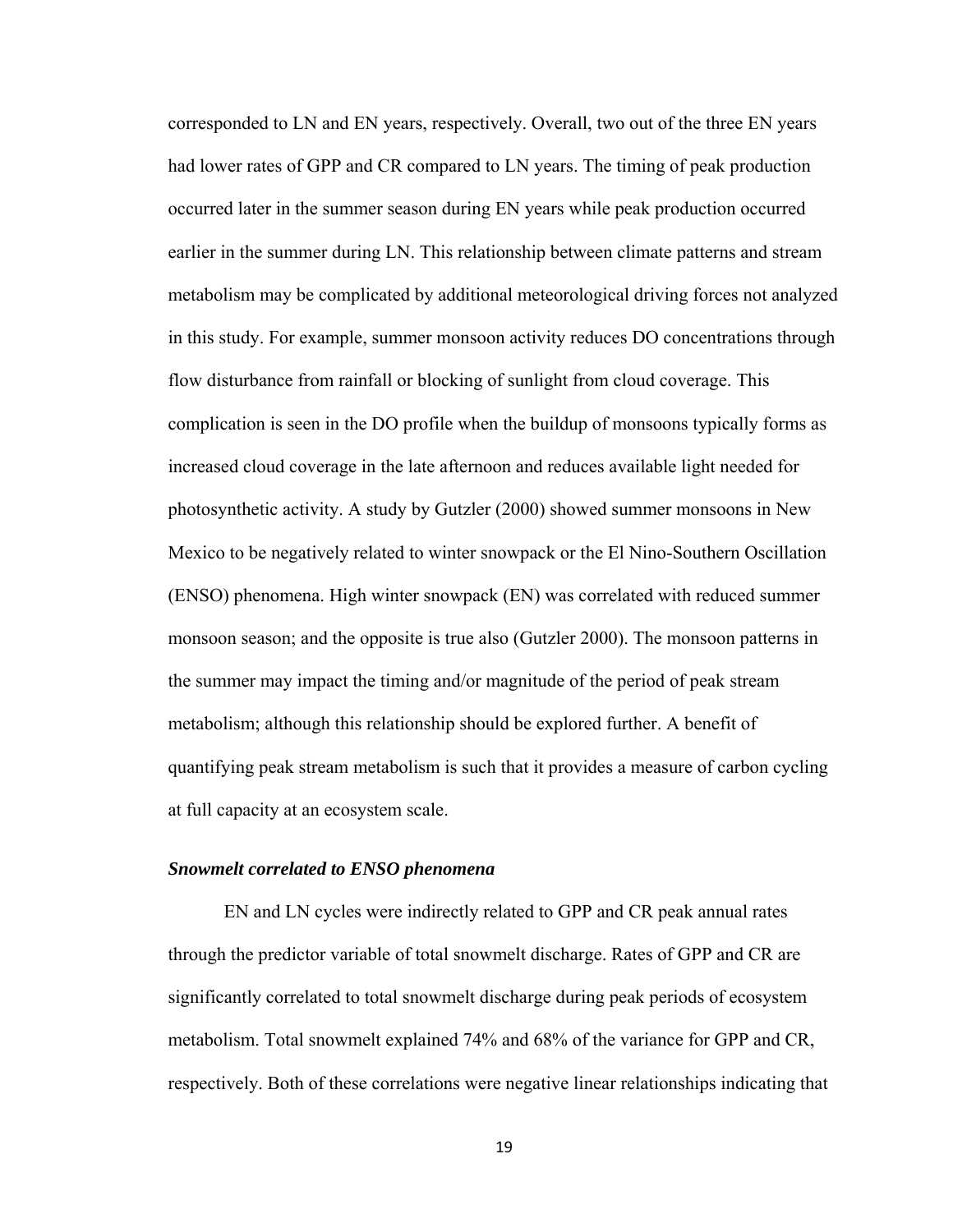higher total snowmelt resulted in lower GPP and CR rates during summer peak period. Based on the results in this study, total snowmelt is a good predictor of summer GPP and CR. Physical disturbances are episodic in this snowmelt-dominated montane system due to both global and regional climate patterns. In particular, the ENSO and the North American Monsoon phenomena impact winter and summer precipitation, respectively. For example, EN years show significantly greater total snowmelt discharge than LN years using the Jemez River long-term stream discharge record. The identification of greater total snowmelt during EN years in New Mexico and lower snowmelt totals during LN years is supported by Molles and Dahm (1990). Changing climate patterns are known to impact temperatures and snowpack in montane ecosystems (Knowles et al. 2006). In addition, Hall et al. (2012) found decadal trends are shifting towards earlier spring snowmelt. These changes in climate influence the flow regime of montane streams and may impact stream metabolism patterns as well.

 Studies have explored the effects of flow disturbance (e.g. bed moving spates) on stream metabolism (Uehlinger 2006) and nutrients (Marti et al. 1997). Initial responses of stream metabolism parameters to flow disturbance are found to be suppressed (Roberts et al. 2007) but exhibit resiliency such that seasonal patterns are not diminished (Uehlinger 2006). Acuña and Tockner (2010) found flow alterations to have a greater impact on carbon fluxes compared to water temperature on carbon fluxes, and ultimately increase export rates. Models of hydrologic flow alterations are being performed to forecast potential effects on ecosystem function, in the face of climate change (Marcarelli et al. 2010). The balance of carbon export and retention will have implications for downstream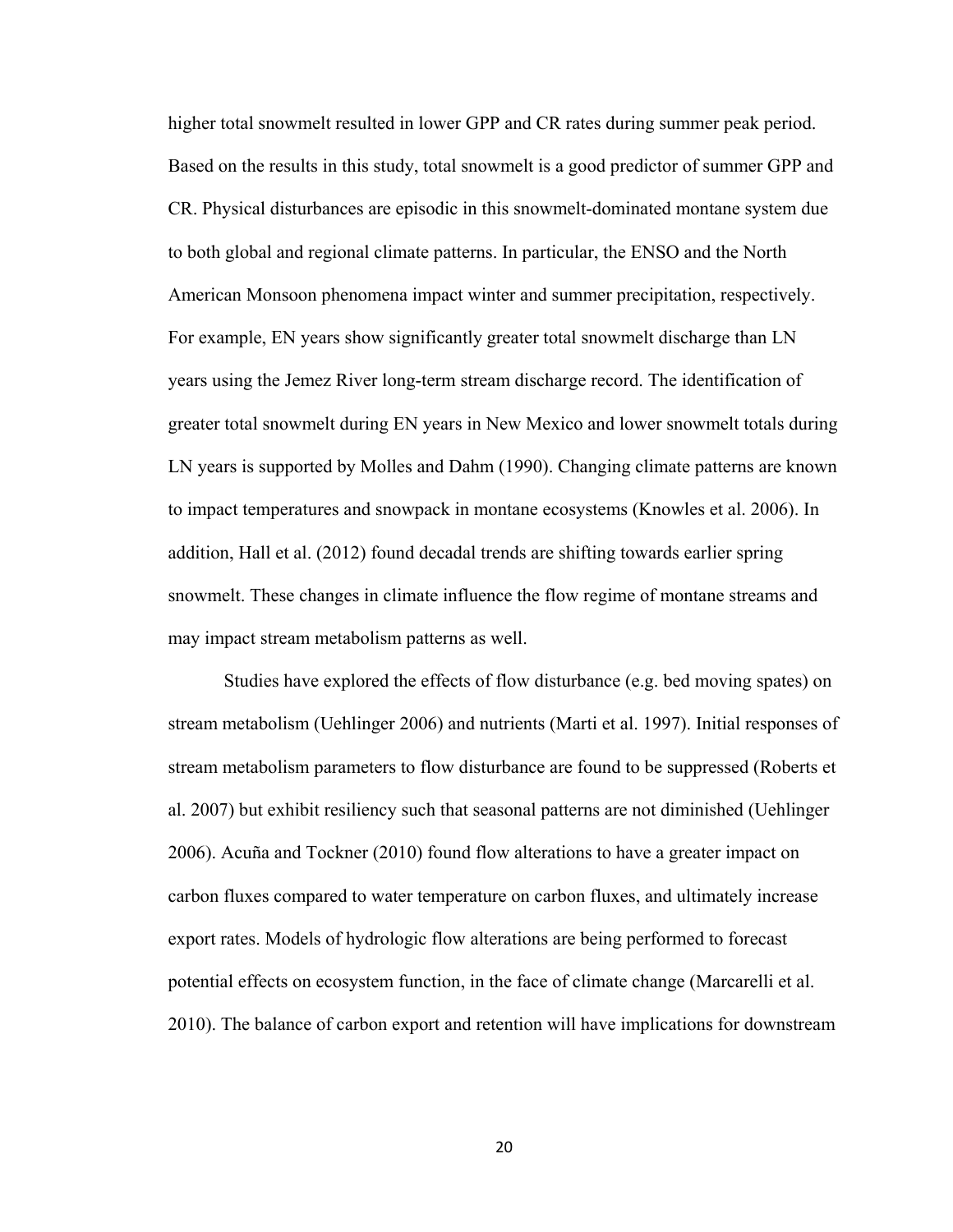ecosystems. Thus, monitoring ecosystem compartments as well as developing predictor variables will increase our awareness of how ecosystems respond to disturbances.

#### **SUMMARY**

 Gross primary production (GPP) and community respiration (CR) show seasonal and inter-annual variation in this multi-year study. Summer was significantly higher than spring and fall for both GPP and CR, as predicted from the dissolved oxygen profile (Figure 4). Furthermore, this open-canopy stream ecosystem is not light restricted by dense riparian vegetation that typically forms in the summer and that allows for high rates of in-stream primary production. As a result, this stream is extremely productive and predominately net autotrophic on seasonal and interannual time scales. Biogeochemical and hydrological cycles are increasingly being monitored with high-resolution, in situ, continuous sensors. These tools expand our understanding of how biogeochemical and hydrological cycles interact dynamically over multiple time scales.

 This study also attempts to link global climate patterns that affect precipitation regimes with key ecosystem functions like primary production and decomposition. Total snowmelt in the East Fork Jemez was negatively correlated to GPP and CR and explains 74% and 68% of the variation, respectively. Total snowmelt discharge varied significantly between El Niño (EN) and La Niña (LN) years with higher total snowmelt discharge associated with EN. Thus, the response of ecosystem function to the snowmelt disturbance is related to the El Niño-Southern Oscillation (ENSO) cycle. The influence of global climate phenomenon like the ENSO phenomenon in a montane system offers insight on the interaction of multiple temporal scales that influence ecosystem function. A shift in hydrologic regimes induced by climate change has been predicted for the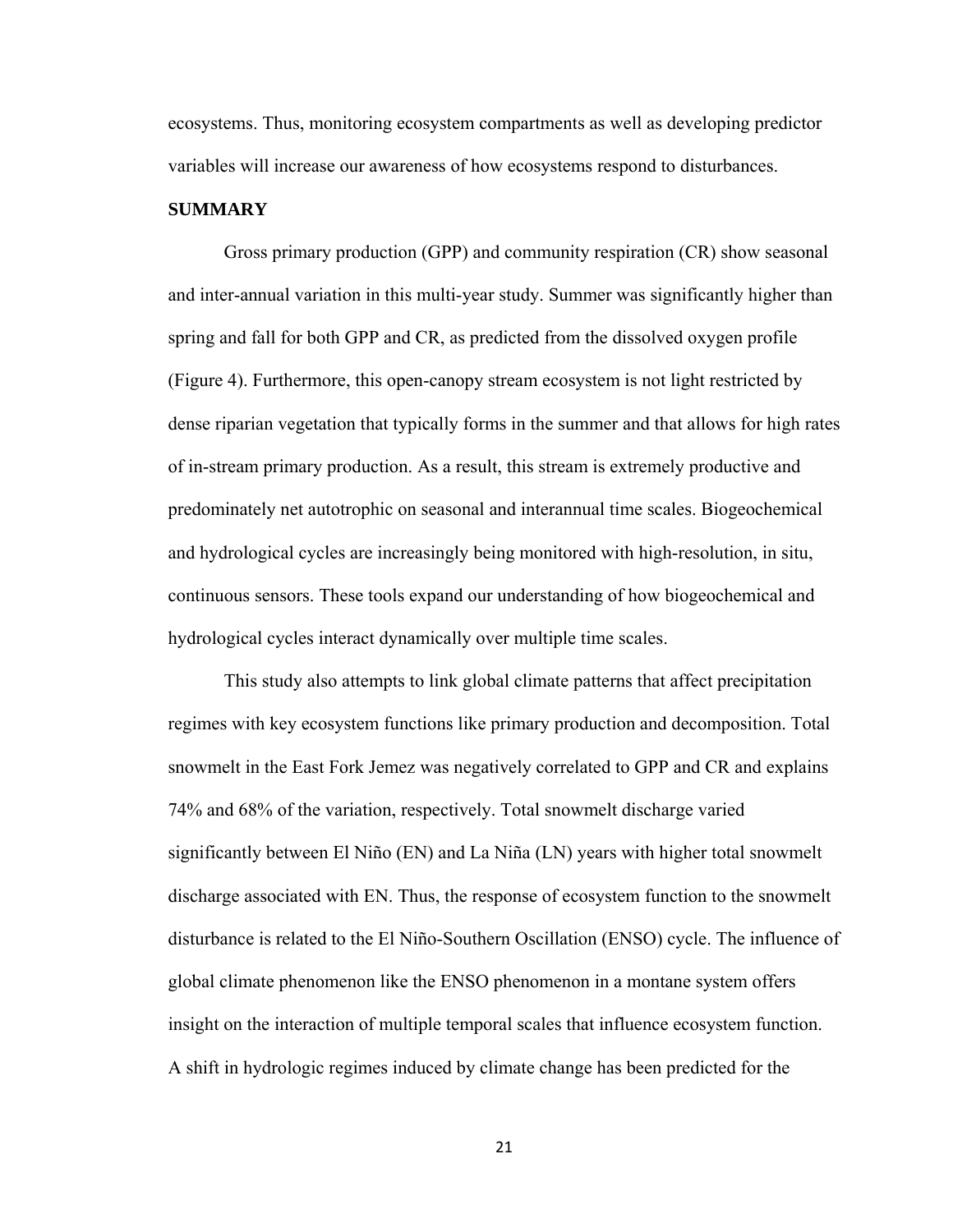hydrology of the western U.S. (Barnett et al. 2008). This study aids in bridging gaps in scientific research considering linkages between global climate change and ecosystem function in aquatic ecosystems (Marcarelli et al. 2010)**.** The increase use of long-term data will improve our understanding of these complex relationships.

#### **REFERENCES**

- Acuña, V., A. Wolf, U. Uehlinger, and K. Tockner. 2008. Temperature dependence of stream benthic respiration in an Alpine river network under global warming. Freshwater Biology 53:2076-2088.
- Acuña, V. and K. Tockner. 2010. The effects of alterations in temperature and flow regime on organic carbon dynamics in Mediterranean river networks. Global Change Biology 16:2638-2650.
- Acuna. V., Vilches, C., and Giorgi, A. 2011. As productive and slow as a stream can bethe metabolism of a Pampean stream. Journal of the North American Benthological Society 30:71-83.
- Aquatic Informatics™ Inc. 2011. AQUARIUS Workstation, Standard Edition R 2.6. British Columbia, Canada.
- Atkinson, B.L., M.R. Grace, B.T. Hart, and K.E.N. Vanderkruk. 2008. Sediment instability affects the rate and location of primary production and respiration in a sand-bed stream. Journal of the North American Benthological Society 27:581- 592.
- Barnett, T.P., D.W. Pierce, H.G. Hidalgo, C. Bonfils, B.D. Santer, T. Das, et al. 2008. Human-induced changes in the hydrology of the western United States. Science 319:1080-1083.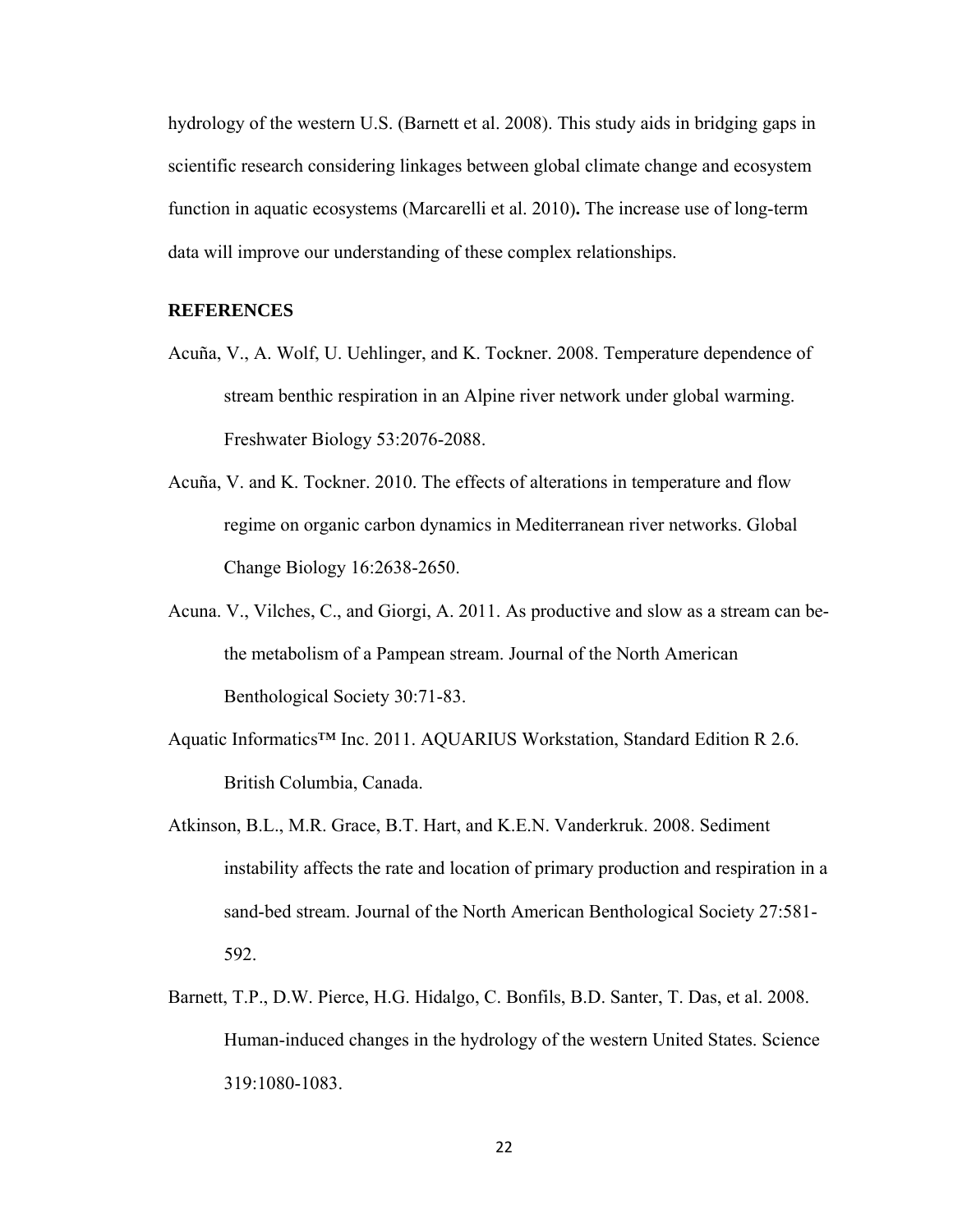- Barry, R.G. and R.J. Chorley. 2003. Atmosphere, weather, and climate. 8<sup>th</sup> Ed. London; New York.
- Butcher, J.B. and S. Covington. 2005. Dissolved-oxygen analysis with temperature dependence. Journal of Environmental Engineering 121:756-759.
- Dodds, W.K. 1997. Distribution of runoff and rivers related to vegetative characteristics, latitude, and slope: a global perspective. Journal of the North American Benthological Society 16:162-168.
- Earl, S.R. and D.W. Blinn. 2003. Effects of wildfire ash on water chemistry and biota in South-Western U.S.A. stream. Freshwater Biology 48:1015-1030
- Fellows, C.S., H.M. Valett, and C.N. Dahm. 2001. Whole-stream metabolism in two montane streams: contributions of the hyporheic zone. Limnology and Oceanography 26:523-531.
- Fisher, S.G. and G.E. Likens. 1973. Energy flow in Bear Brook, New Hampshire: an integrative approach to stream ecosystem metabolism. Ecological Monographs 43:421-439.
- Fisher, S.G., L.J. Gray, N.B. Grimm, and D.E. Busch. 1982. Temporal succession in a desert stream ecosystem following flash flooding. Ecological Monographs 52:93- 110.
- Grace, M.R. 2011. Modelmaker stream metabolism manual. Water Studies Centre, Monash University, Melbourne, Australia, pg.1-16.
- Grace, M. and S. Imberger. 2006. Stream metabolism: Performing and interpreting measurements. Water Studies Centre Monash University, Murray Darling Basin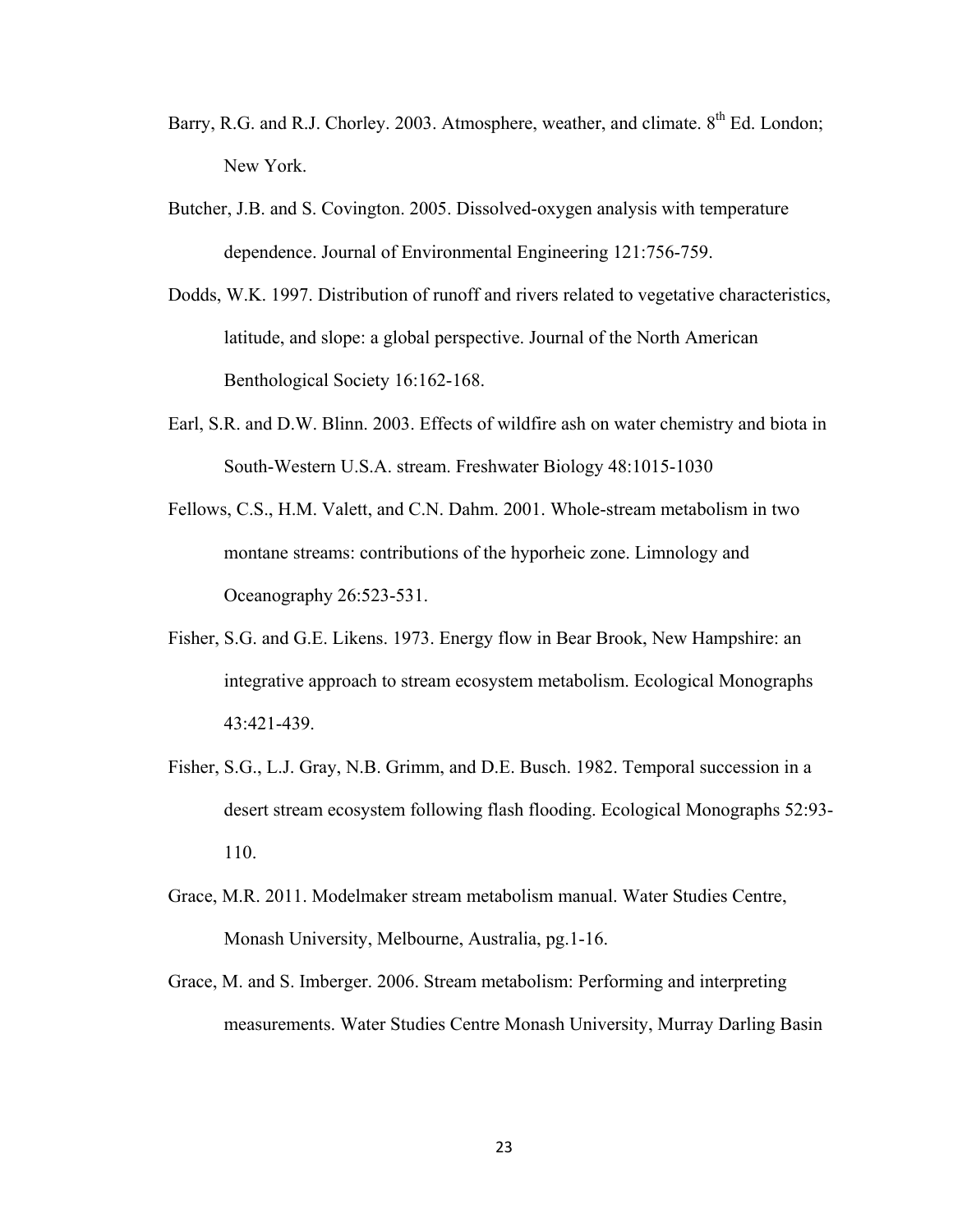Commission and New South Wales Department of Environment and Climate Change. http://sci.monash.edu.au/wsc/docs/tech-manual-v3.pdf

- Grimm, N.B. and S.G. Fisher. 1984. Exchange between interstitial and surface-water implications for stream metabolism and nutrient cycling. Hydrobiologia 111:219- 228.
- Gutzler, D.S. 2000. Covariability of spring snowpack and summer rainfall across the southwest United States. Journal of Climate 13:4018-4027.
- Hall, D.K., J.L Foster, N.E. DiGirolamo, and G.A. Riggs. 2012. Snow cover, snowmelt timing and stream power in the Wind River Range, Wyoming. Geomorphology 137:87-93.
- Hall, R.O. and J.L. Tank. 2003. Ecosystem metabolism controls nitrogen uptake in streams in Grand Teton National Park, Wyoming. Limnology and Oceanography 48:1120-1128.
- Hall, R.O. and J.L. Tank. 2005. Correcting whole-stream estimates of metabolism for groundwater input. Limnology and Oceanography: Methods 3:222-229.
- Izagirre, O., U. Agirre, M. Bermejo, J. Pozo, and A. Elosegi. 2008. Environmental controls of whole-stream metabolism identified from continuous monitoring of Basque streams. Journal of the North American Benthological Society 27:252- 268.
- Johnson, L.T. and J.L. Tank. 2009. Diurnal variations in dissolved organic matter and ammonium uptake in six open-canopy streams. Journal of the North American Benthological Society 28:694-708.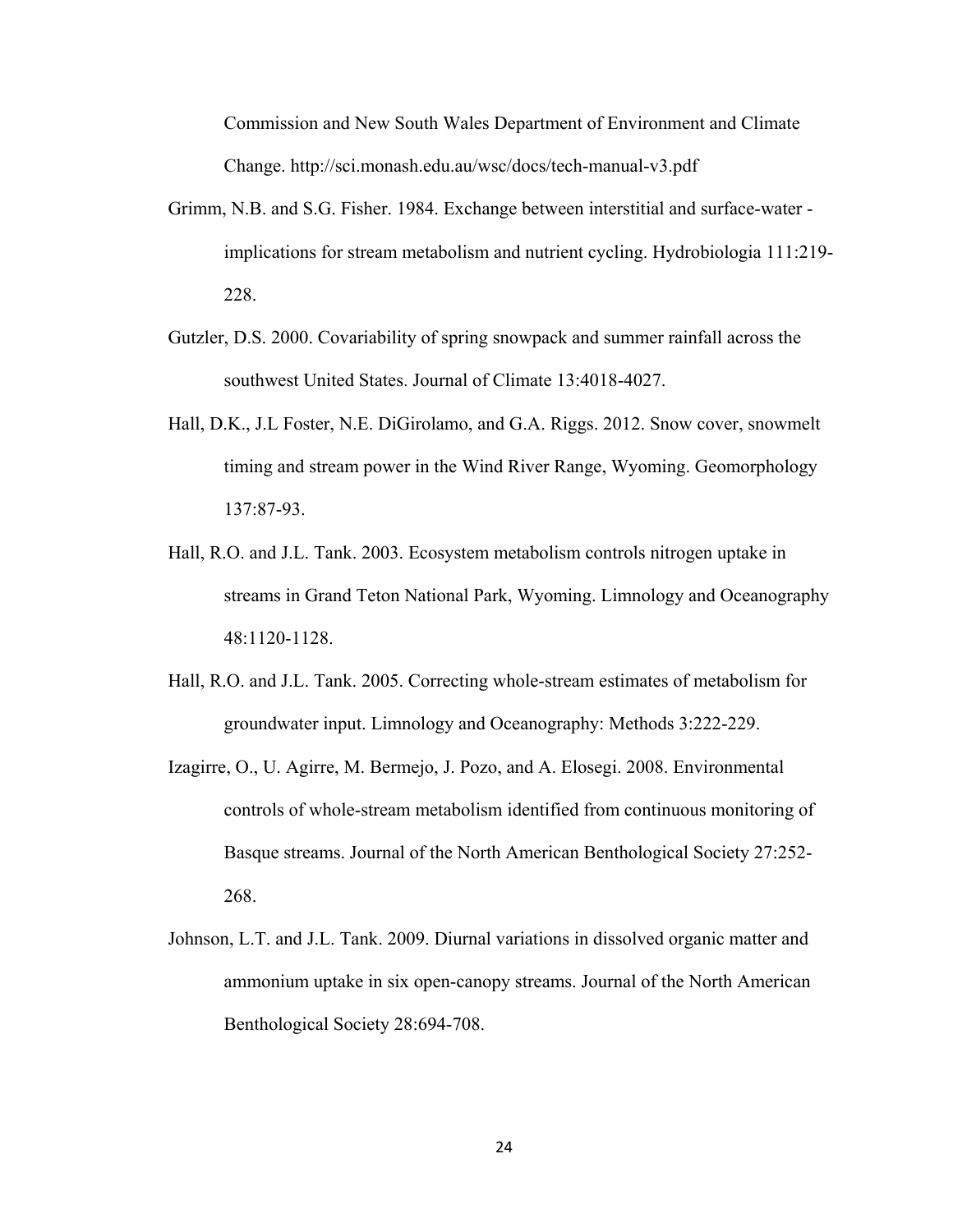- Kilpatrick, F.A., R.E. Rathbun, N. Yotsukura, G.W. Parker, and L.L. DeLong. 1989. Determination of stream reaeration coefficients by use of tracers. Techniques of Water-Resources Investigations 3-A18. Denver, Colorado., US Geological Survey: 52.
- Knowles, N., M.D. Dettinger, and D.R. Cayan. 2006. Trends in snowfall versus rainfall in the Western United States. Journal of Climate 19:4545-4559.
- Kosinkski, R.J. 1984. A comparison of the accuracy and precision of several open-water oxygen productivity techniques. Hydrobiologia 119:139-148.
- Lamberti, G.A. and A.D. Steinman. 1997. A comparison of primary production in stream ecosystems. Journal of the North American Benthological Society 16:95-104.
- Marcarelli, A.M., R.W. Van Kirk, and C.V. Baxter. 2010. Predicting effects of hydrologic alteration and climate change on ecosystem metabolism in a western U.S. river. Ecological Applications 20:2081-2088.
- Marchand, D., Y.T. Prairie, and P.A. Del Giorgio. 2009. Linking forest fires to lake metabolism and carbon dioxide emissions in the boreal region of Northern Quebec. Global Change Biology 15:2861-2873.
- Marti, E., N.B. Grimm, and S.G. Fisher. 1997. Pre- and post-flood retention efficiency of nitrogen in a Sonoran Desert stream. Journal of the North American Benthological Society 16:805-819.
- Mulholland, P.J., C.S. Fellows, J.L. Tank, N.B. Grimm, J.R. Webster, S.K. Hamilton, E. Marti, L. Ashkenas, W.B. Bowden, W.K. Dodds, W.H. McDowell, M.J. Paul, and B.J. Peterson. 2001. Inter-biome comparison of factors controlling stream metabolism. Freshwater Biology 46: 1503-1517.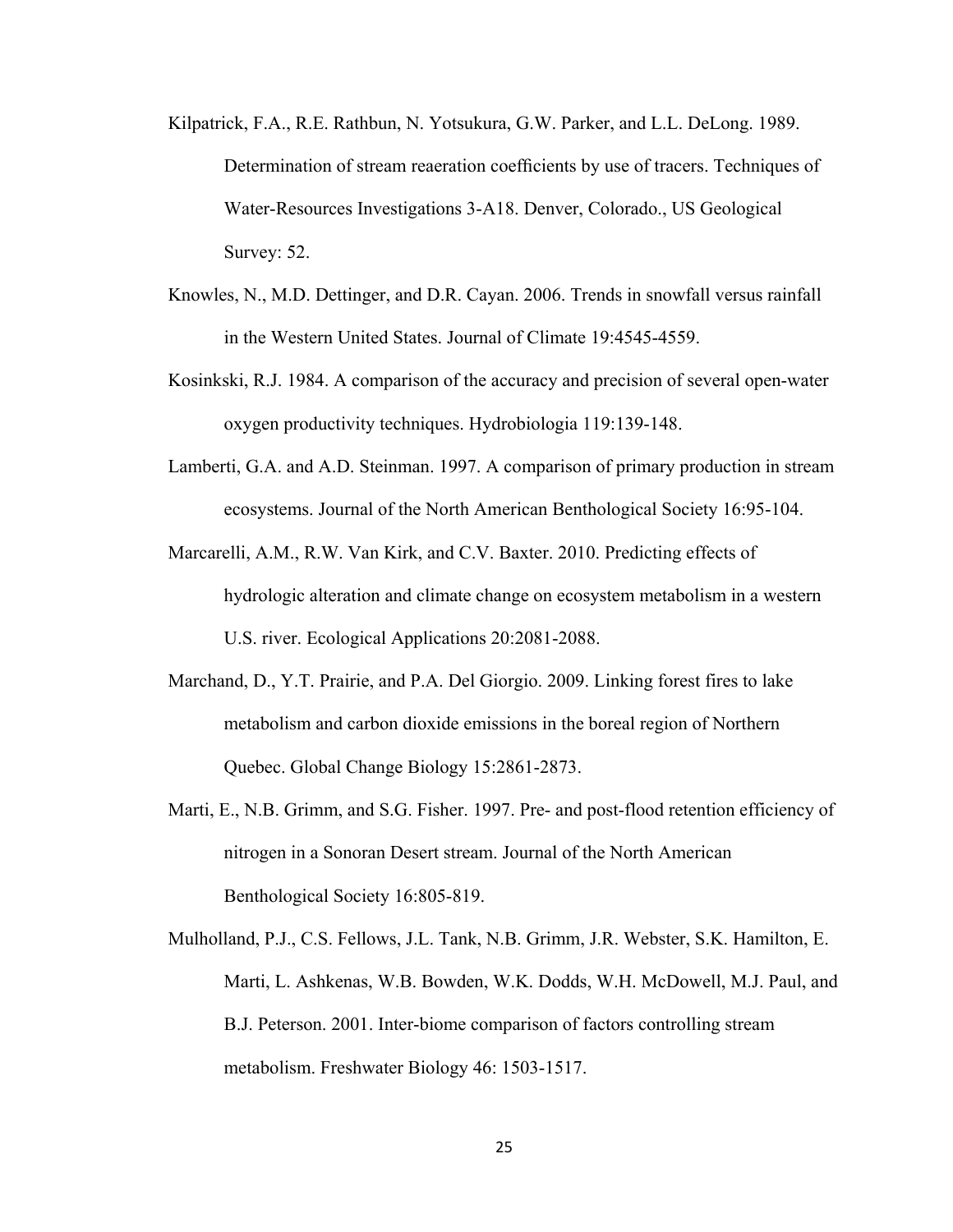- Molles, M.C. and C.N. Dahm.1990. A perspective on El Niño and La Niña: Global implications for stream ecology*.* Journal of the North American Benthological Society 9:68-76.
- Nimick, D.A., C.H. Gammons, and S.R. Parker. 2011. Diel biogeochemical processes and their effect on the aqueous chemistry of streams: a review. Chemical Geology 283:3-17.
- Odum, H.T. 1956. Primary production in flowing waters. Limnology and Oceanography 4:335-351.
- Pellerin, B.A., J.F. Saraceno, J.B. Shanley, S.D. Sebestyen, G.R. Aiken, W.M. Wollheim, and B.A. Bergamaschi. 2011. Taking the pulse of snowmelt: in situ sensors reveal seasonal, event and diurnal patterns of nitrate and dissolved organic matter variability in an upland forest stream. Biogeochemistry 108:183-198.
- Roberts, B.J., P.J. Mulholland, and W.R. Hill. 2007. Multiple scales of temporal variability in ecosystem metabolism rates: results from 2 years of continuous monitoring in a forested headwater stream. Ecosystems 10:588-606.
- Sherson, L.R. 2012. Nutrient dynamics in a headwater stream: use of continuous water quality sensors to examine seasonal, event, and diurnal processes in the East Fork Jemez River, NM. Thesis. University of New Mexico, 1-91.
- Simino, J. 2002. East Fork Jemez River. Stream Inventory Report, Santa Fe National Forest. U.S. Forest Service 1-74. Available:

http://www.fs.usda.gov/Internet/FSE\_DOCUMENTS/fsbdev7\_020716.pdf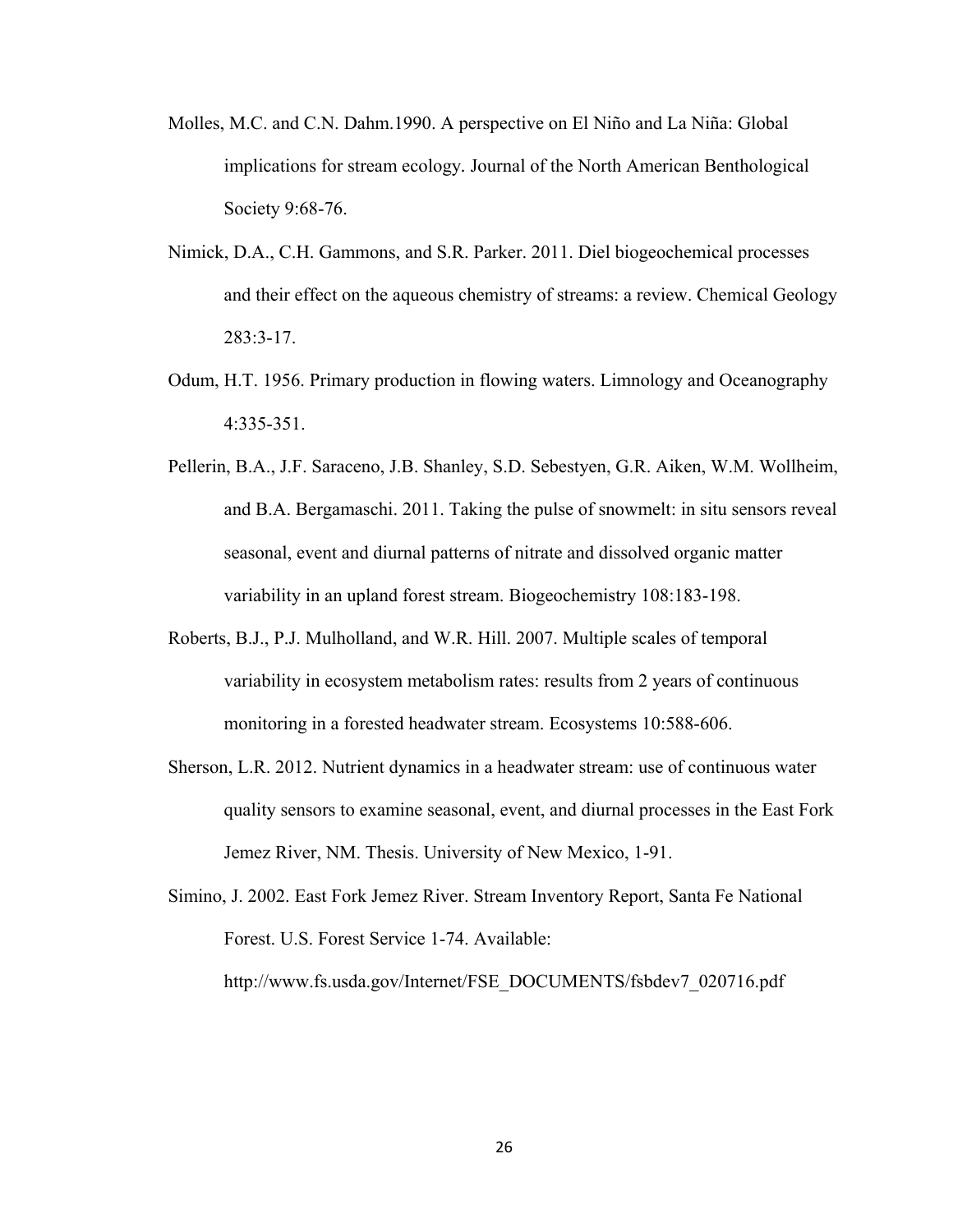- Tank, J.L., E.J. Rosi-Marshall, N.A. Griffiths, S.A. Entrekin, and M.L. Stephen. 2010. A review of allochthonous organic matter dynamics and metabolism in streams. Journal of the North American Benthological Society 29:118-146.
- Uehlinger, U. 2006. Annual cycle and inter-annual variability of gross primary production and ecosystem respiration in a flood-prone river during a 15-year period. Freshwater Biology 51:938-950.
- Uehlinger, U. 2000. Resistance and resilience of ecosystem metabolism in a flood-prone river system. Freshwater Biology 45:319-332.
- Uehlinger, U., C. Konig, and P. Reichert. 2000. Variability of photosynthesis-irradiance curves and ecosystem respiration in a small river. Freshwater Biology 44:493- 507.
- Van Horn, D.J., C.S. White, E.A. Martinez, C. Hernandez, J.P. Merrill, R.R. Parmenter, and C.N. Dahm. 2012. The effects of watershed characteristics and ungulate grazing on montane grassland streams and riparian areas. Rangeland Ecology and Management 65:475-484.
- Young, R.G. and A.D. Huryn. 1996. Interannual variation in discharge controls ecosystem metabolism along a grassland river continuum. Canadian Journal of Fisheries and Aquatic Sciences 53:2199-2211.
- Young, R.G., C.D. Matthaei, and C.R. Townsend. 2008. Organic matter breakdown and ecosystem metabolism: functional indicators of river ecosystem health. Journal of the North American Benthological Society 27:605-625.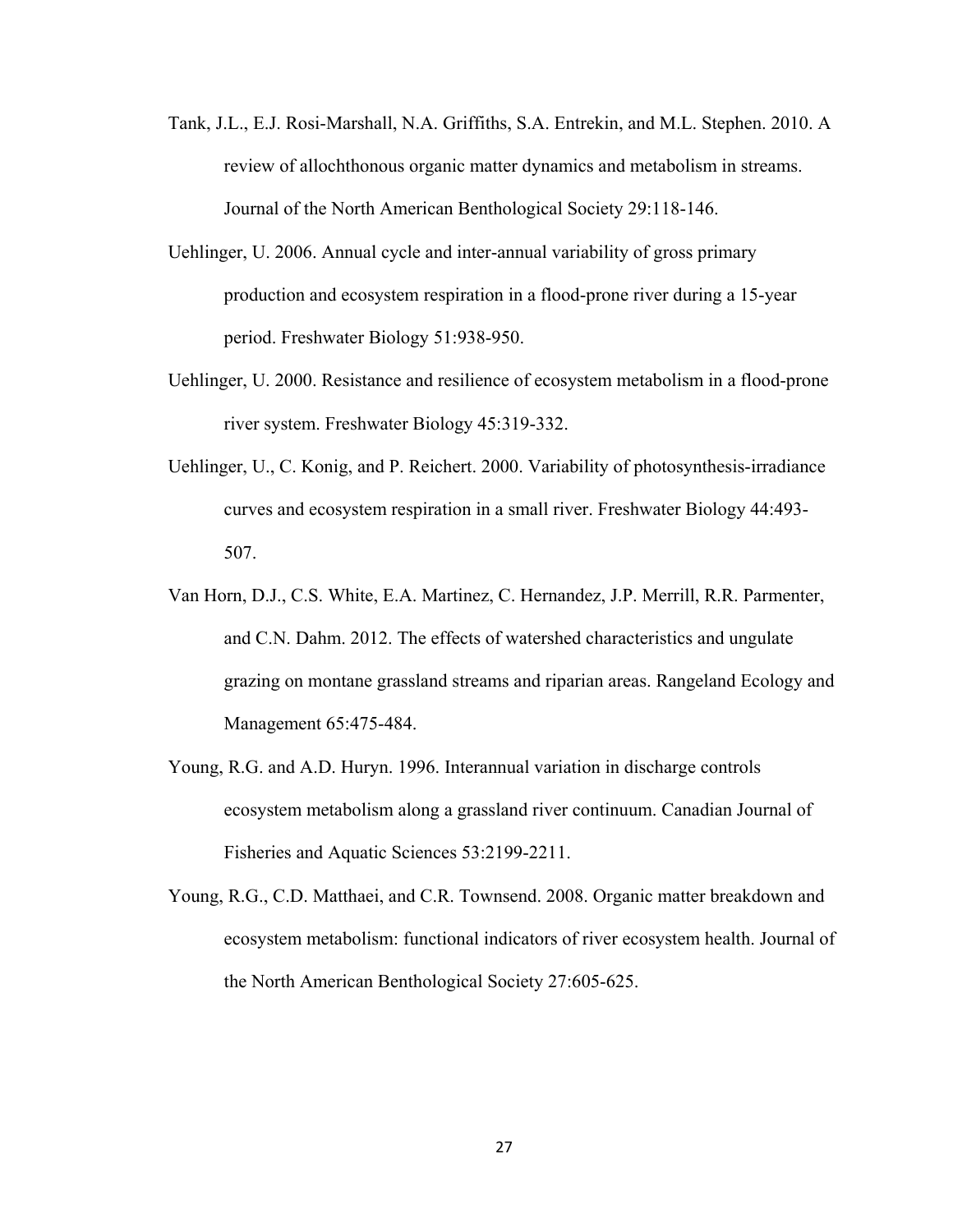Vannote, R.L., G.W. Minshall, K.W. Cummins, J.R. Sedell, and C.E. Cushing. 1980. The River Continuum Concept. Canadian Journal of Fisheries and Aquatic Sciences 37:130-137.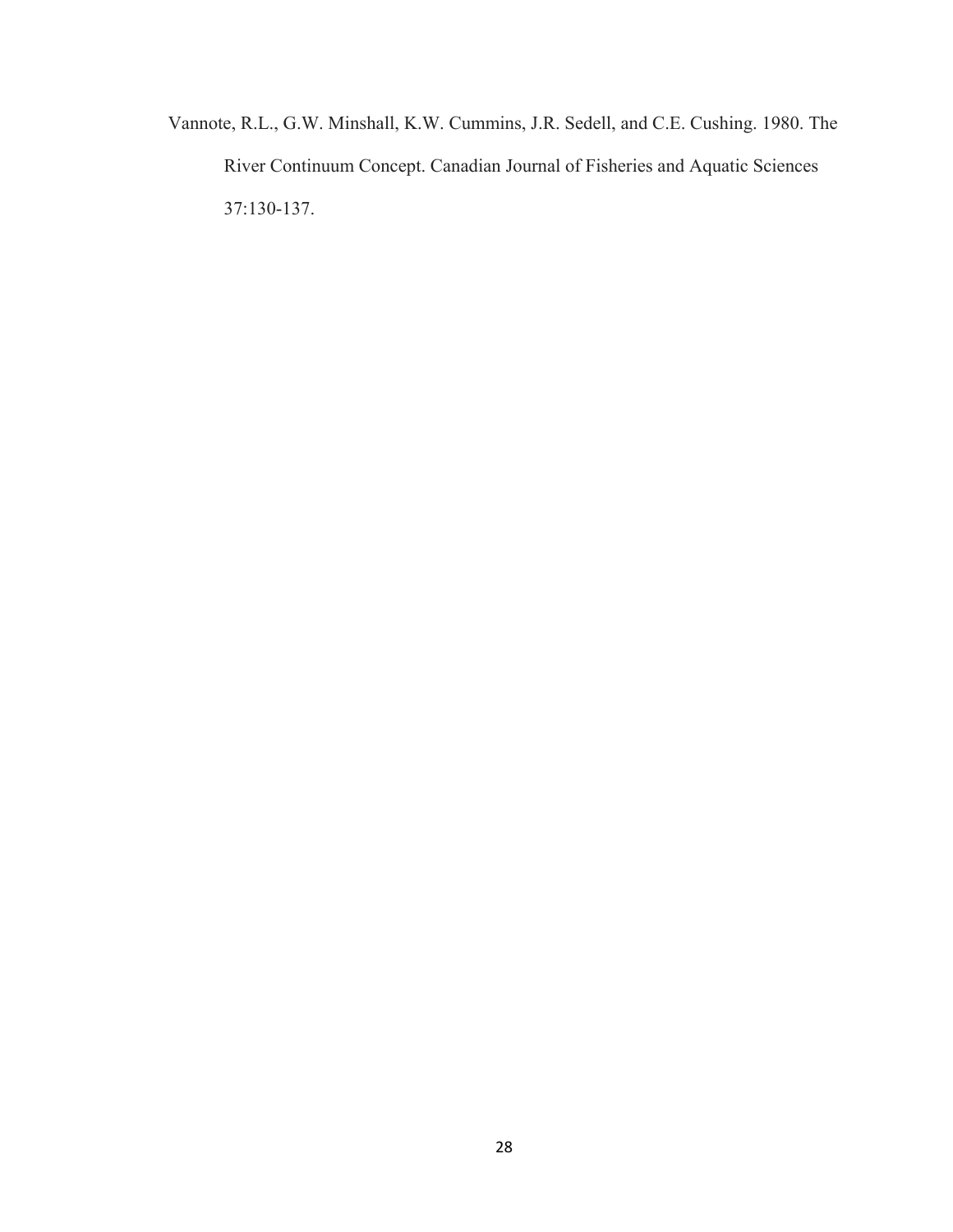

**Figure 1**: The Jemez River catchment (in black outline) is located in north-central New Mexico. The study site is the East Fork of the Jemez River (N 35° 50.2'; W 106° 30.083') inside the Valles Caldera National Preserve outlined in brown in the Jemez catchment. Symbols: square (solar flux towers), circle (Jemez stream gauge), and triangle (water quality sensor).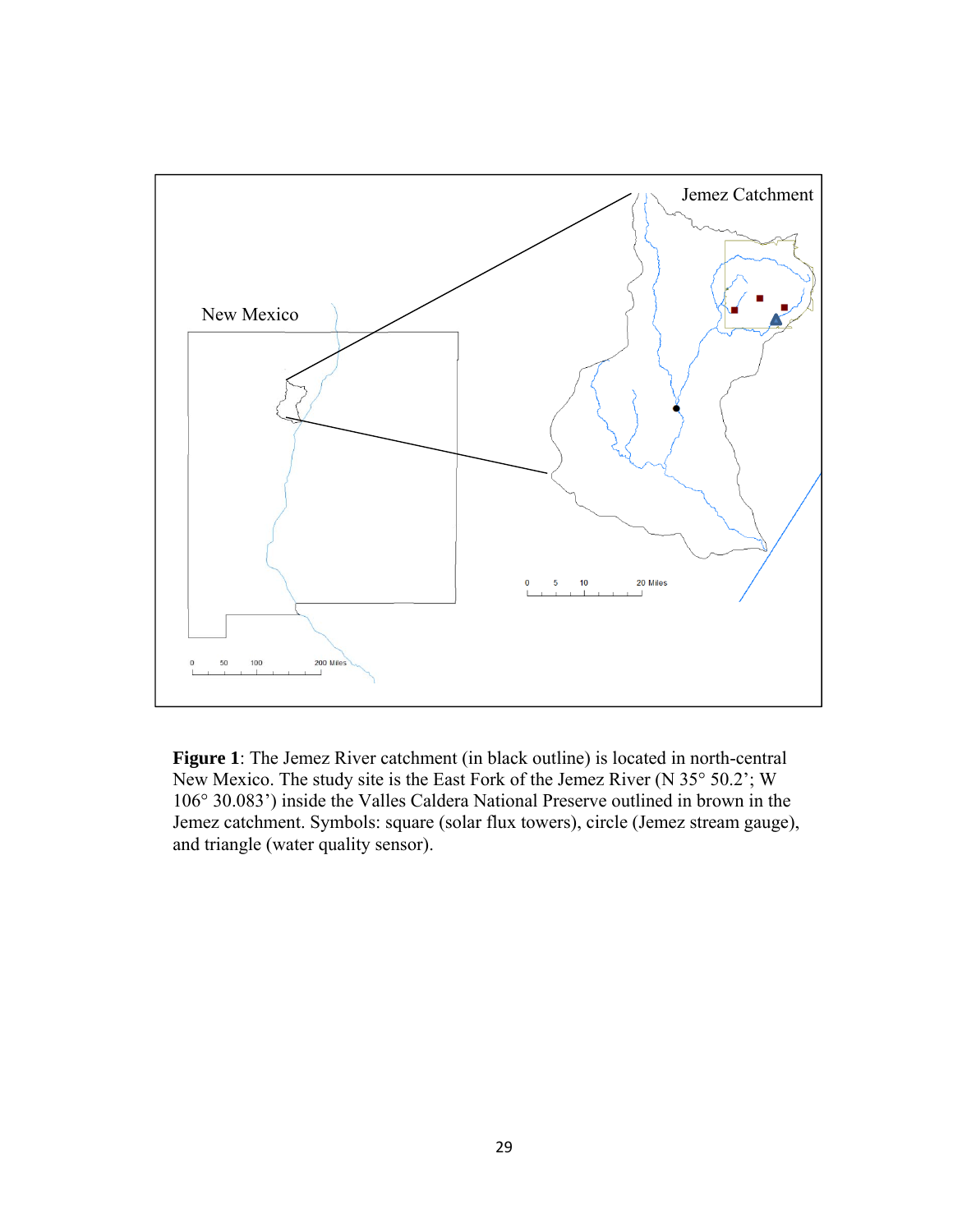

**Figure 2**: Jemez River discharge as total snowmelt (MCM) is delineated by A) year and B) ENSO category. C) Inter-annual variability in Jemez hydrograph derived from daily average discharge for the Jemez River collected by USGS gauge #08324000**.** Coloration for the lines and dots represents ENSO category; blue (EN), red (LN), grey (M).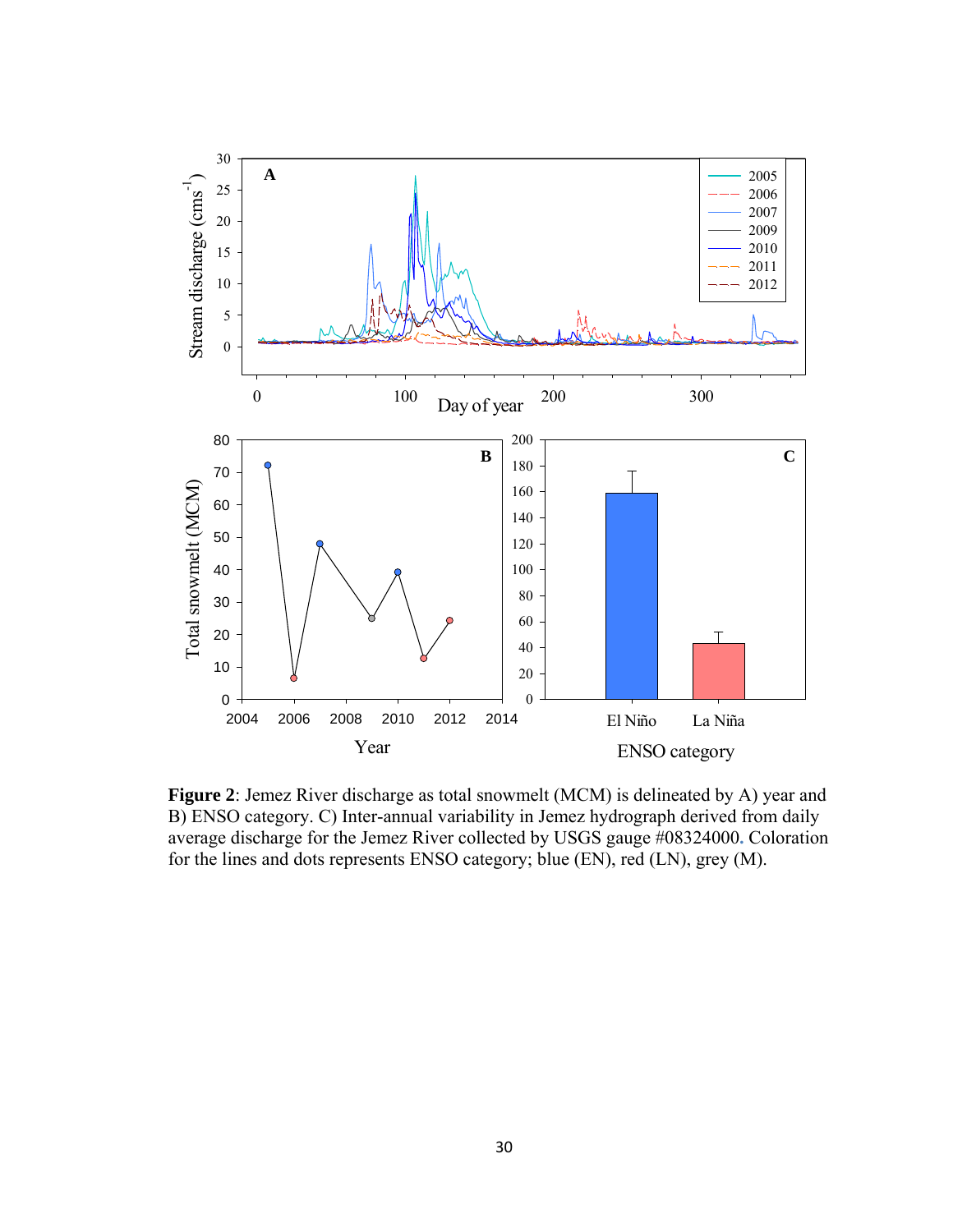

**Figure 3**: Long-term discharge for Jemez River taken from USGS gauge #08324000. Total snowmelt period in million cubic meters (MCM) represents the sum of monthly discharge for February through May for 1954 - 2011. El Nino-Southern Oscillation category (El Niño, Neutral or Medial, La Niña) was indicated using the Oceanic Niño Index for the three-month running mean of December through February. Total snowmelt is statistically different between EN and LN cycles (Bonferroni adjusted  $P = 0.039$ ).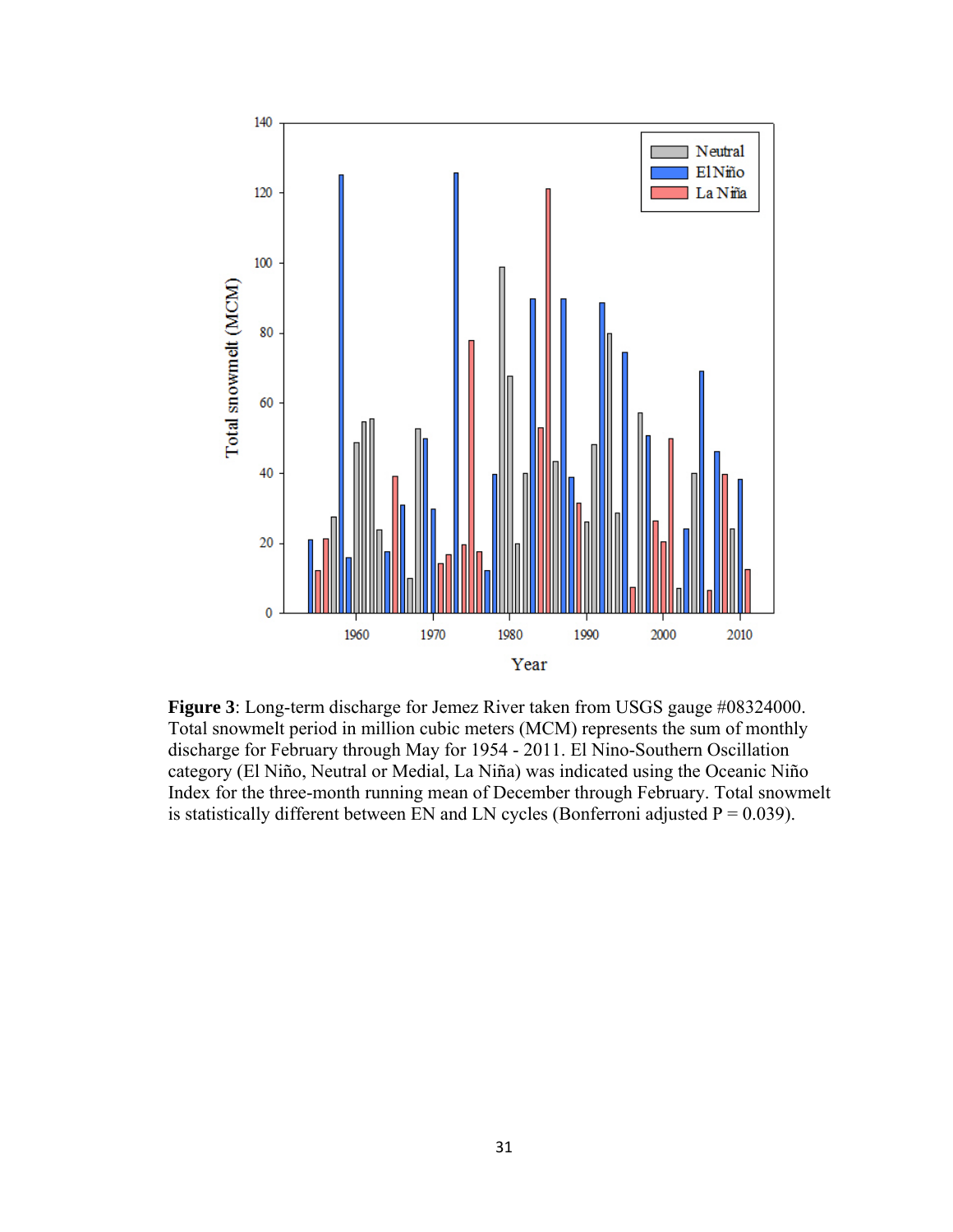Table 1**:** El Niño-Southern Oscillation categorized by the Oceanic Nino Index (ONI) taken from the National Oceanographic and Atmospheric Administration (NOAA) based on five overlapping seasons. ONI

|                                                                                    |                |             | ONI    |  |  |  |
|------------------------------------------------------------------------------------|----------------|-------------|--------|--|--|--|
|                                                                                    | NM time period | <b>ENSO</b> | value  |  |  |  |
| JJA 2004 - DJF 2004/05                                                             | 2005           | El Niño     | 0.7    |  |  |  |
| OND 2005 - FMA 2006                                                                | 2006           | La Niña     | $-0.9$ |  |  |  |
| $ASO$ 2006 – DJF 2006/07                                                           | 2007           | El Niño     | 1      |  |  |  |
| JAS 2007 - MJJ 2008                                                                | 2008           | La Niña     | $-1.5$ |  |  |  |
| JJA 2009 - MAM 2010                                                                | 2010           | El Niño     | 1.6    |  |  |  |
| JJA 2010 - MAM2011                                                                 | 2011           | La Niña     | $-1.5$ |  |  |  |
| El Niño-Southern Oscillation (ENSO); Oceanic Niño Index (ONI). Year 2009 is        |                |             |        |  |  |  |
| assumed to be medial not meeting ONI criteria for El Niño/ La Niña classification; |                |             |        |  |  |  |

*however it may be considered weak La Niña based on the Southern Oscillation Index* 

*(SOI).*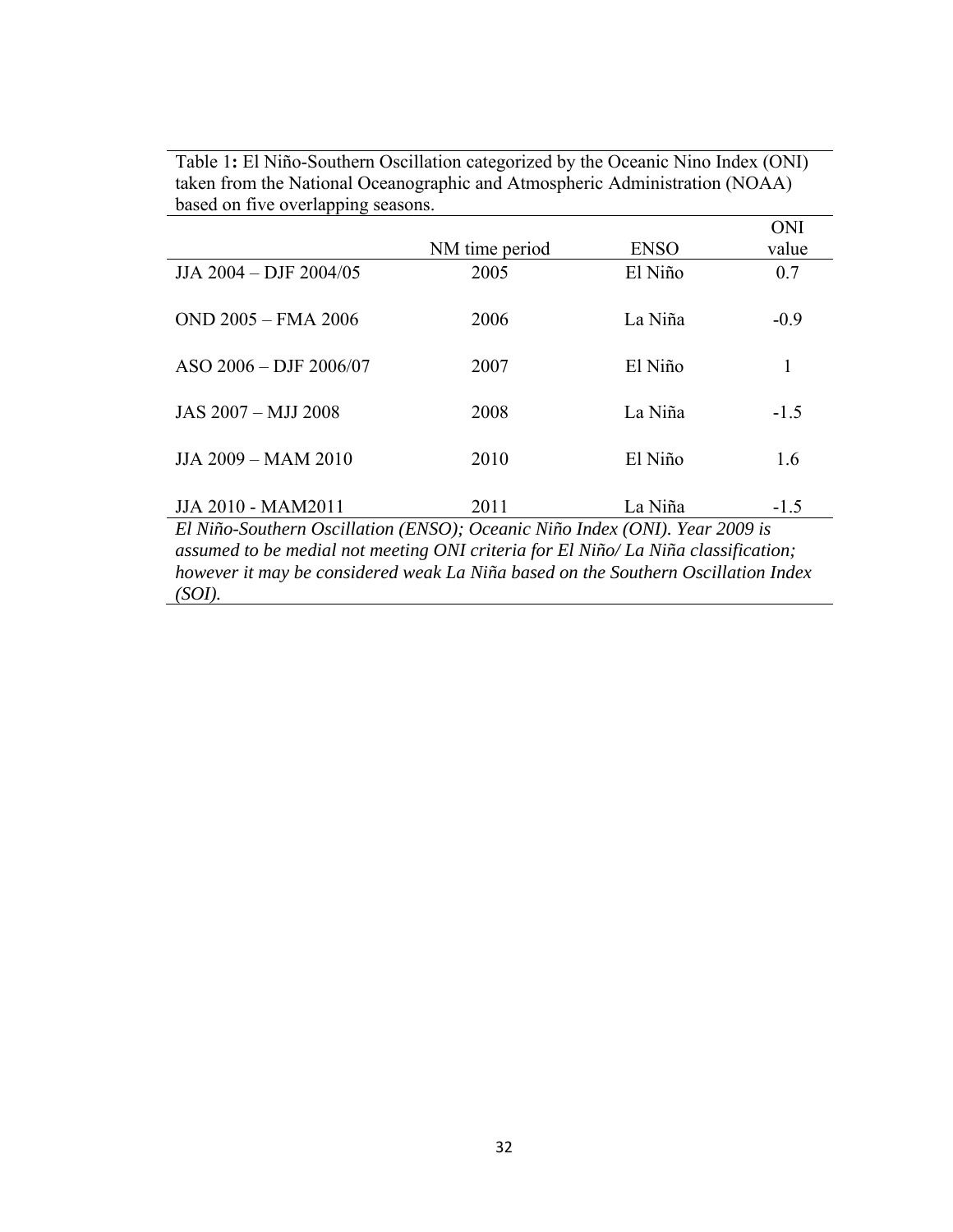

**Figure 4**: Comparison of seasonal estimates of GPP and CR with multiple years 2005-2011 pooled by season. Sample sizes for seasons are n=21 with the exception for July where n=18 due to a data gap in year 2008. Diamond symbol indicates the median value.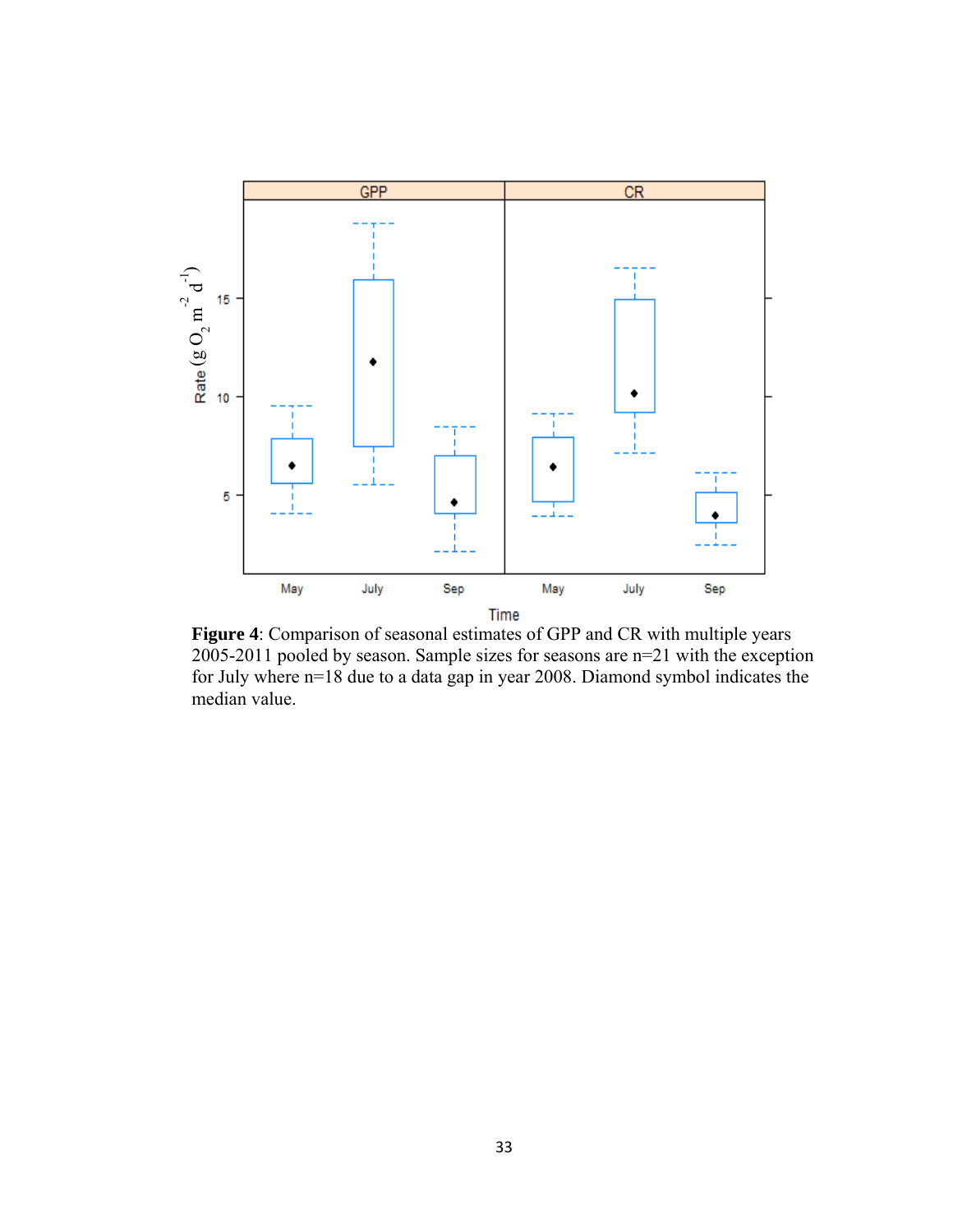

**Figure 5**: Inter-annual comparison of stream metabolism estimates (GPP and CR) ranging from 2005-2010 with El Niño (EN) and La Niña categories identified. Diamond represents sample median. Each year has a total sample size of n=9 with three months having three observations. Year 2008 was not included due to a data gap during July.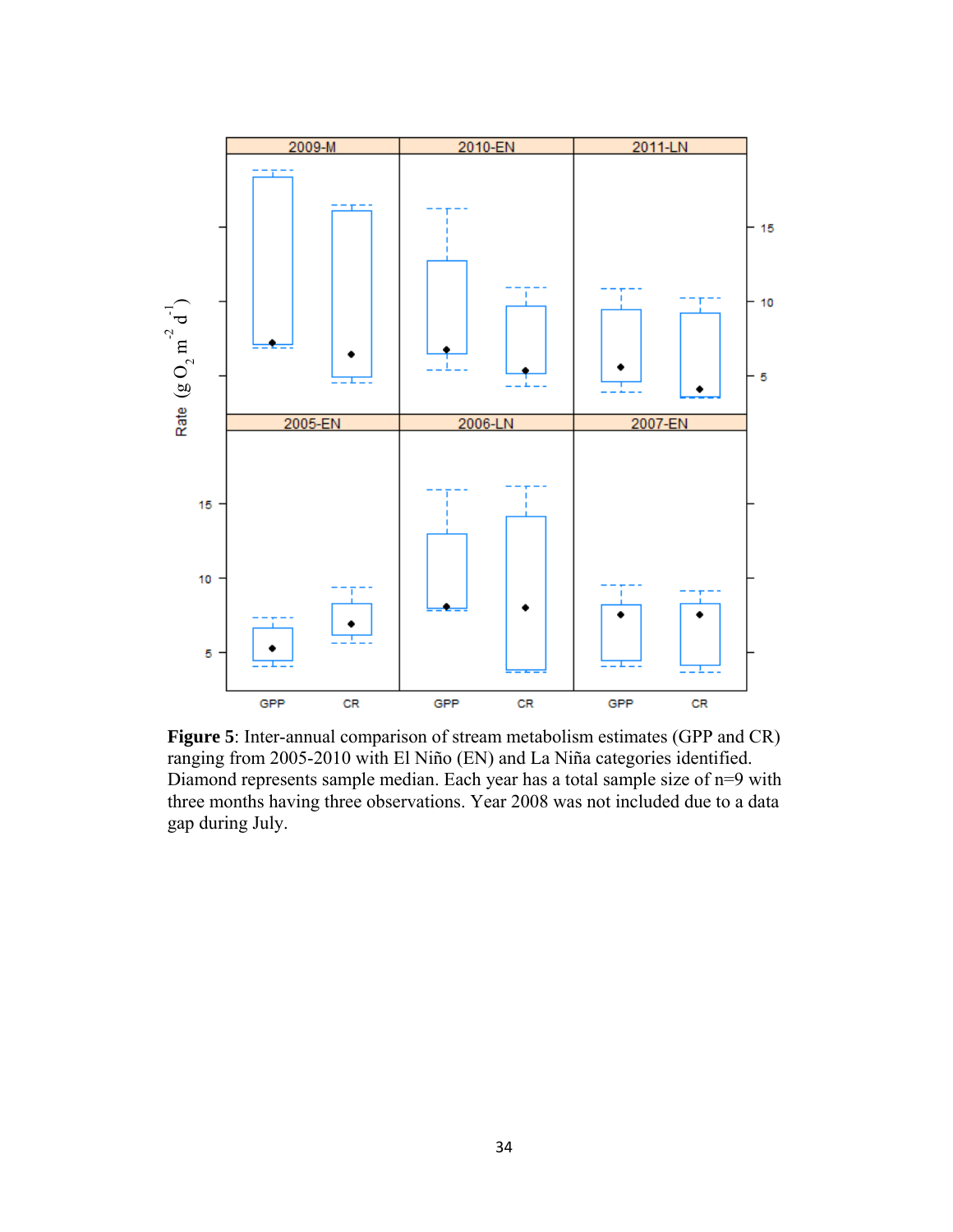| $2000, \text{mag}$ and $5000, \text{m}$ | <u>. </u>   |       |           |
|-----------------------------------------|-------------|-------|-----------|
| Variable                                | month       | mean  | <b>SD</b> |
| <b>GPP</b>                              | <b>MAY</b>  | 6.65  | 1.26      |
|                                         | <b>JULY</b> | 11.95 | 4.60      |
|                                         | <b>SEPT</b> | 5.32  | 2.04      |
| <b>CR</b>                               | <b>MAY</b>  | 6.36  | 1.70      |
|                                         | <b>JULY</b> | 11.35 | 3.51      |
|                                         | <b>SEPT</b> | 4.26  | 1.11      |
| <b>NEP</b>                              | <b>MAY</b>  | 0.29  | 1.16      |
|                                         | <b>JULY</b> | 0.60  | 2.15      |
|                                         | <b>SEPT</b> | 1.06  | 1.92      |

Table 2: Mean and standard deviation (SD) of GPP, CR, and NEP (g $O<sub>2</sub>$  $m^{-2}$  d<sup>-1</sup>) for 2005 - 2011. The month of July has  $n = 18$  due to data gap in 2008, May and September have  $n = 21$ .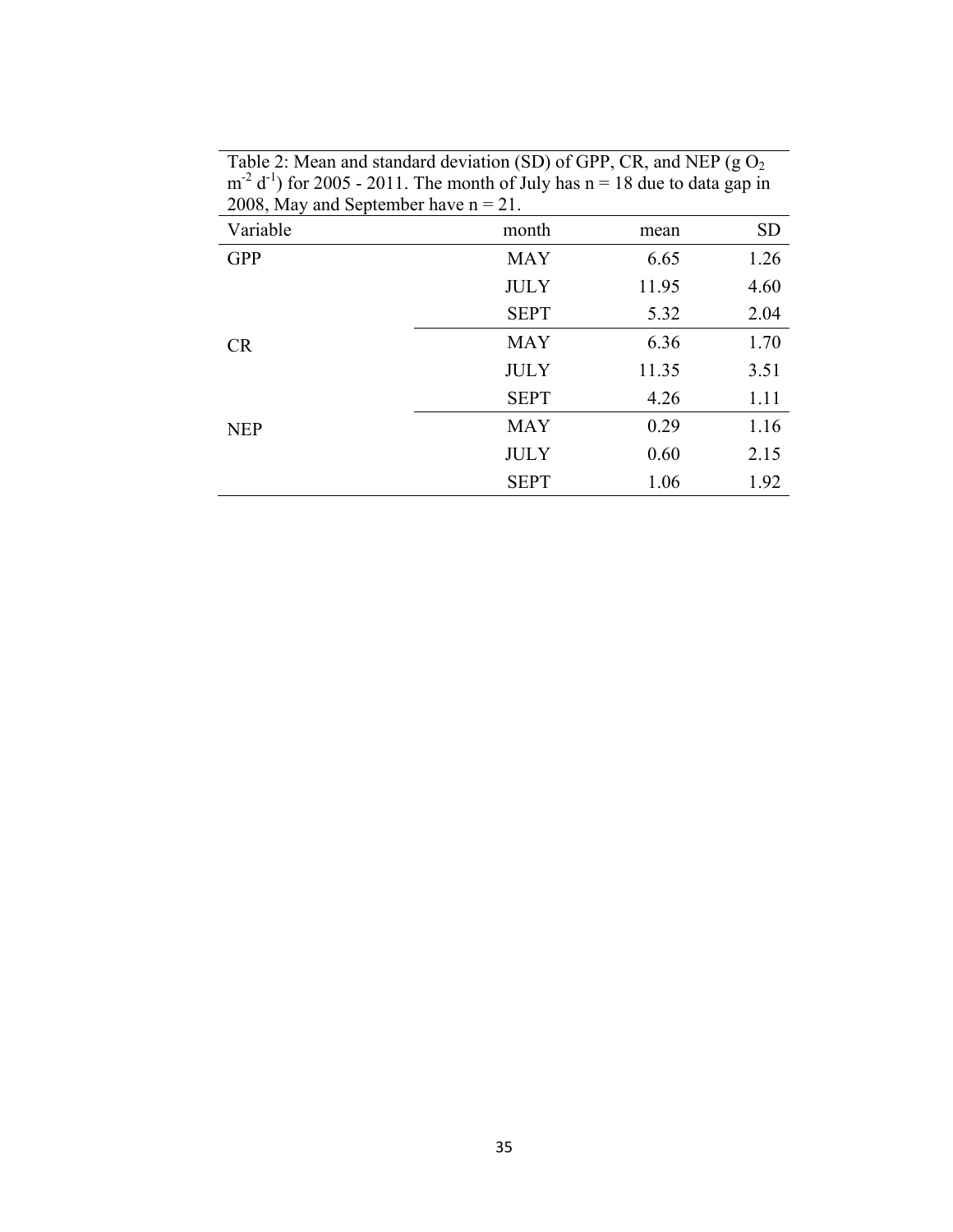Table 3: Inter-annual comparison of GPP and CR mean  $(g O_2 m^{-2} d^{-1})$  and standard deviation (SD). Each year is composed of three seasons (spring, summer, and fall) with a three-day running mean for each month. Note  $n = 9$  for all years except for year 2008 when  $n = 6$  due to data gap during the summer month

| variable   | year | mean    | <b>SD</b> |
|------------|------|---------|-----------|
| <b>GPP</b> | 2005 | 5.60    | 1.38      |
|            | 2006 | 10.16   | 3.68      |
|            | 2007 | 6.62    | 2.14      |
|            | 2008 | 4.09    | <b>NA</b> |
|            | 2009 | 11.04   | 6.50      |
|            | 2010 | 9.03    | 4.70      |
|            | 2011 | 6.67    | 3.05      |
| <b>CR</b>  | 2005 | 7.40    | 1.53      |
|            | 2006 | 8.88    | 5.71      |
|            | 2007 | 6.75    | 2.51      |
|            | 2008 | 3.90    | <b>NA</b> |
|            | 2009 | 9.21    | 6.20      |
|            | 2010 | 6.83    | 3.15      |
|            | 2011 | 5.84    | 3.46      |
| <b>NEP</b> | 2005 | $-1.79$ | 0.21      |
|            | 2006 | 1.28    | 2.70      |
|            | 2007 | $-0.13$ | 0.39      |
|            | 2008 | 0.18    | <b>NA</b> |
|            | 2009 | 1.82    | 0.86      |
|            | 2010 | 2.20    | 1.55      |
|            | 2011 | 0.83    | 0.62      |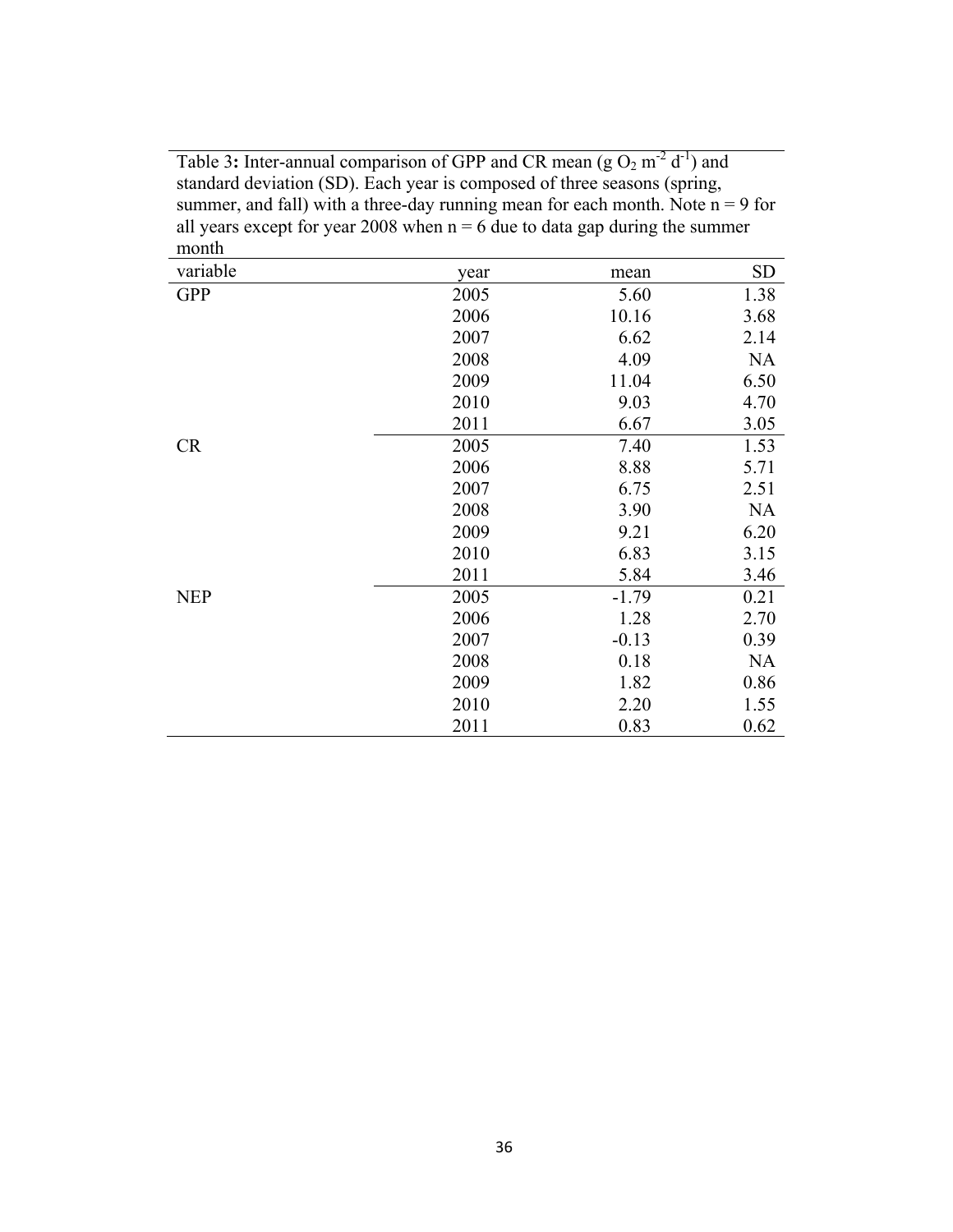

**Figure 6**: Continuous dissolved oxygen concentration expressed as DO amplitude calculated from daily minima and maxima values with El Nino-Southern Oscillation categories (EN, M, LN) identified (2005-2012). Peak productivity occurs at maximum DO amplitude during baseflow conditions. Year 2008 was not included due to numerous data gaps.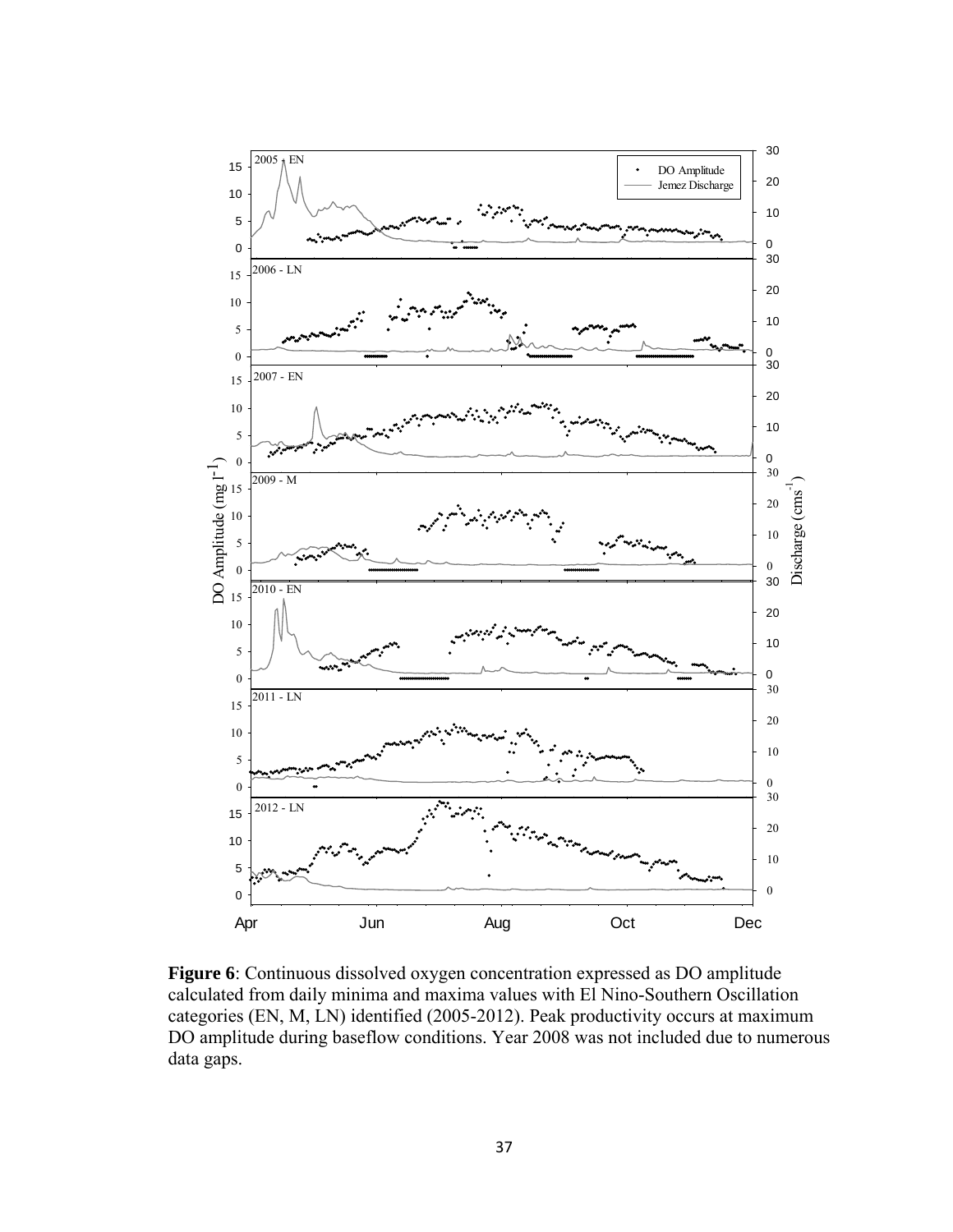Table 4: Estimates of whole-stream metabolism  $(g O_2 m^2 d^{-1})$  are reported as a threeday average during annual peak production periods. The date column indicates the beginning of the peak period when DO amplitude was greatest for each year.

|      |           |             | TSQ   |            |           |            |      |
|------|-----------|-------------|-------|------------|-----------|------------|------|
| Year | Date      | <b>ENSO</b> | (MCM) | <b>GPP</b> | <b>CR</b> | <b>NEP</b> | P/R  |
| 2005 | 7/25/2005 | EN          | 71.99 | 7.13       | 8.96      | $-1.83$    | 0.80 |
| 2006 | 7/16/2006 | LN          | 6.39  | 15.54      | 13.51     | 2.04       | 1.15 |
| 2007 | 8/21/2007 | EN          | 47.80 | 8.69       | 8.12      | 0.57       | 1.07 |
| 2009 | 7/11/2009 | М           | 24.79 | 13.49      | 9.64      | 3.85       | 1.40 |
| 2010 | 7/27/2010 | EN          | 39.06 | 14.22      | 10.32     | 3.90       | 1.38 |
| 2011 | 6/30/2011 | LN          | 12.51 | 12.81      | 12.37     | 0.45       | 1.04 |
| 2012 | 7/2/2012  | LΝ          | 24.22 | 7 74       | 7 76      | $-0.03$    | 1.00 |

*Note: El Niño-Southern Oscillation (ENSO); El Niño (EN); La Niña (LN); Medial (M); Total snowmelt discharge (TSQ); Gross primary production (GPP); Community respiration (CR); Net ecosystem production (NEP); Primary production to community respiration ratio (P/R)*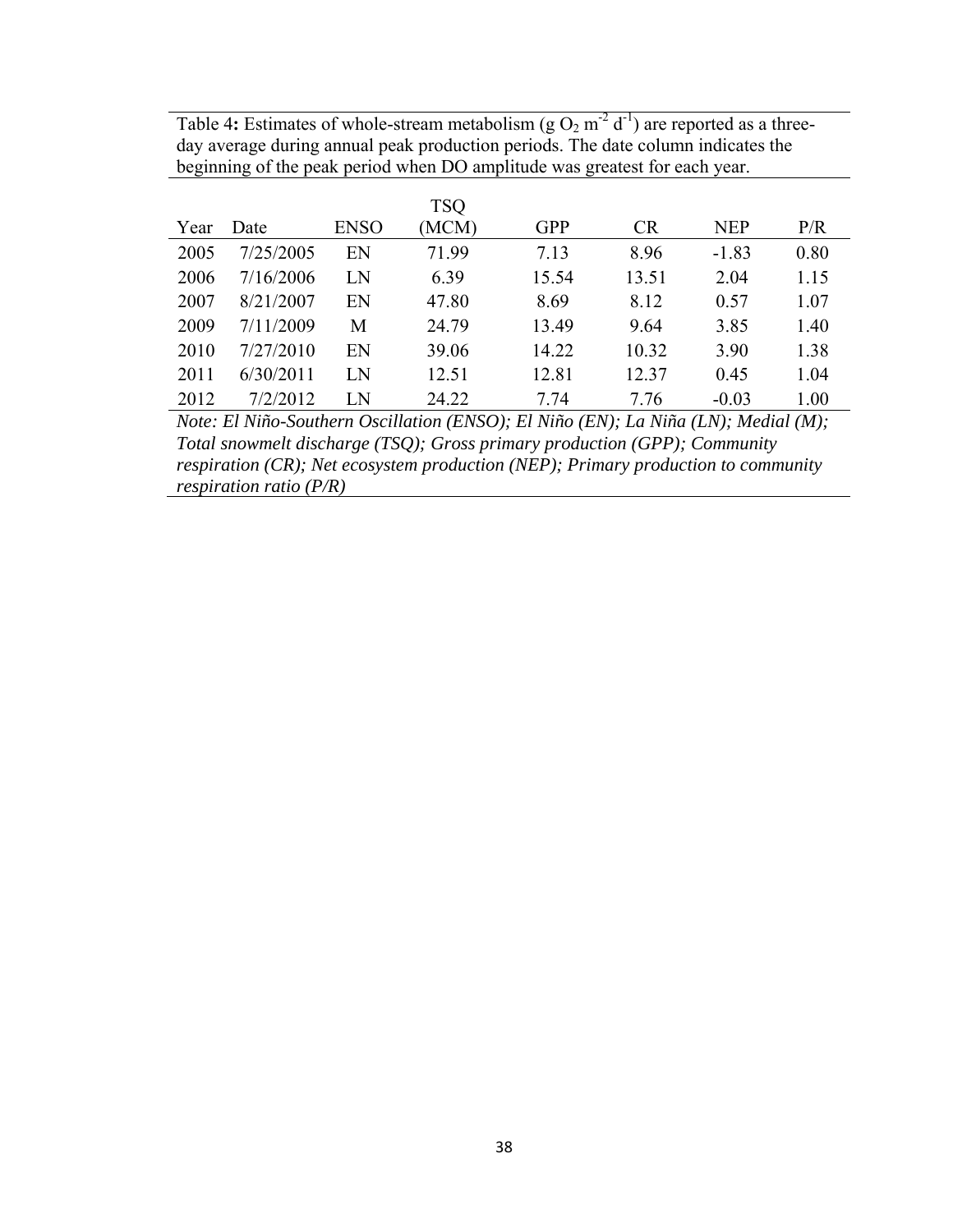

**Figure 7**: Annual total snowmelt discharge (MCM) during the time period February 10 through June 10 was measured in the Jemez River between 1954 and 2011 (USGS stream gauge #08324000). Box plots are grouped by ENSO category (M, EN, LN) where the diamond symbol displays sample mean with associated error bars and the dashed line represents global mean. The mean values were statistically different between EN and LN ( $P = 0.039$ ).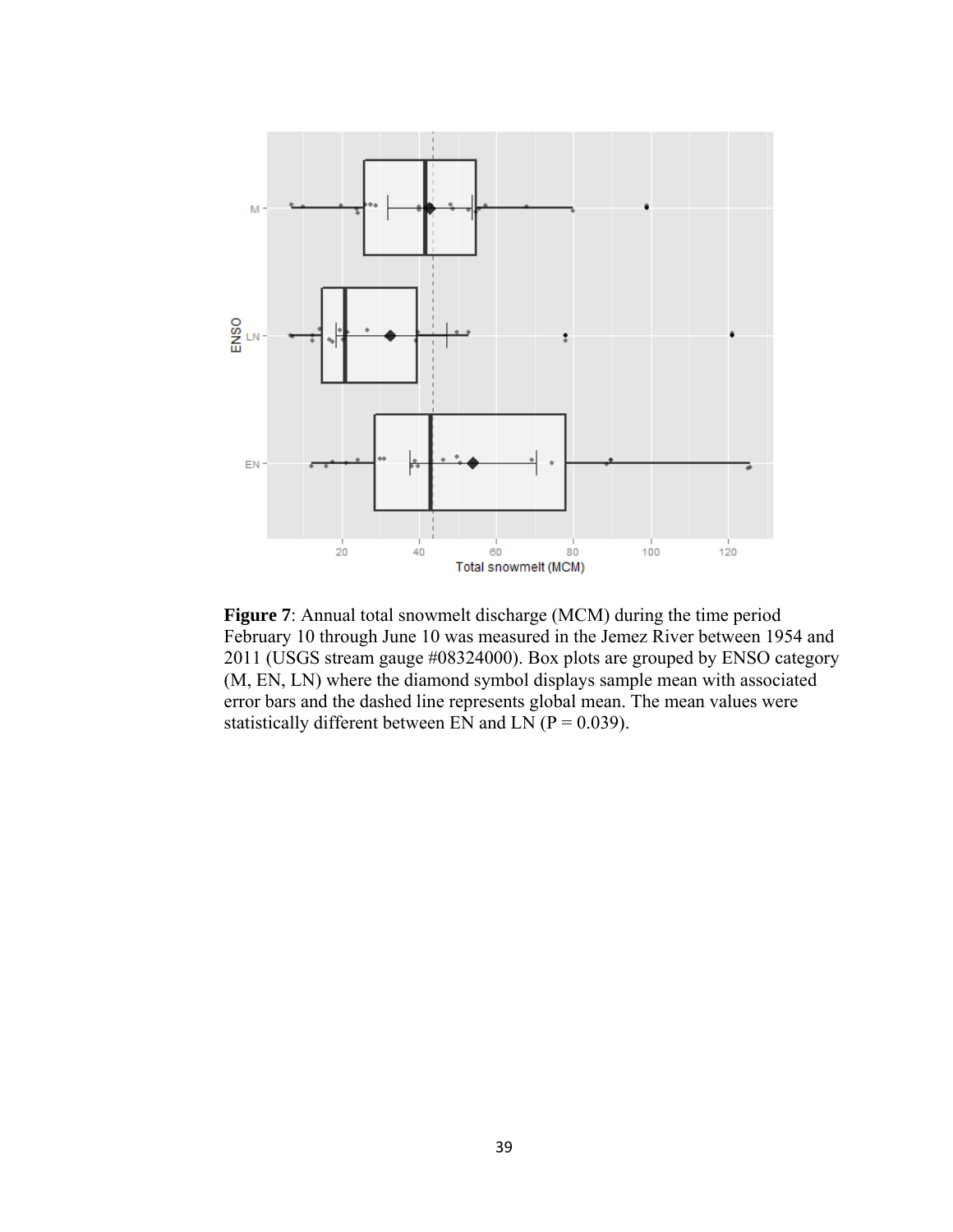

**Figure 8**: Daily DO amplitude (mg  $1^{-1}$ ), GPP and CR (g  $O_2$  m<sup>-2</sup> d<sup>-1</sup>) responses to total snowmelt discharge (MCM) during time of maximum dissolved oxygen amplitude. Statistics show a negative linear relationship in black and 95% confidence intervals (CI) in blue. Year 2012 falls outside the CI in all three correlation plots.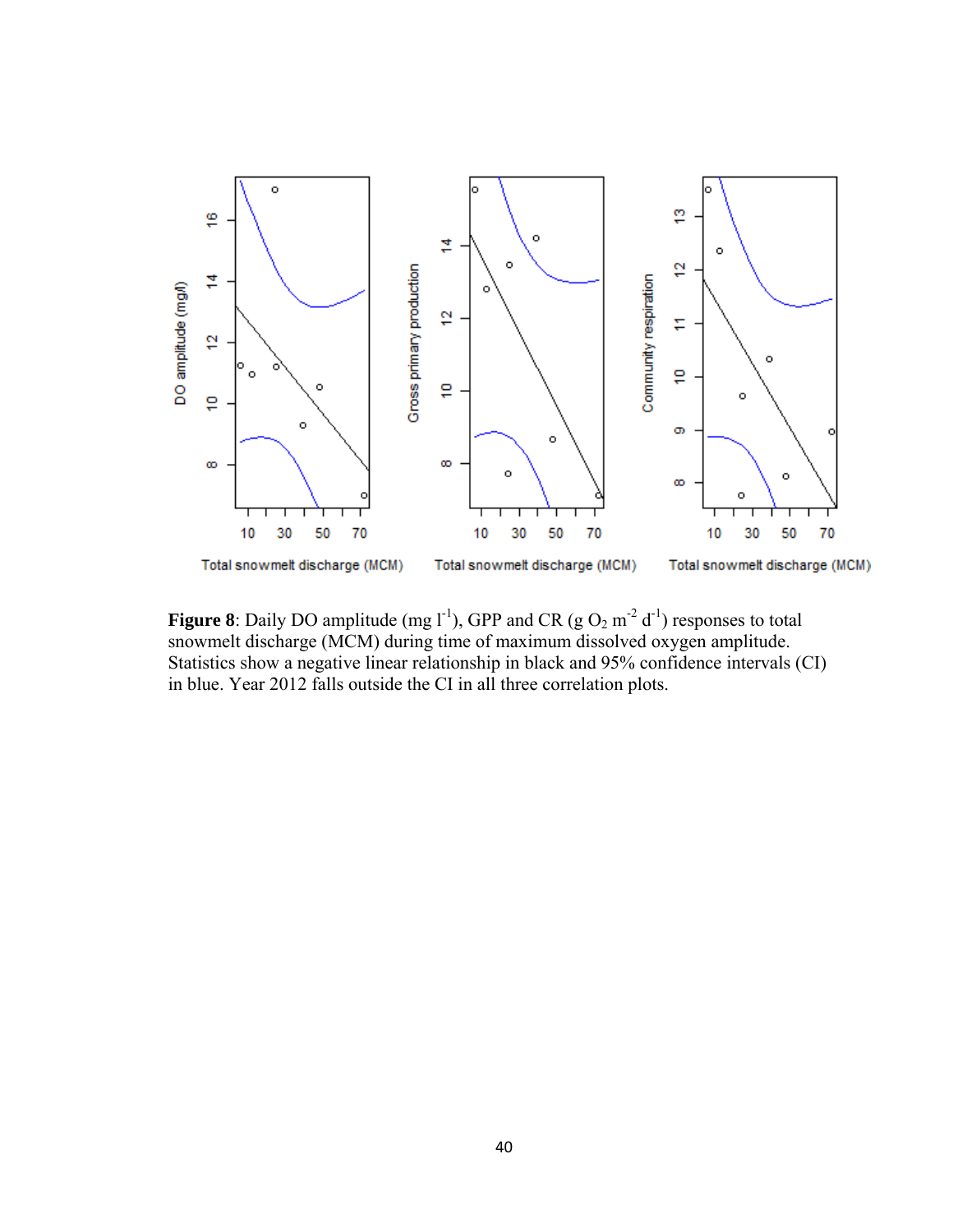Table 5**:** Testing the effects of year 2012 on correlation coefficients and pvalues for linear regression relationships among total snowmelt discharge (TSQ) and GPP and CR. A linear model was used in Rstudio. Symbol \* denotes statistical significance at  $\alpha$  = 0.05 level and correlation coefficient reported as multiple R-squared.

|              |         | Including 2012 | Excluding 2012 |
|--------------|---------|----------------|----------------|
| <b>GPP</b>   | $r^2$   | 0.46           | 0.74           |
|              | p-value | 0.095          | $0.027*$       |
| <b>CR</b>    | $r^2$   | 0.41           | 0.68           |
|              | p-value | 0.123          | $0.043*$       |
| DO amplitude | $r^2$   | 0.32           | 0.76           |
|              | p-value | 0.184          | $0.024*$       |